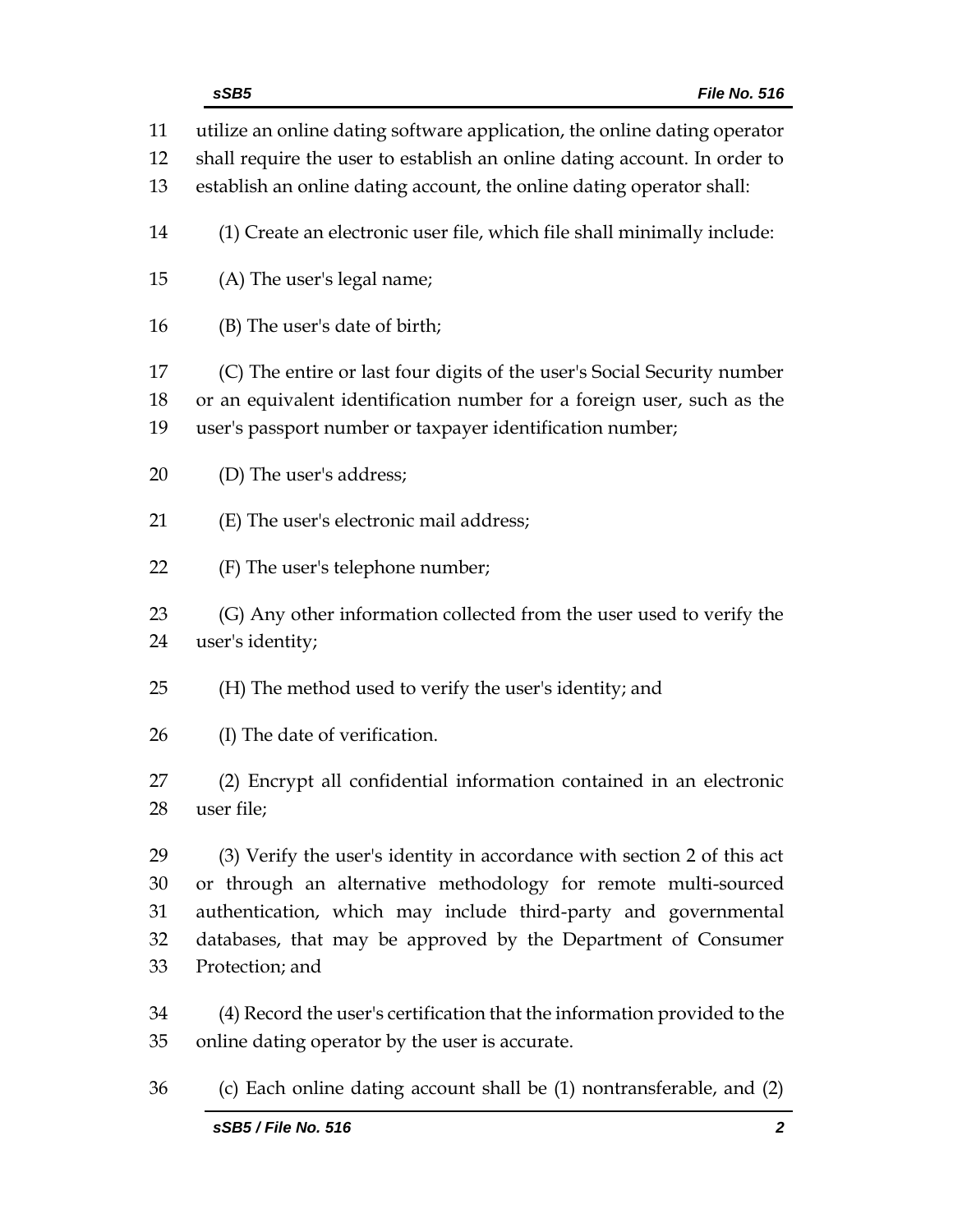unique to the user who establishes the account.

 (d) Online dating operators shall maintain electronic user files for two years after the date of termination of an online dating account and shall destroy all copies of the electronic user file after such two-year period expires.

 Sec. 2. (NEW) (*Effective October 1, 2022*) (a) On and after October 1, 2022, prior to an individual being allowed to open an online dating account, an online dating operator shall conduct a comprehensive identity check of such individual. An online dating operator may contract with a third party for identity verification of any individual seeking to open an online dating account.

 (b) The comprehensive identity check shall minimally include an identity search of the individual's name, date of birth, address and last four digits of the individual's Social Security number or an equivalent identification number for a foreign user. Prior to establishing the online dating account, an online dating operator shall utilize identity authentication questions that require an individual who seeks to use the online dating service to provide information known only to the individual, such as previous addresses or credit transactions, unless an alternate method of authentication of equal or greater security and effectiveness is approved, in writing, by the Department of Consumer Protection.

 Sec. 3. (NEW) (*Effective October 1, 2022*) On and after October 1, 2022, online dating operators shall develop their online dating services to maintain the security and confidentiality of participation and all information in an electronic user file, except such information shall be disclosed in response to a lawful subpoena, summons, warrant or court order.

 Sec. 4. (NEW) (*Effective October 1, 2022*) (a) The Department of Consumer Protection may issue fines of not more than twenty-five thousand dollars per violation, accept an offer in compromise, or take other actions permitted by the general statutes or the regulations of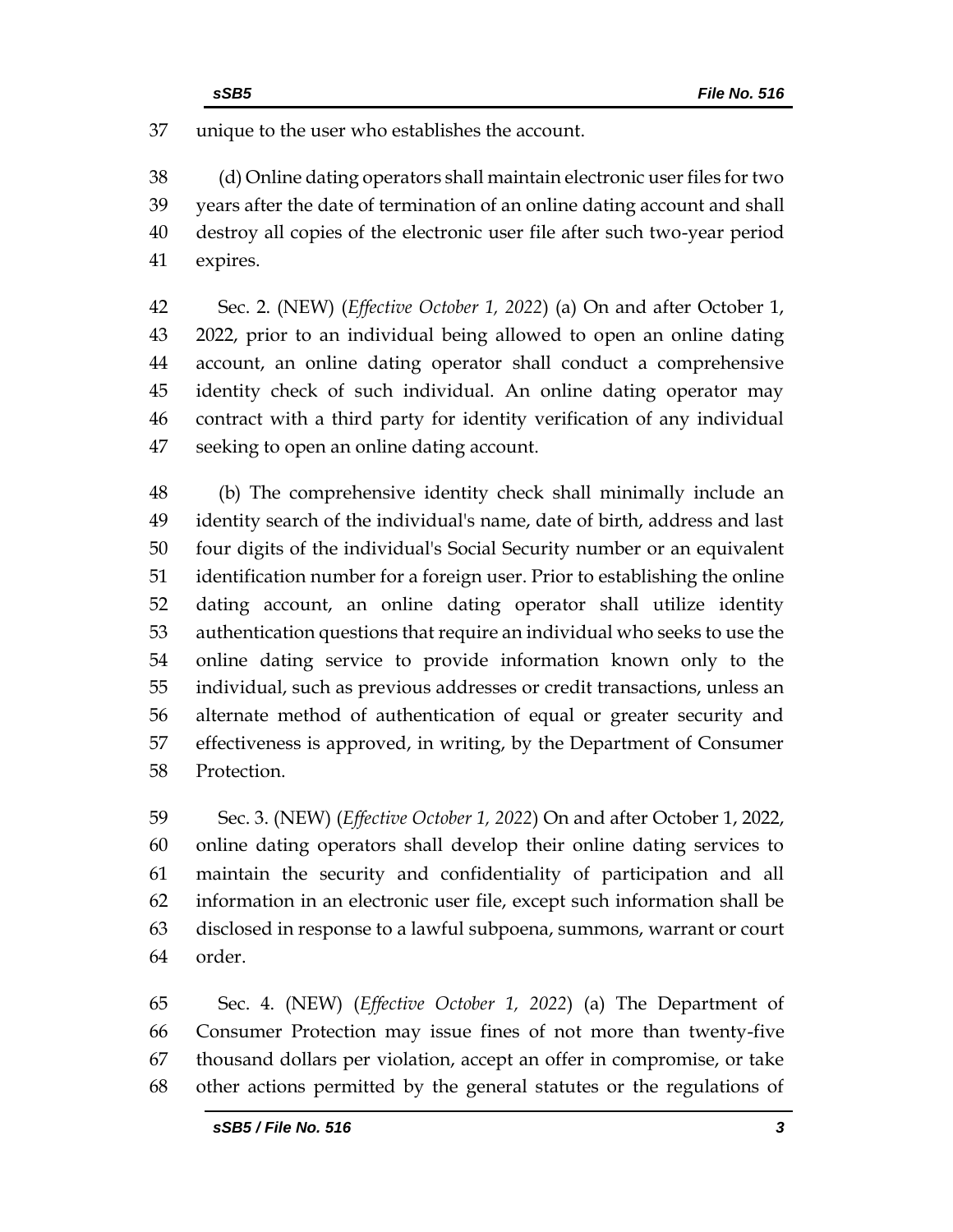Connecticut state agencies if an online dating operator fails to collect, keep confidential or disclose information in accordance with the provisions of sections 1 to 3, inclusive, of this act.

 (b) The Commissioner of Consumer Protection, or the commissioner's designee, may conduct investigations and hold hearings on any matter under the provisions of this section and sections 1 to 3, inclusive, of this act. The commissioner, or the commissioner's designee, may issue subpoenas, administer oaths, compel testimony and order the production of books, records and documents. If any person refuses to appear, to testify or to produce any book, record or document when so ordered, upon application of the commissioner or the commissioner's designee, a judge of the Superior Court may make such order as may be appropriate to aid in the enforcement of this section.

 (c) The Attorney General, at the request of the commissioner or the commissioner's designee, may apply in the name of the state to the Superior Court for an order temporarily or permanently restraining and enjoining any person from violating any provision of this section and sections 1 to 3, inclusive, of this act.

 Sec. 5. (*Effective from passage*) (a) There is established a working group to examine and develop recommendations regarding potential legislation to criminalize child grooming, including acts to persuade, coerce, induce or entice a minor for the purposes of: (1) Sexually exploiting the minor; (2) the creation of child pornography; (3) engaging the minor in prostitution; or (4) trafficking the minor.

 (b) The working group shall be comprised of: (1) An individual appointed by the president pro tempore of the Senate, who shall serve as the chairperson of the working group, (2) an individual appointed by the speaker of the House of Representatives, (3) an individual appointed by the minority leader of the Senate, (4) an individual appointed by the minority leader of the House of Representatives, (5) an individual appointed by the Senate chairperson of the joint standing committee of the General Assembly having cognizance of matters relating to the judiciary, (6) an individual appointed by the House chairperson of the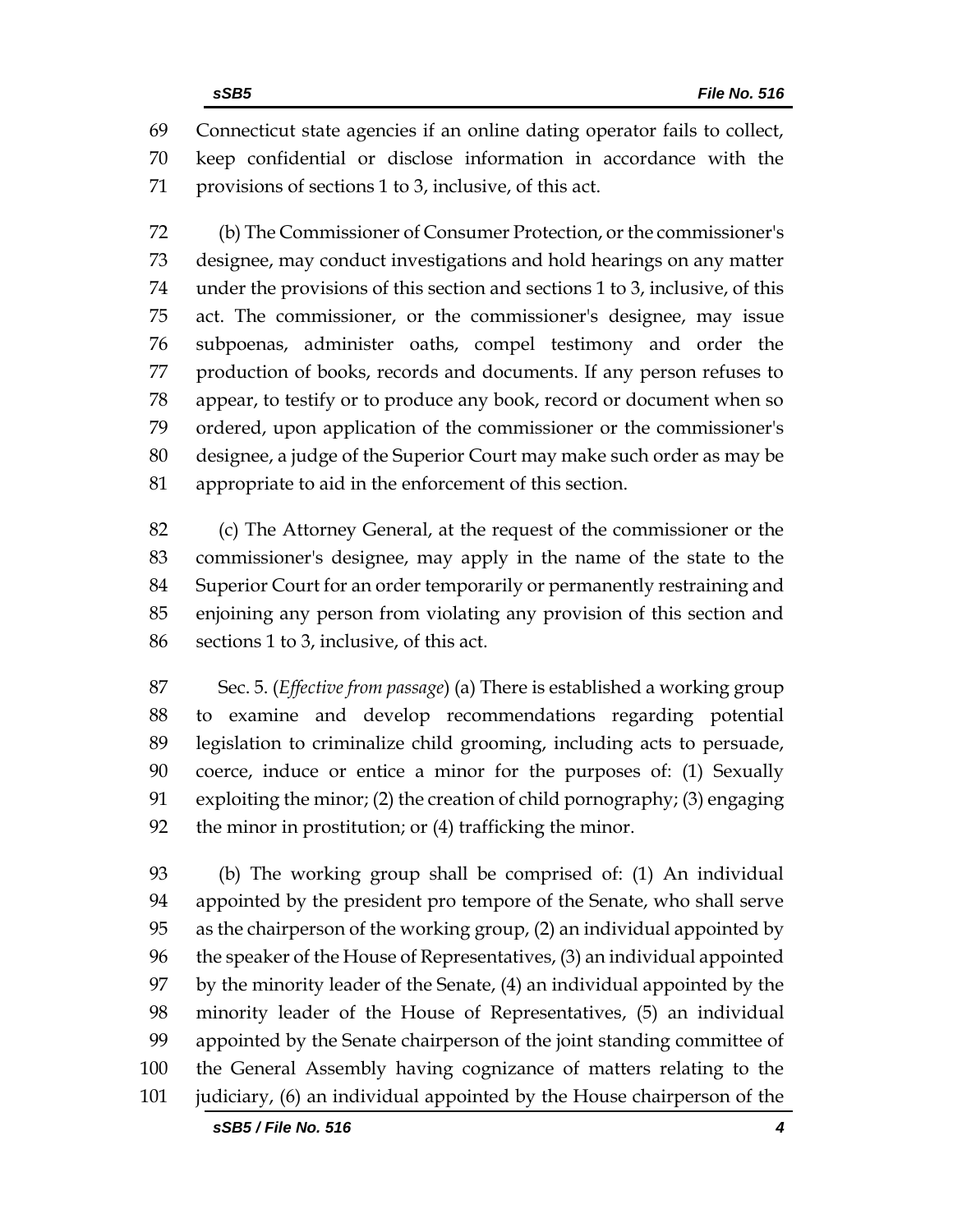102 joint standing committee of the General Assembly having cognizance of matters relating to the judiciary, (7) an individual appointed by the Senate ranking member of the joint standing committee of the General Assembly having cognizance of matters relating to the judiciary, (8) an individual appointed by the House ranking member of the joint standing committee of the General Assembly having cognizance of matters relating to the judiciary, (9) the Chief Public Defender, or the Chief Public Defender's designee, and (10) the Chief State's Attorney, or the Chief State's Attorney's designee. Any member of the working group appointed under subdivisions (1) to (8), inclusive, of this subsection may be a member of the General Assembly.

 (c) All appointments to the working group shall be made not later than sixty days after the effective date of this section. The appointing authority shall provide a copy of such appointment to the administrator of the joint standing committee of the General Assembly having cognizance of matters relating to the judiciary not later than seven days after the date of the appointment.

 (d) The chairperson of the working group shall schedule the first meeting of the working group, which shall be held not later than ninety days after the effective date of this section.

 (e) On or before December 31, 2022, the working group shall report its recommendations, in accordance with the provisions of section 11-4a of the general statutes, to the joint standing committee of the General Assembly having cognizance of matters relating to the judiciary. The working group shall terminate on the date that it submits such report or December 31, 2022, whichever is later.

Sec. 6. (NEW) (*Effective July 1, 2022*) (a) As used in this section:

 (1) "Eligible entity" means any of the following located in this state: (A) A local or regional school district, (B) a historical society, (C) a tax- exempt entity registered with the office of the Secretary of the State, (D) a government agency, (E) a constituent unit of the state system of higher education, (F) a public library, or (G) any other entity operating under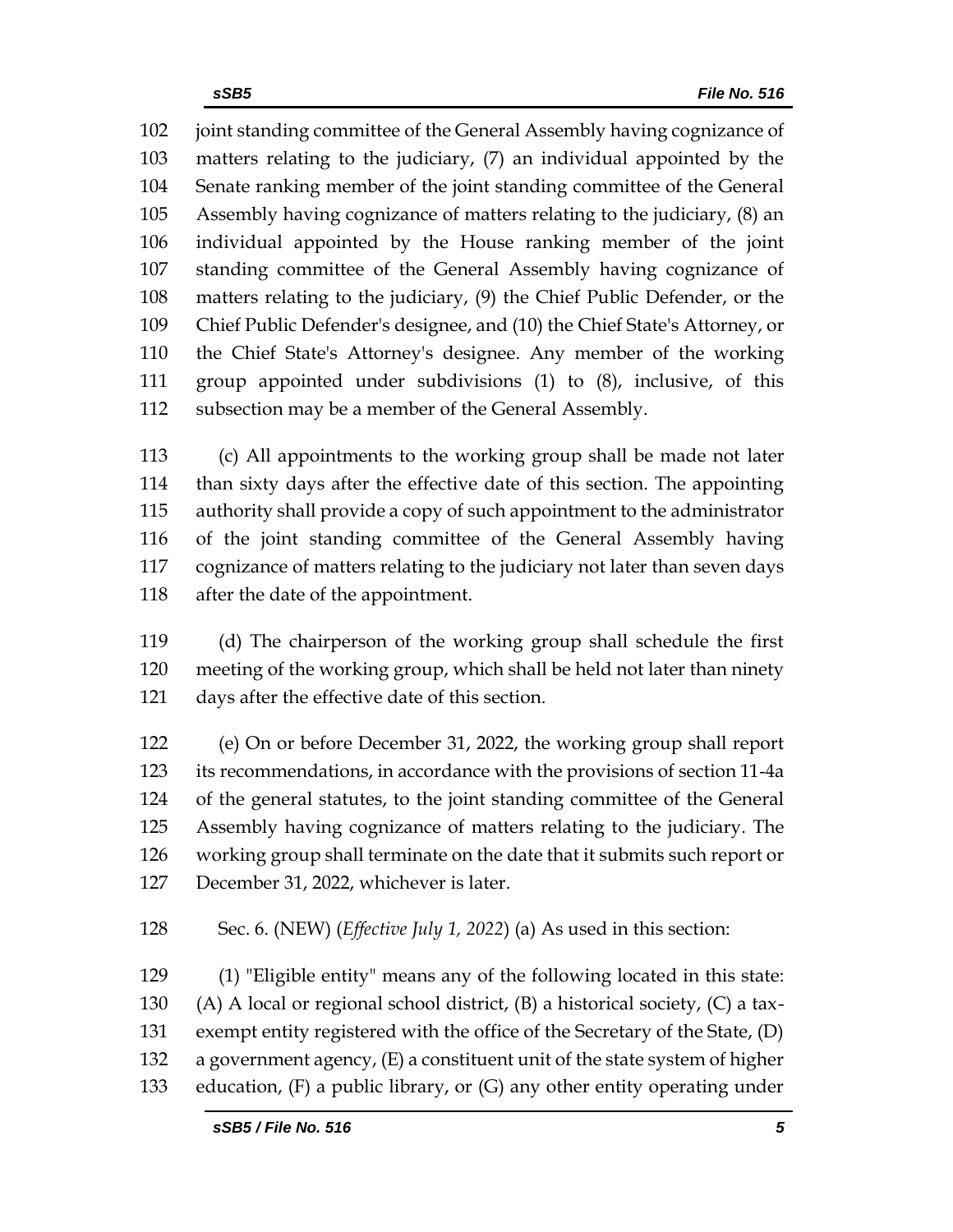### another entity described in this subdivision; and

 (2) "Online abuse" means the following acts, when conducted using any interactive computer service: (A) Speech or conduct motivated by hatred, prejudice or bigotry towards a person or group based on the person's actual or perceived religion, national origin, alienage, color, race, sex, gender identity or expression, sexual orientation or disability, 140 (B) harassment,  $(C)$  stalking,  $(D)$  swatting,  $(E)$  doxing, or  $(F)$  an assault.

 (b) There is established a grant program to provide educational and training opportunities with the goal of preventing online abuse and informing individuals about identifying, reporting, responding to and avoiding online abuse. The grant program shall be administered by the Department of Emergency Services and Public Protection, in consultation with the State-Wide Hate Crimes Advisory Council, established under section 51-279f of the general statutes.

 (c) Not later than three months after receiving funds from the state for any fiscal year, the administrator of the grant program shall issue a request for proposals from any eligible entity. Each response to the request for proposals shall: Specify the types of online abuse that the entity proposes to address in accordance with the purposes of the program under subsection (b) of this section; the methods used to achieve the goals of the program; other specific goals of the eligible entity; the target audience of the training and information that the entity would provide; whether the eligible entity is replicating a program found to have a high likelihood of success as determined by a cost- benefit analysis appearing in a peer reviewed academic journal; and the amount, if any, of matching funds the eligible entity will contribute.

 (d) The department may award grants for any programming or service that prevents online abuse or furthers the other goals of the program under subsection (b) of this section, including training teachers or professionals within schools, archiving, public murals, curriculum development and marketing. Eligible entities may use the funds awarded under this subsection collectively, including regionally, through coordinated efforts and conferences that achieve the goals of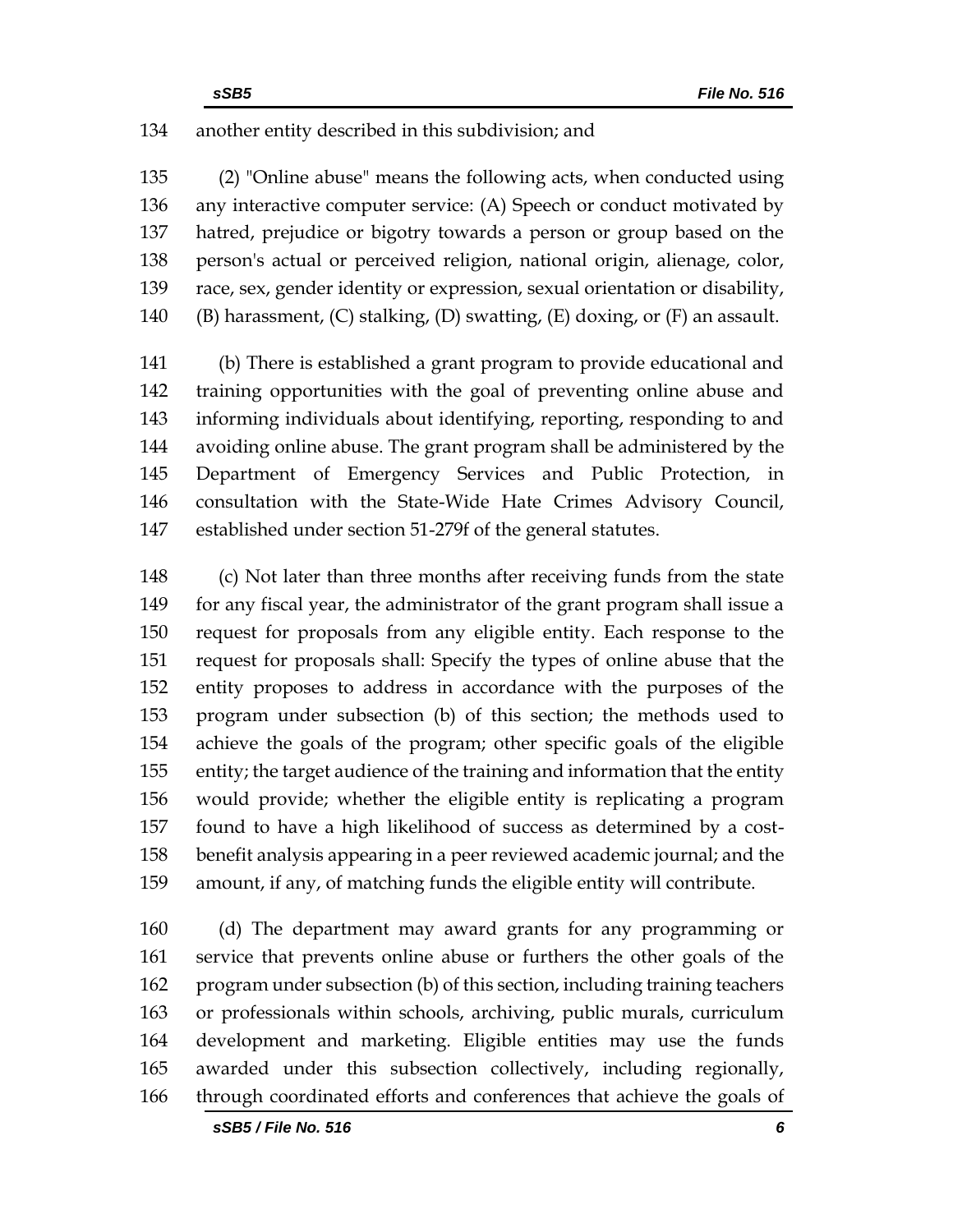the program. (e) The department may only award a grant to an eligible entity in an amount not to exceed thirty thousand dollars during any fiscal year. Sec. 7. Subdivision (10) of section 46a-51 of the 2022 supplement to the general statutes is repealed and the following is substituted in lieu thereof (*Effective October 1, 2022*): (10) "Employer" includes the state and all political subdivisions thereof and means any person or employer with **[**three**]** one or more persons in such person's or employer's employ; Sec. 8. Section 46a-54 of the 2022 supplement to the general statutes is repealed and the following is substituted in lieu thereof (*Effective October 1, 2022*): The commission shall have the following powers and duties: (1) To establish and maintain such offices as the commission may deem necessary; (2) To organize the commission into a division of affirmative action monitoring and contract compliance, a division of discriminatory practice complaints and such other divisions, bureaus or units as may be necessary for the efficient conduct of business of the commission; (3) To employ legal staff and commission legal counsel as necessary to perform the duties and responsibilities under section 46a-55. One commission legal counsel shall serve as supervising attorney. Each commission legal counsel shall be admitted to practice law in this state; (4) To appoint such investigators and other employees and agents as it deems necessary, fix their compensation within the limitations provided by law and prescribe their duties; (5) To adopt, publish, amend and rescind regulations consistent with and to effectuate the provisions of this chapter;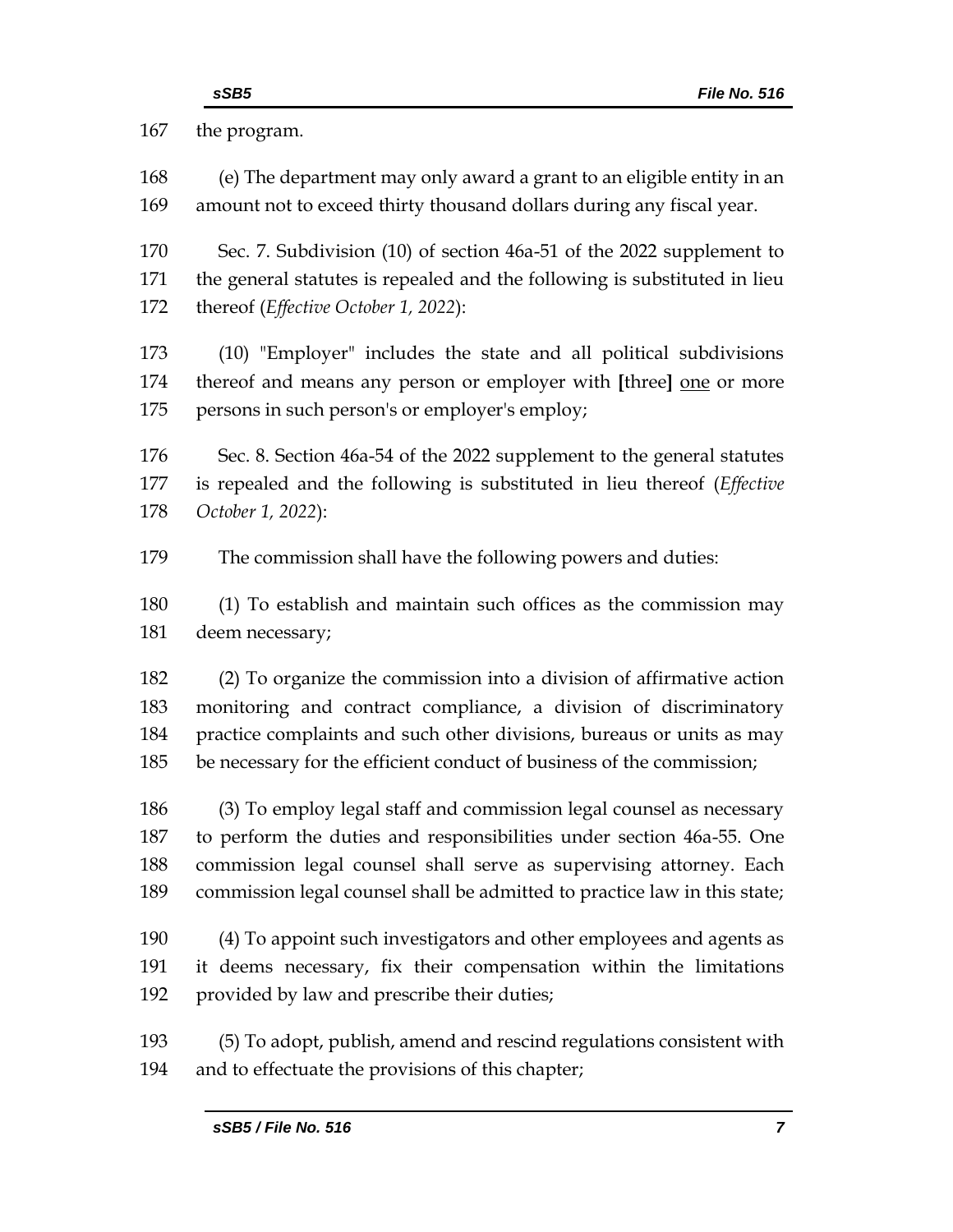|            | sSB5<br>File No. 516                                                                                               |
|------------|--------------------------------------------------------------------------------------------------------------------|
| 195<br>196 | (6) To establish rules of practice to govern, expedite and effectuate<br>the procedures set forth in this chapter; |
| 197        | (7) To recommend policies and make recommendations to agencies                                                     |
| 198        | and officers of the state and local subdivisions of government to                                                  |
| 199        | effectuate the policies of this chapter;                                                                           |
| 200        | (8) To receive, initiate as provided in section 46a-82, investigate and                                            |
| 201        | mediate discriminatory practice complaints;                                                                        |
| 202        | (9) By itself or with or by hearing officers or human rights referees, to                                          |
| 203        | hold hearings, subpoena witnesses and compel their attendance,                                                     |
| 204        | administer oaths, take the testimony of any person under oath and                                                  |
| 205        | require the production for examination of any books and papers relating                                            |
| 206        | to any matter under investigation or in question;                                                                  |
| 207        | (10) To make rules as to the procedure for the issuance of subpoenas                                               |
| 208        | by individual commissioners, hearing officers and human rights                                                     |
| 209        | referees;                                                                                                          |
| 210        | (11) To require written answers to interrogatories under oath relating                                             |
| 211        | to any complaint under investigation pursuant to this chapter alleging                                             |
| 212        | any discriminatory practice as defined in subdivision (8) of section 46a-                                          |
| 213        | 51, and to adopt regulations, in accordance with the provisions of                                                 |
| 214        | chapter 54, for the procedure for the issuance of interrogatories and                                              |
| 215        | compliance with interrogatory requests;                                                                            |
| 216        | (12) To utilize such voluntary and uncompensated services of private                                               |
| 217        | individuals, agencies and organizations as may from time to time be                                                |
| 218        | offered and needed and with the cooperation of such agencies, (A) to                                               |
| 219        | study the problems of discrimination in all or specific fields of human                                            |
| 220        | relationships, and (B) to foster through education and community effort                                            |
| 221        | or otherwise good will among the groups and elements of the                                                        |
| 222        | population of the state;                                                                                           |
| 223        | (13) To require the posting by an employer, employment agency or                                                   |
| 224        | labor organization of such notices regarding statutory provisions as the                                           |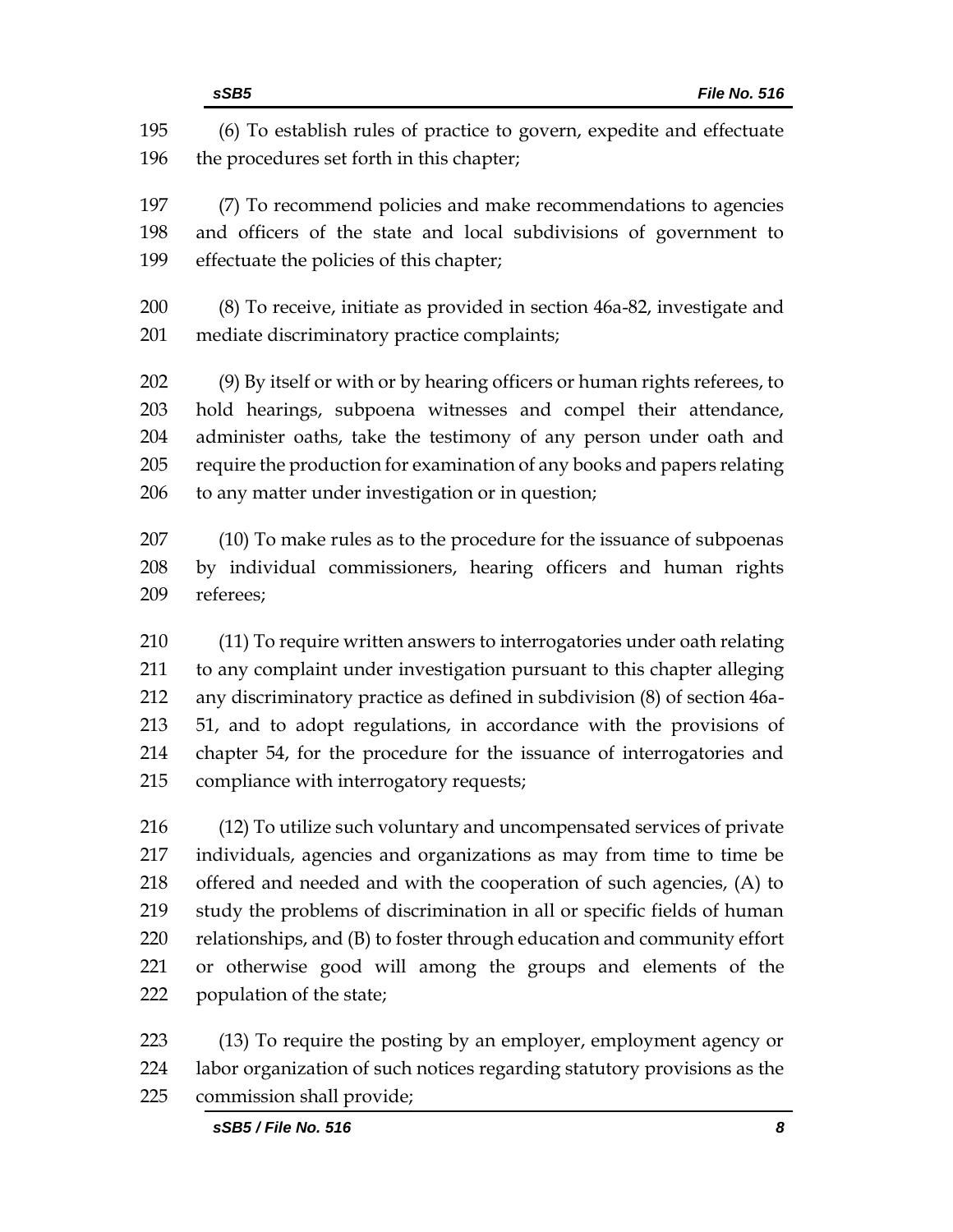226 (14) To require the posting, by any respondent or other person subject to the requirements of section 46a-64, as amended by this act, 46a-64c, as amended by this act, 46a-81d or 46a-81e, of such notices of statutory provisions as it deems desirable;

 (15) To require an employer having three or more employees to (A) post in a prominent and accessible location information concerning the illegality of sexual harassment and remedies available to victims of sexual harassment; **[**,**]** (B) provide, not later than three months after the employee's start date with the employer, a copy of the information concerning the illegality of sexual harassment and remedies available to victims of sexual harassment to each employee by electronic mail with a subject line that includes the words "Sexual Harassment Policy" or words of similar import, if (i) the employer has provided an electronic mail account to the employee, or (ii) the employee has provided the employer with an electronic mail address, provided if an employer has not provided an electronic mail account to the employee, the employer shall post the information concerning the illegality of sexual harassment and remedies available to victims of sexual harassment on the employer's Internet web site, if the employer maintains such an Internet web site. An employer may comply with the requirements of this subparagraph, by providing an employee with the link to the commission's Internet web site concerning the illegality of sexual harassment and the remedies available to victims of sexual harassment by electronic mail, text message or in writing; and (C) provide two hours of training and education to employees within one year of October 1, 2019, provided any employer who has provided such training and education to any such employees after October 1, 2018, shall not be required to provide such training and education a second time. An employer having (i) three or more employees, shall provide such training and education to an employee hired on or after October 1, 2019, not later than six months after the date of his or her hire, provided the commission has developed and made available such training and education materials in accordance with the provisions of subdivision (8) 259 of subsection (a) of section  $46a-56$ , as amended by this act; or (ii) less than three employees shall provide such training and education to all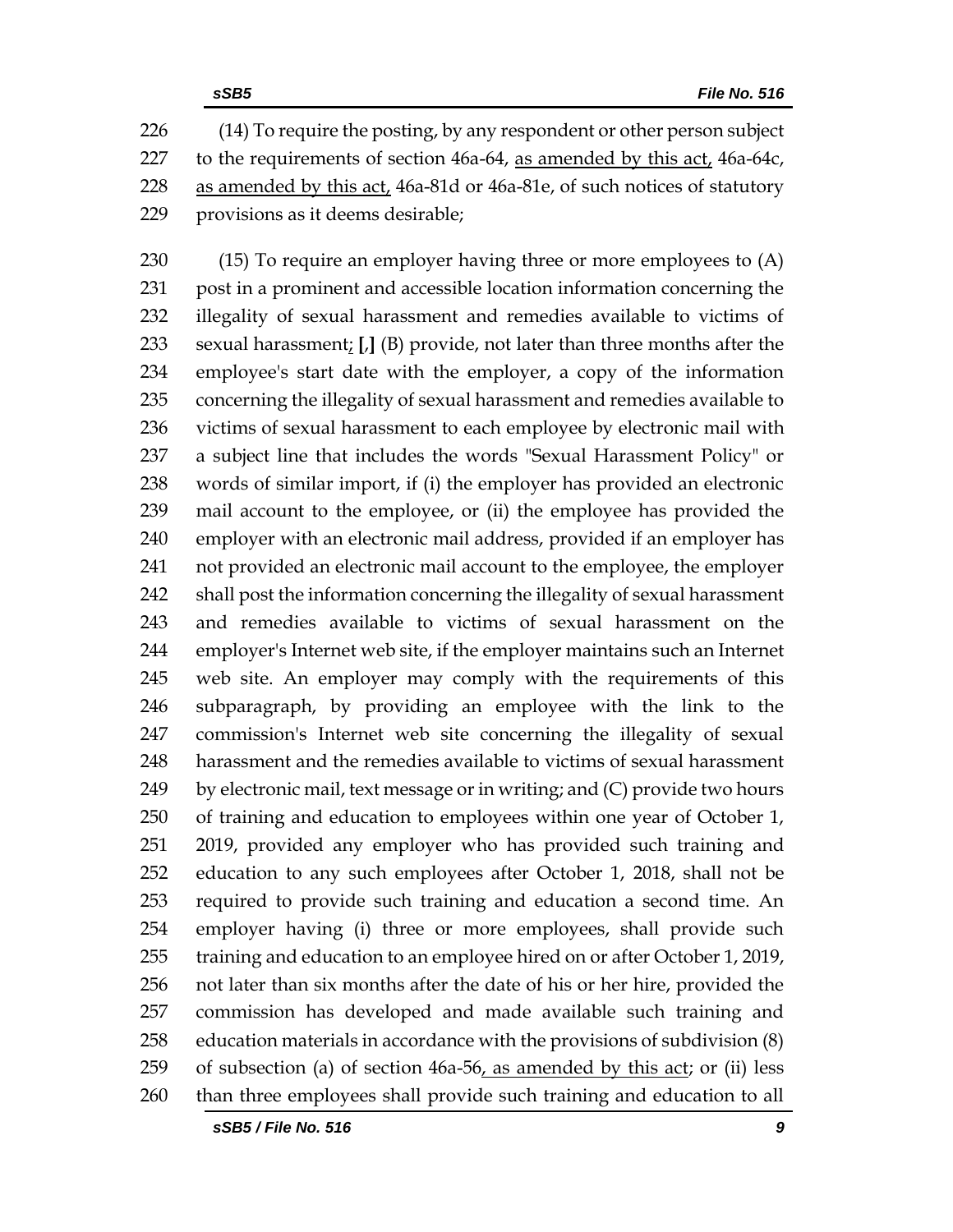supervisory employees within one year of October 1, 2019, and to all new supervisory employees within six months of their assumption of a supervisory position, provided any employer who has provided such 264 training and education to any such supervisory employees after October 1, 2018, shall not be required to provide such training and education a second time. Any supervisory employee hired on or after October 1, 2019, by an employer having less than three employees, shall receive such training and education not later than six months after the date of his or her hire, provided the commission has developed and made available such training and education materials in accordance with the 271 provisions of subdivision  $(8)$  of subsection  $(a)$  of section  $46a-56$ , as amended by this act. Such training and education shall include information concerning the federal and state statutory provisions concerning sexual harassment and remedies available to victims of sexual harassment. If an employee has received in-person training provided by the commission or has taken the no cost online training provided by the commission on its Internet web site in accordance with the provisions of subdivision (8) of subsection (a) of section 46a-56, as amended by this act, while employed by a different employer within the two years preceding the date of hire, an employer may consider such prior training to satisfy the training requirements of this section. An employer who is required to provide training under this subdivision shall provide periodic supplemental training that updates all supervisory and nonsupervisory employees on the content of such training and education not less than every ten years. As used in this subdivision, "sexual harassment" has the same meaning as provided in subdivision (8) of subsection (b) of section 46a-60, as amended by this act, and "employer" includes the General Assembly and "employee" means any individual employed by an employer, including an individual employed by such individual's parent, spouse or child;

 (16) To require each state agency that employs one or more employees to (A) provide a minimum of three hours of diversity training and education (i) to all supervisory and nonsupervisory employees, not later than July 1, 2002, with priority for such training to supervisory employees, and (ii) to all newly hired supervisory and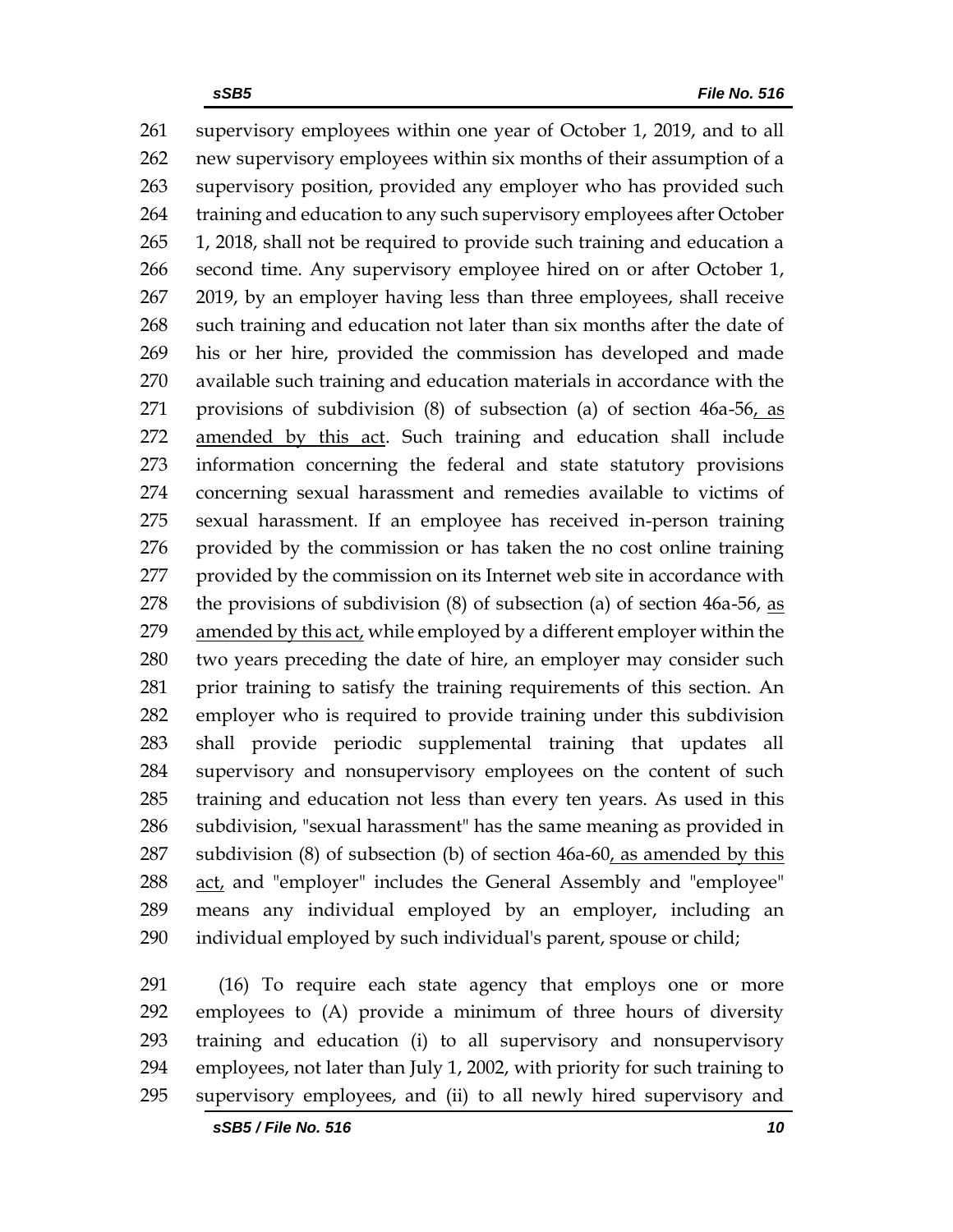nonsupervisory employees, not later than six months after their assumption of a position with a state agency, with priority for such training to supervisory employees. Such training and education shall include information concerning the federal and state statutory provisions concerning discrimination and hate crimes directed at protected classes and remedies available to victims of discrimination and hate crimes, standards for working with and serving persons from diverse populations and strategies for addressing differences that may arise from diverse work environments; and (B) submit an annual report to the Commission on Human Rights and Opportunities concerning the status of the diversity training and education required under subparagraph (A) of this subdivision. The information in such annual reports shall be reviewed by the commission for the purpose of submitting an annual summary report to the General Assembly. Notwithstanding the provisions of this section, if a state agency has provided such diversity training and education to any of its employees prior to October 1, 1999, such state agency shall not be required to provide such training and education a second time to such employees. The requirements of this subdivision shall be accomplished within available appropriations. As used in this subdivision, "employee" includes any part-time employee who works more than twenty hours per week;

 (17) To require each agency to submit information demonstrating its compliance with subdivision (16) of this section as part of its affirmative action plan and to receive and investigate complaints concerning the failure of a state agency to comply with the requirements of subdivision (16) of this section; **[**and**]**

 (18) To enter into contracts for and accept grants of private or federal funds and to accept gifts, donations or bequests, including donations of service by attorneys; **[**.**]**

326 (19) To require each state agency that employs one or more employees to provide a minimum of one hour of training and education related to domestic violence and the resources available to victims of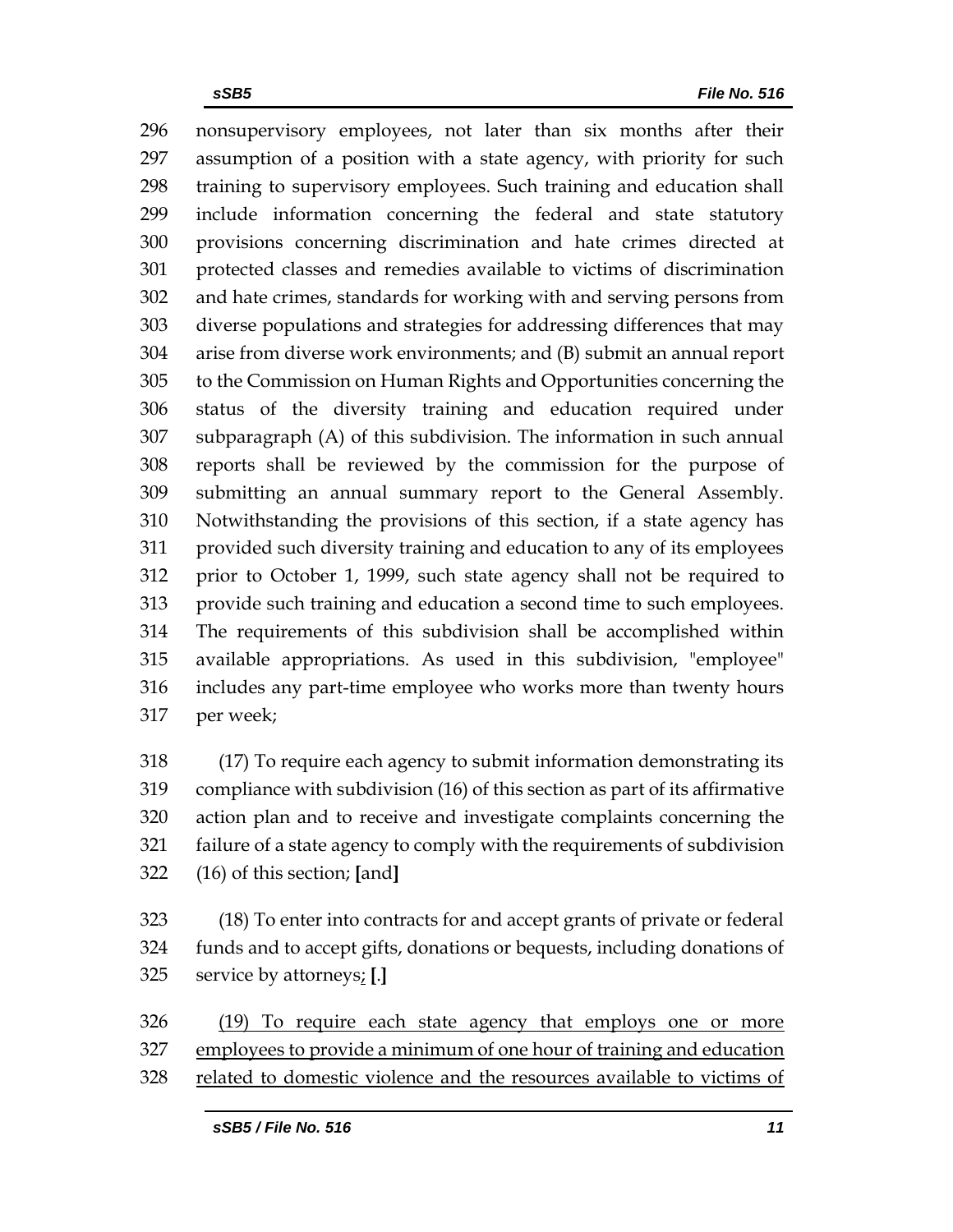| 329 | domestic violence (A) to all employees hired prior to January 1, 2023,       |
|-----|------------------------------------------------------------------------------|
| 330 | not later than July 1, 2023, and (B) to all employees hired on or after      |
| 331 | January 1, 2023, not later than six months after their assumption of a       |
| 332 | position with a state agency. Such training and education shall include      |
| 333 | information concerning (i) domestic violence, abuser and victim              |
| 334 | behaviors; (ii) how domestic violence may impact the workplace; and          |
| 335 | (iii) the resources available to victims of domestic violence. The           |
| 336 | requirements of this subdivision shall be accomplished within available      |
| 337 | appropriations using the training and education materials made               |
| 338 | available by the commission in accordance with the provisions of             |
| 339 | subdivision (10) of subsection (a) of section 46a-56, as amended by this     |
| 340 | act; and                                                                     |
|     |                                                                              |
| 341 | (20) To require an employer having three or more employees to post           |
| 342 | in a prominent and accessible location information concerning domestic       |
| 343 | violence and the resources available to victims of domestic violence in      |
| 344 | Connecticut.                                                                 |
| 345 | Sec. 9. Subsection (a) of section 46a-56 of the general statutes is          |
| 346 | repealed and the following is substituted in lieu thereof (Effective October |
| 347 | 1, 2022):                                                                    |
|     |                                                                              |
| 348 | (a) The commission shall:                                                    |
| 349 | (1) Investigate the possibilities of affording equal opportunity of          |
| 350 | profitable employment to all persons, with particular reference to job       |
| 351 | training and placement;                                                      |
|     |                                                                              |
| 352 | (2) Compile facts concerning discrimination in employment,                   |
| 353 | violations of civil liberties and other related matters;                     |
|     |                                                                              |
| 354 | (3) Investigate and proceed in all cases of discriminatory practices as      |
| 355 | provided in this chapter and noncompliance with the provisions of            |
| 356 | section 4a-60, as amended by this act, or 4a-60a or sections 46a-68c to      |
| 357 | 46a-68f, inclusive;                                                          |
| 358 | (4) From time to time, but not less than once a year, report to the          |
| 359 | Governor as provided in section 4-60, making recommendations for the         |
|     |                                                                              |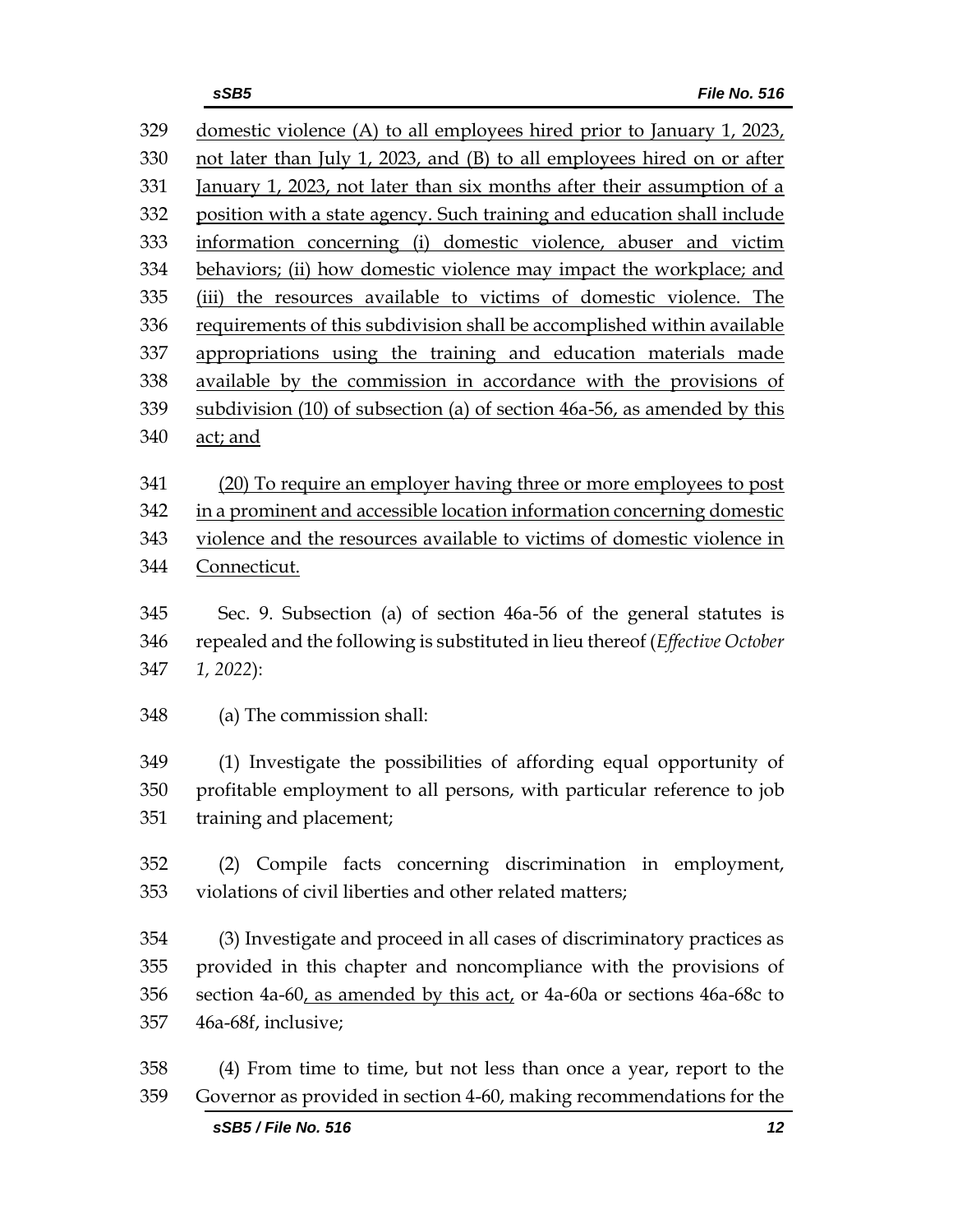removal of such injustices as it may find to exist and such other recommendations as it deems advisable and describing the investigations, proceedings and hearings it has conducted and their outcome, the decisions it has rendered and the other work it has performed;

 (5) Monitor state contracts to determine whether they are in compliance with sections 4a-60, as amended by this act, and 4a-60a, and those provisions of the general statutes which prohibit discrimination;

 (6) Compile data concerning state contracts with female and minority business enterprises and submit a report annually to the General Assembly concerning the employment of such business enterprises as contractors and subcontractors;

 (7) Develop and include on the commission's Internet web site a link concerning the illegality of sexual harassment, as defined in section 46a- 60, as amended by this act, and the remedies available to victims of sexual harassment; **[**and**]**

 (8) Develop and make available at no cost to employers an online training and education video or other interactive method of training and education that fulfills the requirements prescribed in subdivision (15) of section 46a-54, **[**.**]** as amended by this act;

 (9) Develop, in conjunction with organizations that advocate on behalf of victims of domestic violence, and include on the commission's Internet web site a link concerning domestic violence and the resources available to victims of domestic violence; and

 (10) Develop, in conjunction with organizations that advocate on behalf of victims of domestic violence, and make available at no cost to each state agency an online training and education video or other interactive method of training and education that fulfills the requirements prescribed in subdivision (19) of section 46a-54, as amended by this act.

*sSB5 / File No. 516 13* Sec. 10. Section 46a-60 of the 2022 supplement to the general statutes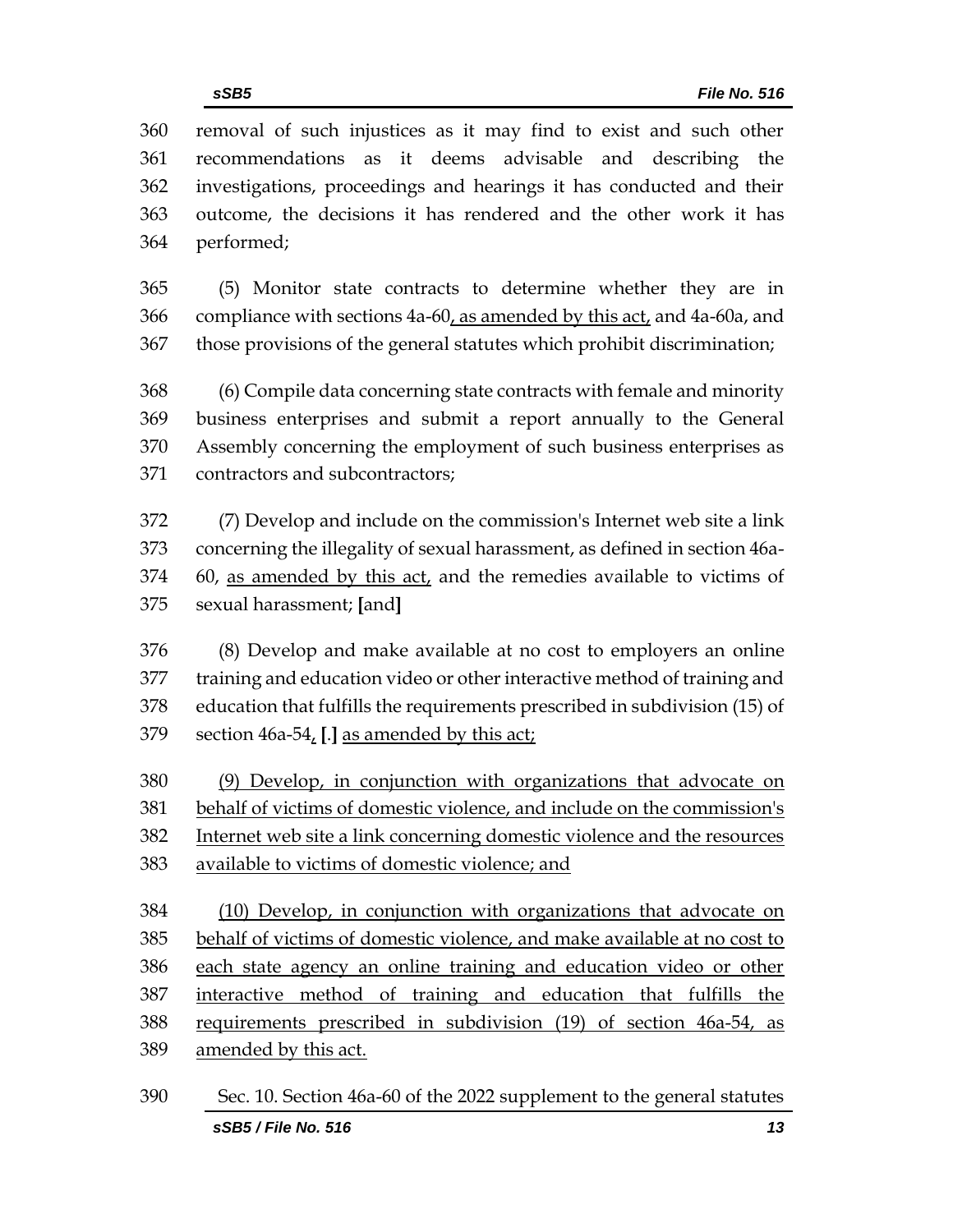|            | sSB5<br><b>File No. 516</b>                                                                  |
|------------|----------------------------------------------------------------------------------------------|
| 391<br>392 | is repealed and the following is substituted in lieu thereof (Effective<br>October 1, 2022): |
| 393        | (a) As used in this section:                                                                 |
|            |                                                                                              |
| 394        | (1) "Employee" means an employee, as defined in section 46a-51, as                           |
| 395        | amended by this act, and includes any elected or appointed official of a                     |
| 396        | municipality, board, commission, counsel or other governmental body;                         |
| 397        | (2) "Family violence" has the same meaning as provided in section                            |
| 398        | <u>46b-38a;</u>                                                                              |
|            |                                                                                              |
| 399        | $[(1)]$ $(3)$ "Pregnancy" means pregnancy, childbirth or a related                           |
| 400        | condition, including, but not limited to, lactation;                                         |
| 401        | $[(2)]$ $(4)$ "Reasonable accommodation" means, but is not limited to,                       |
| 402        | being permitted to sit while working, more frequent or longer breaks,                        |
| 403        | periodic rest, assistance with manual labor, job restructuring, light duty                   |
| 404        | assignments, modified work schedules, temporary transfers to less                            |
| 405        | strenuous or hazardous work, time off to recover from childbirth or                          |
| 406        | break time and appropriate facilities for expressing breast milk; and                        |
| 407        | $[(3)]$ $(5)$ "Undue hardship" means an action requiring significant                         |
| 408        | difficulty or expense when considered in light of factors such as (A) the                    |
| 409        | nature and cost of the accommodation; (B) the overall financial                              |
| 410        | resources of the employer; (C) the overall size of the business of the                       |
| 411        | employer with respect to the number of employees, and the number,                            |
| 412        | type and location of its facilities; and (D) the effect on expenses and                      |
| 413        | resources or the impact otherwise of such accommodation upon the                             |
| 414        | operation of the employer.                                                                   |
| 415        | (b) It shall be a discriminatory practice in violation of this section:                      |
| 416        | (1) For an employer, by the employer or the employer's agent, except                         |
| 417        | in the case of a bona fide occupational qualification or need, to refuse to                  |
| 418        | hire or employ or to bar or to discharge from employment any                                 |
| 419        | individual or to discriminate against any individual in compensation or                      |
| 420        | in terms, conditions or privileges of employment because of the                              |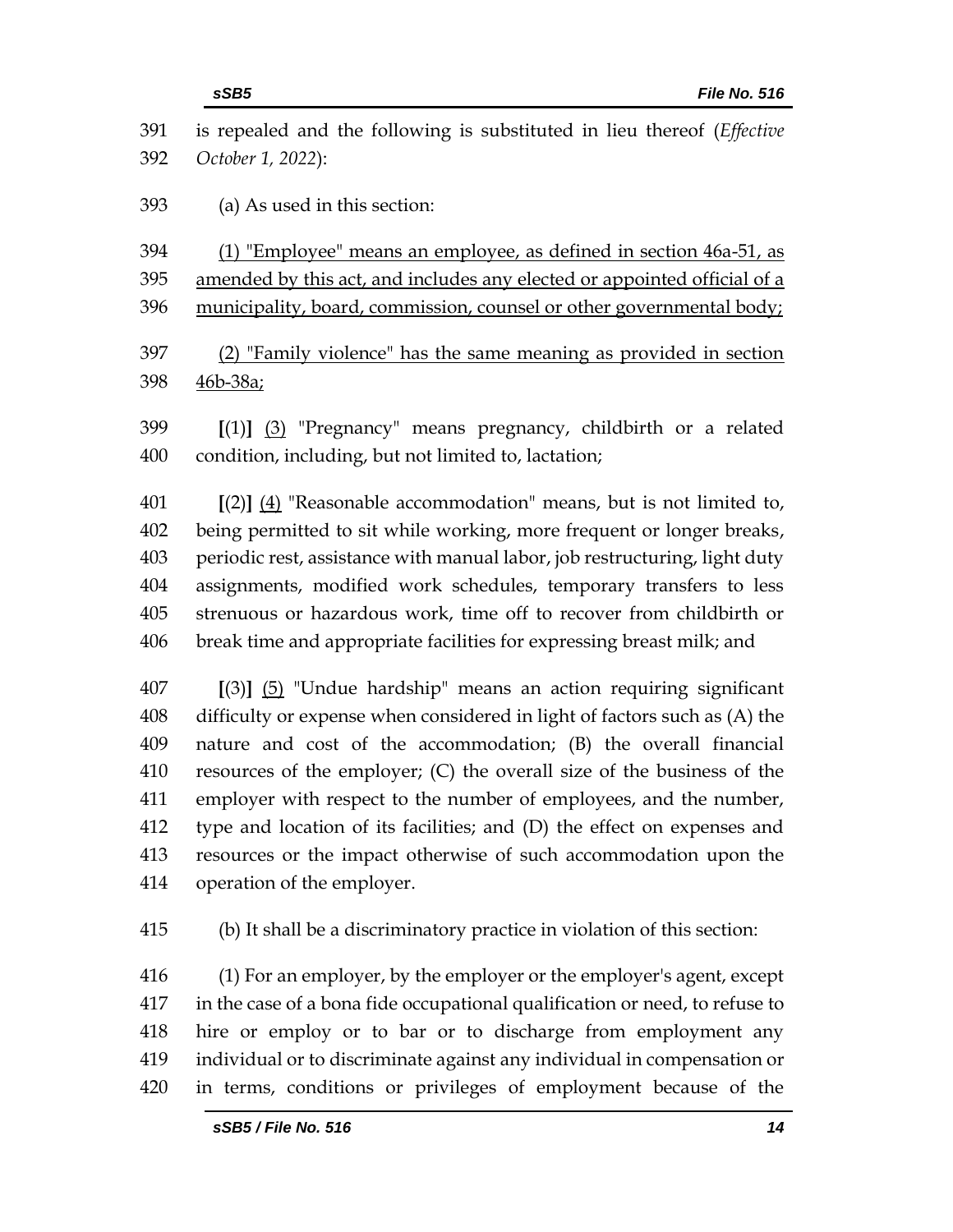individual's race, color, religious creed, age, sex, gender identity or expression, marital status, national origin, ancestry, present or past history of mental disability, intellectual disability, learning disability, physical disability, including, but not limited to, blindness, **[**or**]** status as a veteran or status as a victim of family violence;

 (2) For any employment agency, except in the case of a bona fide occupational qualification or need, to fail or refuse to classify properly or refer for employment or otherwise to discriminate against any individual because of such individual's race, color, religious creed, age, sex, gender identity or expression, marital status, national origin, ancestry, present or past history of mental disability, intellectual disability, learning disability, physical disability, including, but not limited to, blindness, **[**or**]** status as a veteran or status as a victim of family violence;

 (3) For a labor organization, because of the race, color, religious creed, age, sex, gender identity or expression, marital status, national origin, ancestry, present or past history of mental disability, intellectual disability, learning disability, physical disability, including, but not limited to, blindness, **[**or**]** status as a veteran or status as a victim of 440 family violence of any individual to exclude from full membership rights or to expel from its membership such individual or to discriminate in any way against any of its members or against any employer or any individual employed by an employer, unless such action is based on a bona fide occupational qualification;

 (4) For any person, employer, labor organization or employment agency to discharge, expel or otherwise discriminate against any person because such person has opposed any discriminatory employment practice or because such person has filed a complaint or testified or assisted in any proceeding under section 46a-82, 46a-83 or 46a-84;

 (5) For any person, whether an employer or an employee or not, to aid, abet, incite, compel or coerce the doing of any act declared to be a discriminatory employment practice or to attempt to do so;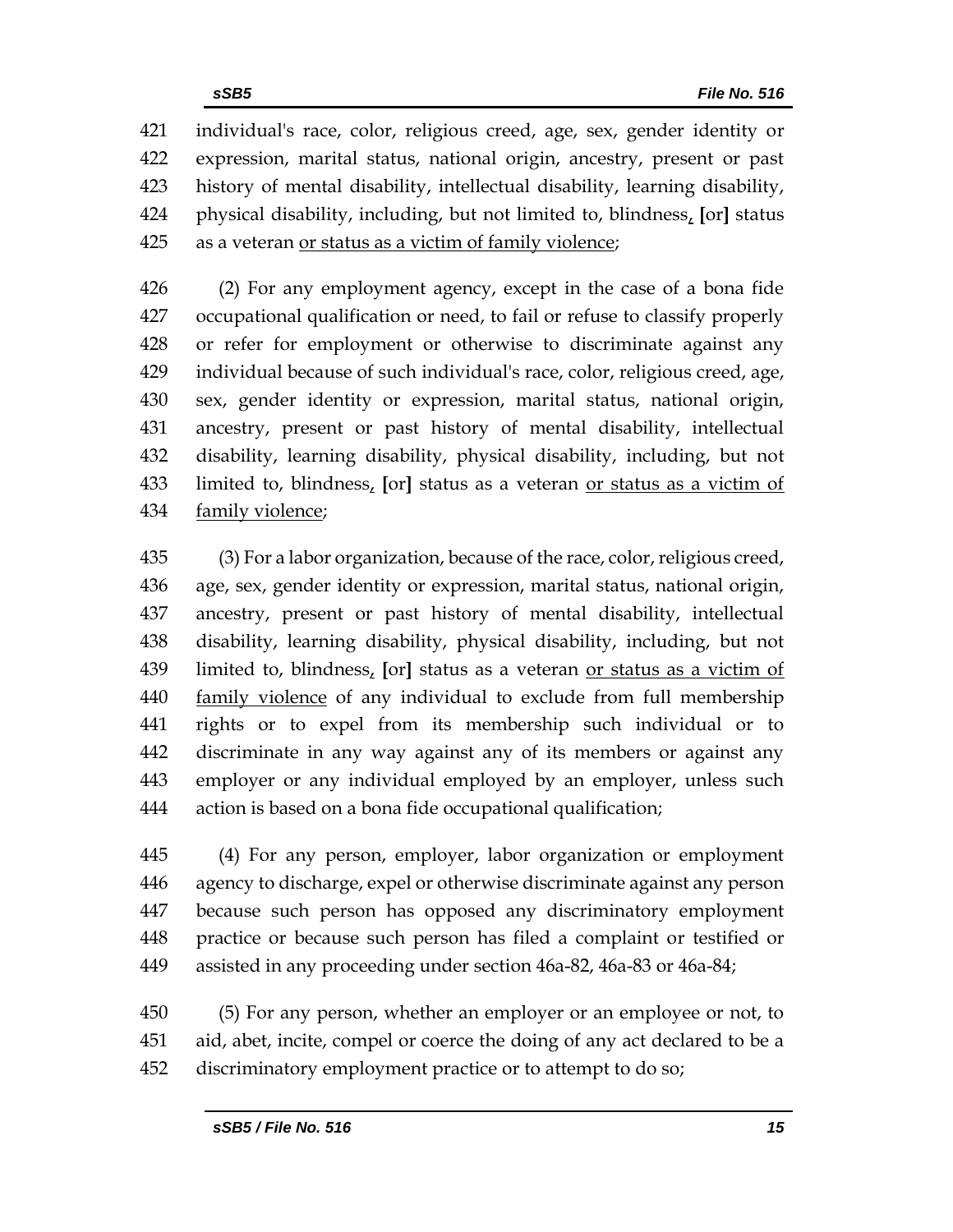(6) For any person, employer, employment agency or labor organization, except in the case of a bona fide occupational qualification or need, to advertise employment opportunities in such a manner as to restrict such employment so as to discriminate against individuals because of their race, color, religious creed, age, sex, gender identity or expression, marital status, national origin, ancestry, present or past history of mental disability, intellectual disability, learning disability, physical disability, including, but not limited to, blindness, **[**or**]** status as a veteran or status as a victim of family violence;

 (7) For an employer, by the employer or the employer's agent: (A) To terminate a woman's employment because of her pregnancy; (B) to refuse to grant to that employee a reasonable leave of absence for disability resulting from her pregnancy; (C) to deny to that employee, who is disabled as a result of pregnancy, any compensation to which she is entitled as a result of the accumulation of disability or leave benefits accrued pursuant to plans maintained by the employer; (D) to fail or refuse to reinstate the employee to her original job or to an equivalent position with equivalent pay and accumulated seniority, retirement, fringe benefits and other service credits upon her signifying her intent to return unless, in the case of a private employer, the employer's circumstances have so changed as to make it impossible or unreasonable to do so; (E) to limit, segregate or classify the employee in a way that would deprive her of employment opportunities due to her pregnancy; (F) to discriminate against an employee or person seeking employment on the basis of her pregnancy in the terms or conditions of her employment; (G) to fail or refuse to make a reasonable accommodation for an employee or person seeking employment due to her pregnancy, unless the employer can demonstrate that such accommodation would impose an undue hardship on such employer; (H) to deny employment opportunities to an employee or person seeking employment if such denial is due to the employee's request for a reasonable accommodation due to her pregnancy; (I) to force an employee or person seeking employment affected by pregnancy to accept a reasonable accommodation if such employee or person seeking employment (i) does not have a known limitation related to her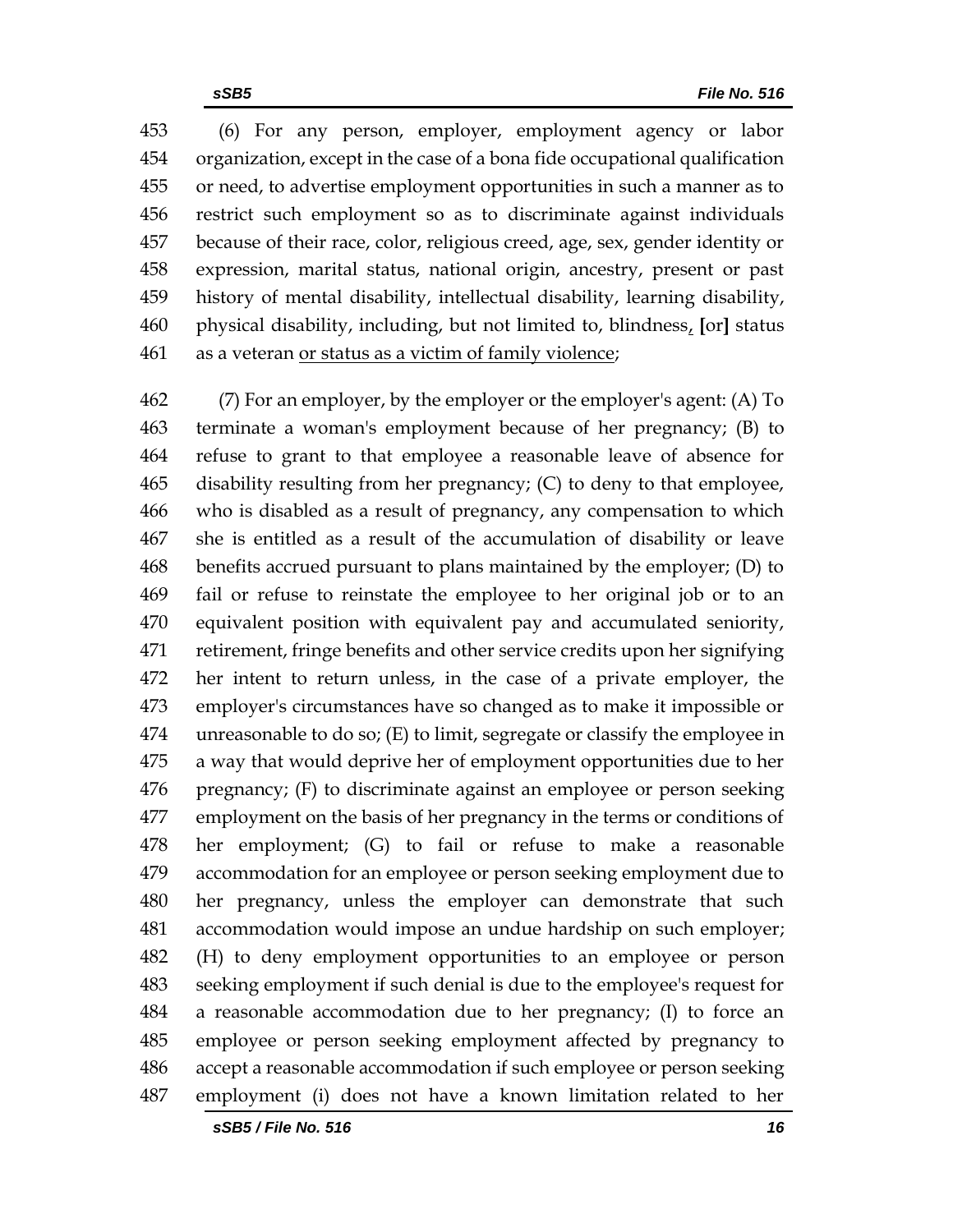pregnancy, or (ii) does not require a reasonable accommodation to perform the essential duties related to her employment; (J) to require an employee to take a leave of absence if a reasonable accommodation can be provided in lieu of such leave; and (K) to retaliate against an employee in the terms, conditions or privileges of her employment based upon such employee's request for a reasonable accommodation;

 (8) For an employer, by the employer or the employer's agent, for an employment agency, by itself or its agent, or for any labor organization, by itself or its agent, to harass any employee, person seeking employment or member on the basis of sex or gender identity or expression. If an employer takes immediate corrective action in response to an employee's claim of sexual harassment, such corrective action shall not modify the conditions of employment of the employee making the claim of sexual harassment unless such employee agrees, in writing, to any modification in the conditions of employment. "Corrective action" taken by an employer, includes, but is not limited to, employee relocation, assigning an employee to a different work schedule or other substantive changes to an employee's terms and conditions of employment. Notwithstanding an employer's failure to obtain a written agreement from an employee concerning a modification in the conditions of employment, the commission may find that corrective action taken by an employer was reasonable and not of detriment to the complainant based on the evidence presented to the commission by the complainant and respondent. As used in this subdivision, "sexual harassment" means any unwelcome sexual advances or requests for sexual favors or any conduct of a sexual nature when (A) submission to such conduct is made either explicitly or implicitly a term or condition of an individual's employment, (B) submission to or rejection of such conduct by an individual is used as the basis for employment decisions affecting such individual, or (C) such conduct has the purpose or effect of **[**substantially**]** interfering with an individual's work performance or creating an intimidating, hostile or offensive working environment;

(9) For an employer, by the employer or the employer's agent, for an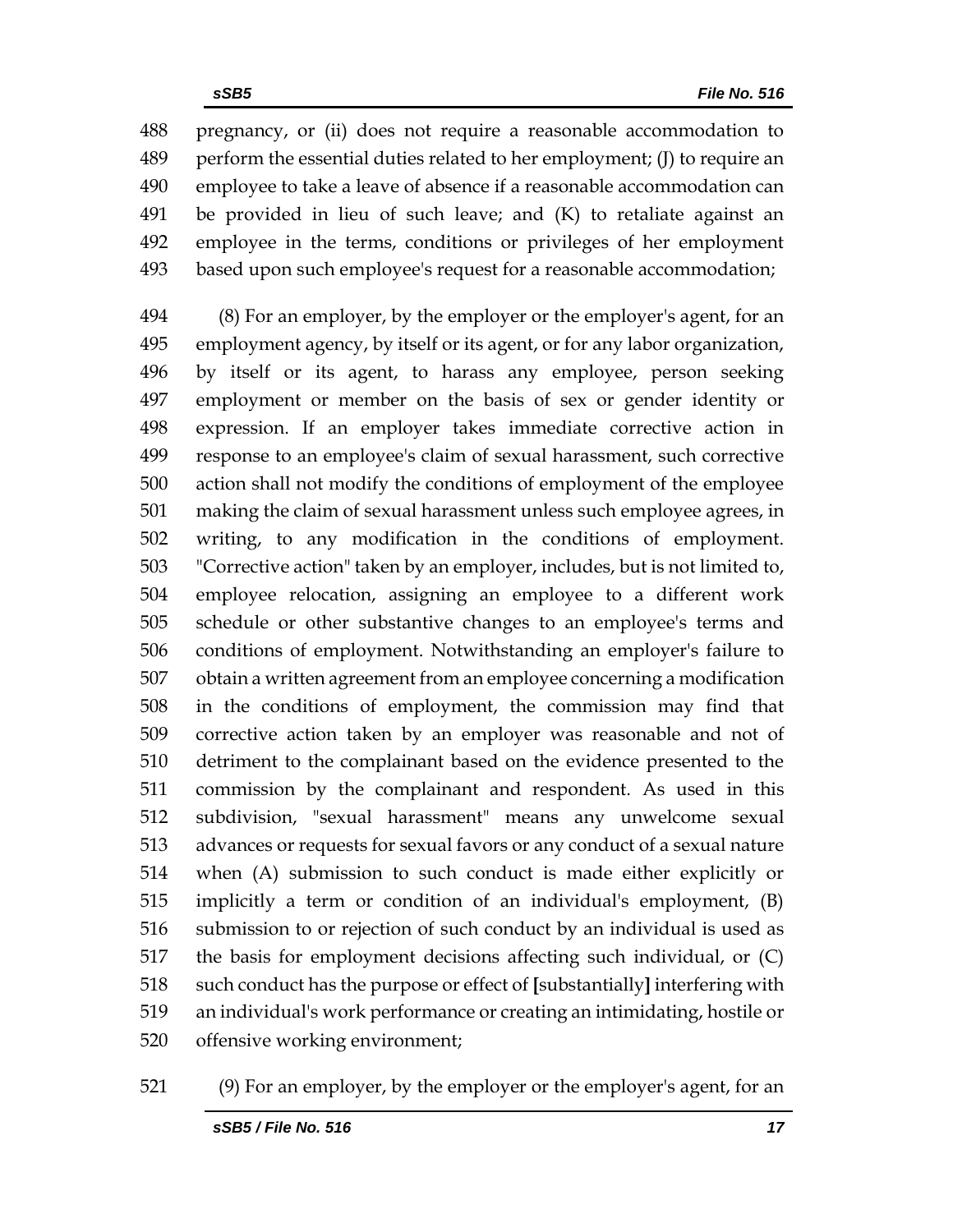employment agency, by itself or its agent, or for any labor organization, by itself or its agent, to request or require information from an employee, person seeking employment or member relating to the individual's child-bearing age or plans, pregnancy, function of the individual's reproductive system, use of birth control methods, or the individual's familial responsibilities, unless such information is directly related to a bona fide occupational qualification or need, provided an employer, through a physician may request from an employee any such information which is directly related to workplace exposure to substances which may cause birth defects or constitute a hazard to an individual's reproductive system or to a fetus if the employer first informs the employee of the hazards involved in exposure to such substances;

 (10) For an employer, by the employer or the employer's agent, after informing an employee, pursuant to subdivision (9) of this subsection, of a workplace exposure to substances which may cause birth defects or constitute a hazard to an employee's reproductive system or to a fetus, to fail or refuse, upon the employee's request, to take reasonable measures to protect the employee from the exposure or hazard identified, or to fail or refuse to inform the employee that the measures taken may be the subject of a complaint filed under the provisions of this chapter. Nothing in this subdivision is intended to prohibit an employer from taking reasonable measures to protect an employee from exposure to such substances. For the purpose of this subdivision, "reasonable measures" shall be those measures which are consistent with business necessity and are least disruptive of the terms and conditions of the employee's employment;

 (11) For an employer, by the employer or the employer's agent, for an employment agency, by itself or its agent, or for any labor organization, by itself or its agent: (A) To request or require genetic information from an employee, person seeking employment or member, or (B) to discharge, expel or otherwise discriminate against any person on the basis of genetic information. For the purpose of this subdivision, "genetic information" means the information about genes, gene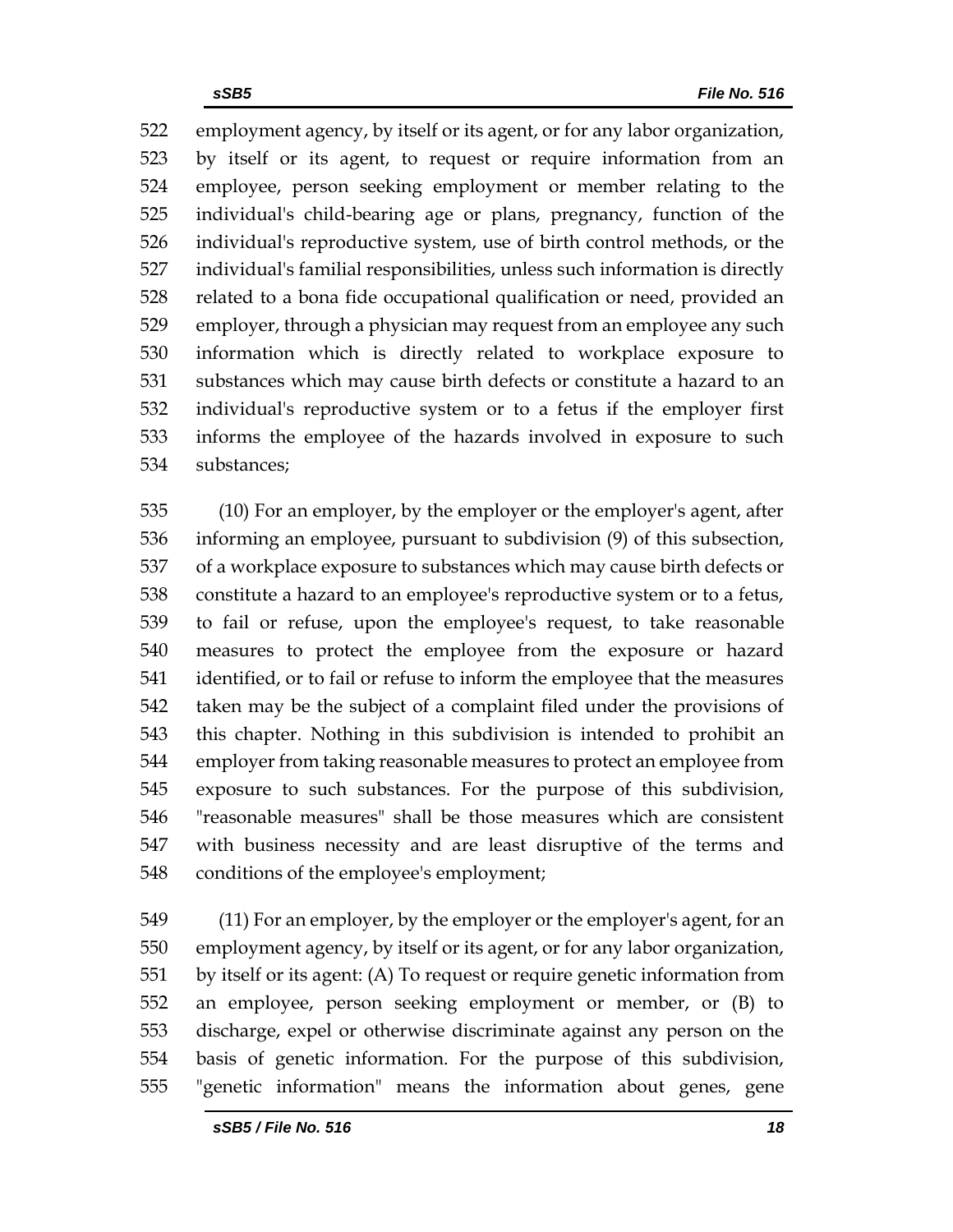products or inherited characteristics that may derive from an individual or a family member;

 (12) For an employer, by the employer or the employer's agent, to request or require a prospective employee's age, date of birth, dates of attendance at or date of graduation from an educational institution on an initial employment application, provided the provisions of this subdivision shall not apply to any employer requesting or requiring such information (A) based on a bona fide occupational qualification or need, or (B) when such information is required to comply with any provision of state or federal law; **[**.**]** and

 (13) (A) For an employer to refuse to provide a reasonable accommodation to an employee who is known by the employer to be a victim of family violence, unless such absence would cause an undue hardship to the employer. The employer may require an employee to charge any time off pursuant to this subsection against any leave with pay ordinarily granted, where available, unless otherwise provided for in a collective bargaining agreement or existing employee handbook or policy, and any such absence that cannot be charged may be treated as leave without pay. An employee may seek a reasonable accommodation under this subsection in order to: (i) Seek attention for injuries caused by family violence including for a child who is a victim of family violence, provided the employee is not the perpetrator of the family violence against the child; (ii) obtain services from a family violence shelter, program or rape crisis center as a result of family violence; (iii) obtain psychological counseling related to an incident or incidents of family violence, including for a child who is a victim of family violence, provided the employee is not the perpetrator of the family violence against the child; (iv) participate in safety planning and taking other actions to increase safety from future incidents of family violence, including temporary or permanent relocation; or (v) obtain legal 586 services, assisting in the prosecution of the offense, or otherwise participate in legal proceedings in relation to the incident or incidents of family violence.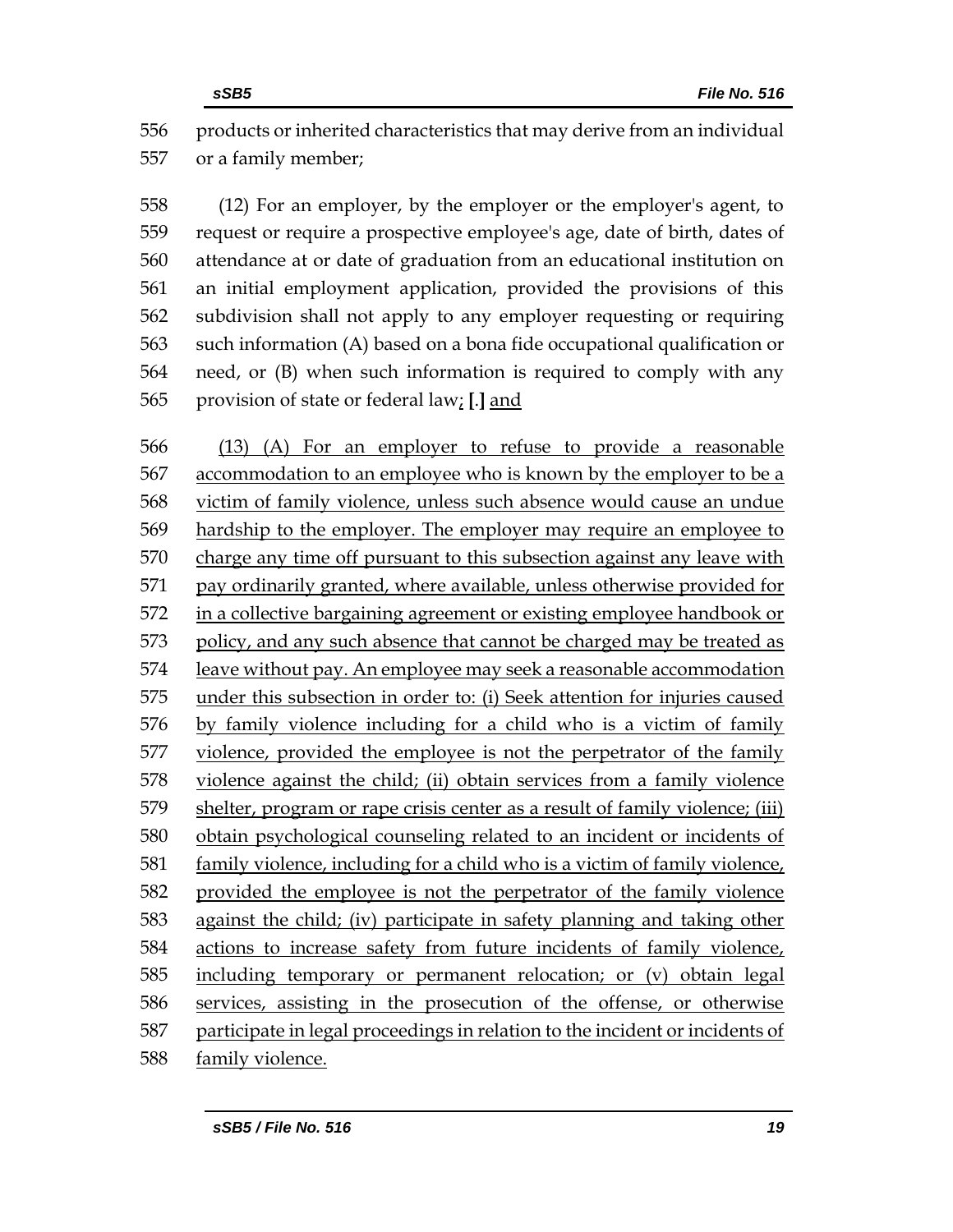(B) An employee who is absent from work in accordance with the provisions of subparagraph (A) of this subdivision shall, within a reasonable time after the absence, provide a certification to the employer when requested by the employer. Such certification shall be in the form of: (i) A police report indicating that the employee or the employee's child was a victim of family violence; (ii) a court order protecting or separating the employee or employee's child from the perpetrator of an act of family violence; (iii) other evidence from the court or prosecuting attorney that the employee appeared in court; or (iv) documentation from a medical professional or a domestic violence counselor, as defined in section 52-146k, that the employee or the employee's child was undergoing counseling or treatment for physical or mental injuries or abuse resulting in victimization from an act of family violence. (C) Where an employee has a physical or mental disability resulting from an incident or series of incidents of family violence, such employee shall be treated in the same manner as an employee with any other disability, pursuant to the provisions of this section which provide that discrimination and refusal to provide reasonable accommodation of disability are unlawful discriminatory practices. (D) To the extent permitted by law, employers shall maintain the confidentiality of any information regarding an employee's status as a victim of family violence. (c) (1) The provisions of this section concerning age shall not apply to: (A) The termination of employment of any person with a contract of unlimited tenure at an independent institution of higher education who is mandatorily retired, on or before July 1, 1993, after having attained the age of seventy; (B) the termination of employment of any person who has attained the age of sixty-five and who, for the two years immediately preceding such termination, is employed in a bona fide executive or a high policy-making position, if such person is entitled to an immediate nonforfeitable annual retirement benefit under a pension, profit-sharing, savings or deferred compensation plan, or any combination of such plans, from such person's employer, which equals,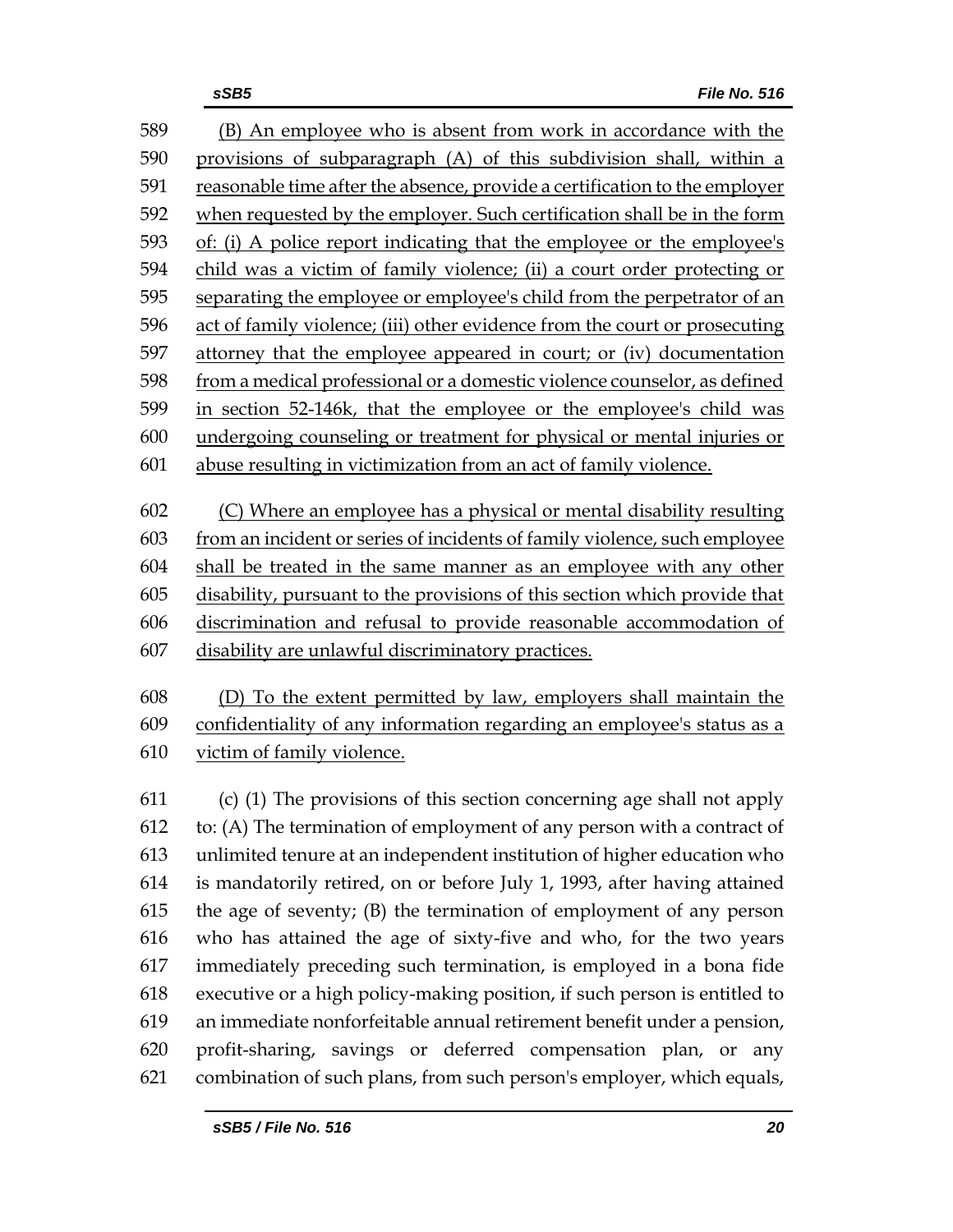622 in aggregate, at least forty-four thousand dollars;  $(C)$  the termination of employment of persons in occupations, including police work and fire- fighting, in which age is a bona fide occupational qualification; (D) the operation of any bona fide apprenticeship system or plan; or (E) the observance of the terms of a bona fide seniority system or any bona fide employee benefit plan for retirement, pensions or insurance which is not adopted for the purpose of evading said provisions, except that no such plan may excuse the failure to hire any individual and no such system or plan may require or permit the termination of employment on the basis of age. No such plan which covers less than twenty employees may reduce the group hospital, surgical or medical insurance coverage provided under the plan to any employee who has reached the age of sixty-five and is eligible for Medicare benefits or any employee's spouse who has reached age sixty-five and is eligible for Medicare benefits except to the extent such coverage is provided by Medicare. The terms of any such plan which covers twenty or more employees shall entitle any employee who has attained the age of sixty-five and any employee's spouse who has attained the age of sixty-five to group hospital, surgical or medical insurance coverage under the same conditions as any covered employee or spouse who is under the age of sixty-five.

 (2) No employee retirement or pension plan may exclude any employee from membership in such plan or cease or reduce the employee's benefit accruals or allocations under such plan on the basis of age. The provisions of this subdivision shall be applicable to plan years beginning on or after January 1, 1988, except that for any collectively bargained plan this subdivision shall be applicable on the earlier of (A) January 1, 1990, or (B) the later of (i) the expiration date of the collective bargaining agreement, or (ii) January 1, 1988.

 (3) The provisions of this section concerning age shall not prohibit an employer from requiring medical examinations for employees for the purpose of determining such employees' physical qualification for continued employment.

(4) Any employee who continues employment beyond the normal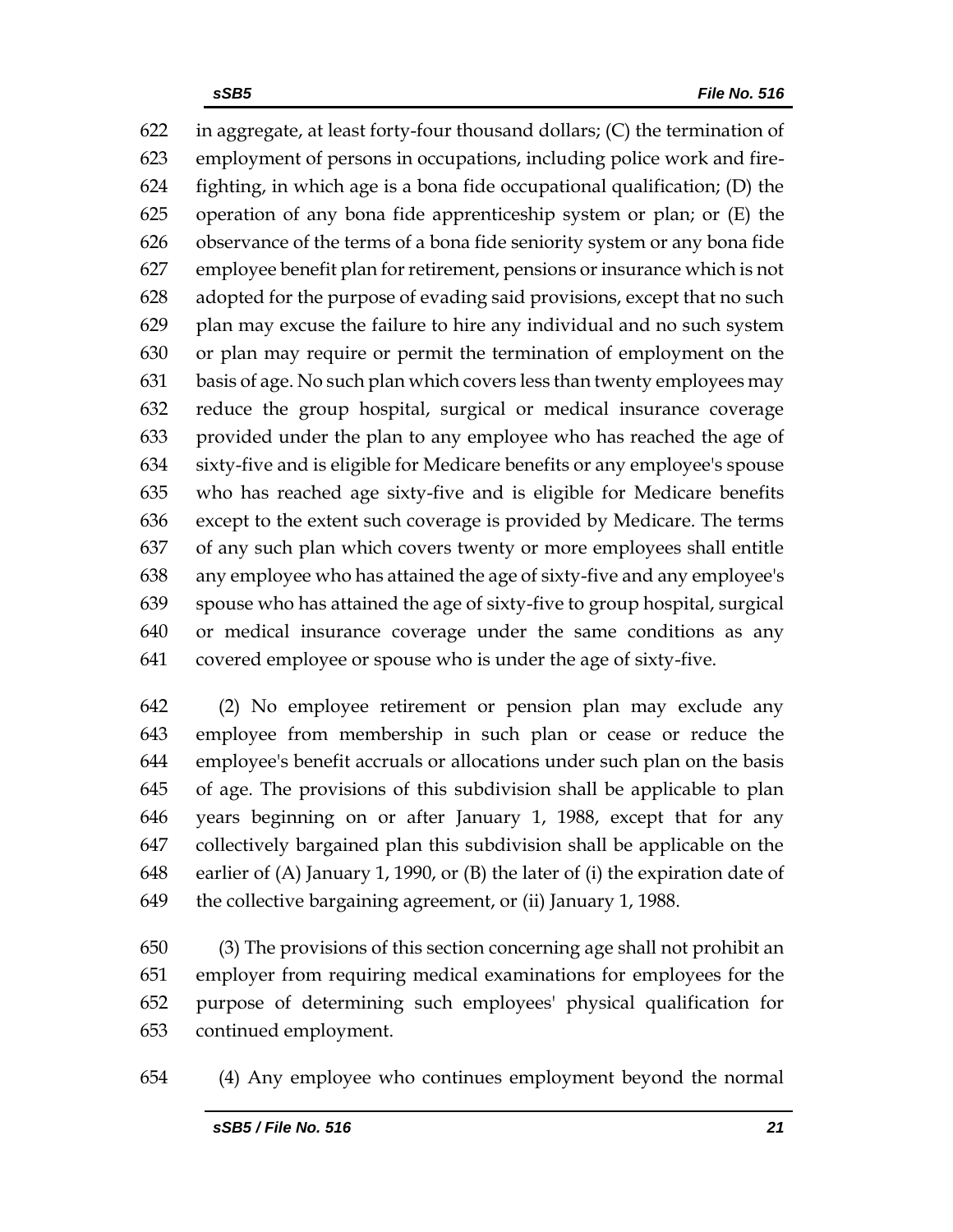retirement age in the applicable retirement or pension plan shall give notice of intent to retire, in writing, to such employee's employer not less than thirty days prior to the date of such retirement.

 (d) (1) An employer shall provide written notice of the right to be free from discrimination in relation to pregnancy, childbirth and related conditions, including the right to a reasonable accommodation to the known limitations related to pregnancy pursuant to subdivision (7) of subsection (b) of this section to: (A) New employees at the commencement of employment; (B) existing employees within one hundred twenty days after the effective date of this section; and (C) any employee who notifies the employer of her pregnancy within ten days of such notification. An employer may comply with the provisions of this section by displaying a poster in a conspicuous place, accessible to employees, at the employer's place of business that contains the information required by this section in both English and Spanish. The Labor Commissioner may adopt regulations, in accordance with chapter 54, to establish additional requirements concerning the means by which employers shall provide such notice.

 (2) The Commission on Human Rights and Opportunities shall develop courses of instruction and conduct ongoing public education efforts as necessary to inform employers, employees, employment agencies and persons seeking employment about their rights and responsibilities under this section.

 (e) It shall not be a defense to a complaint of discrimination under this section, filed in accordance with section 46a-82, that the conduct was not severe or pervasive. Conduct constitutes an unlawful discriminatory practice when the conduct subjects an individual to inferior terms, conditions or privileges of employment because of the individual's protected characteristic. The fact that such individual did not make a complaint about the discrimination to an employer, licensing agency, employment agency or labor organization shall not be determinative of whether such employer, licensing agency, employment agency or labor organization shall be liable. It shall be an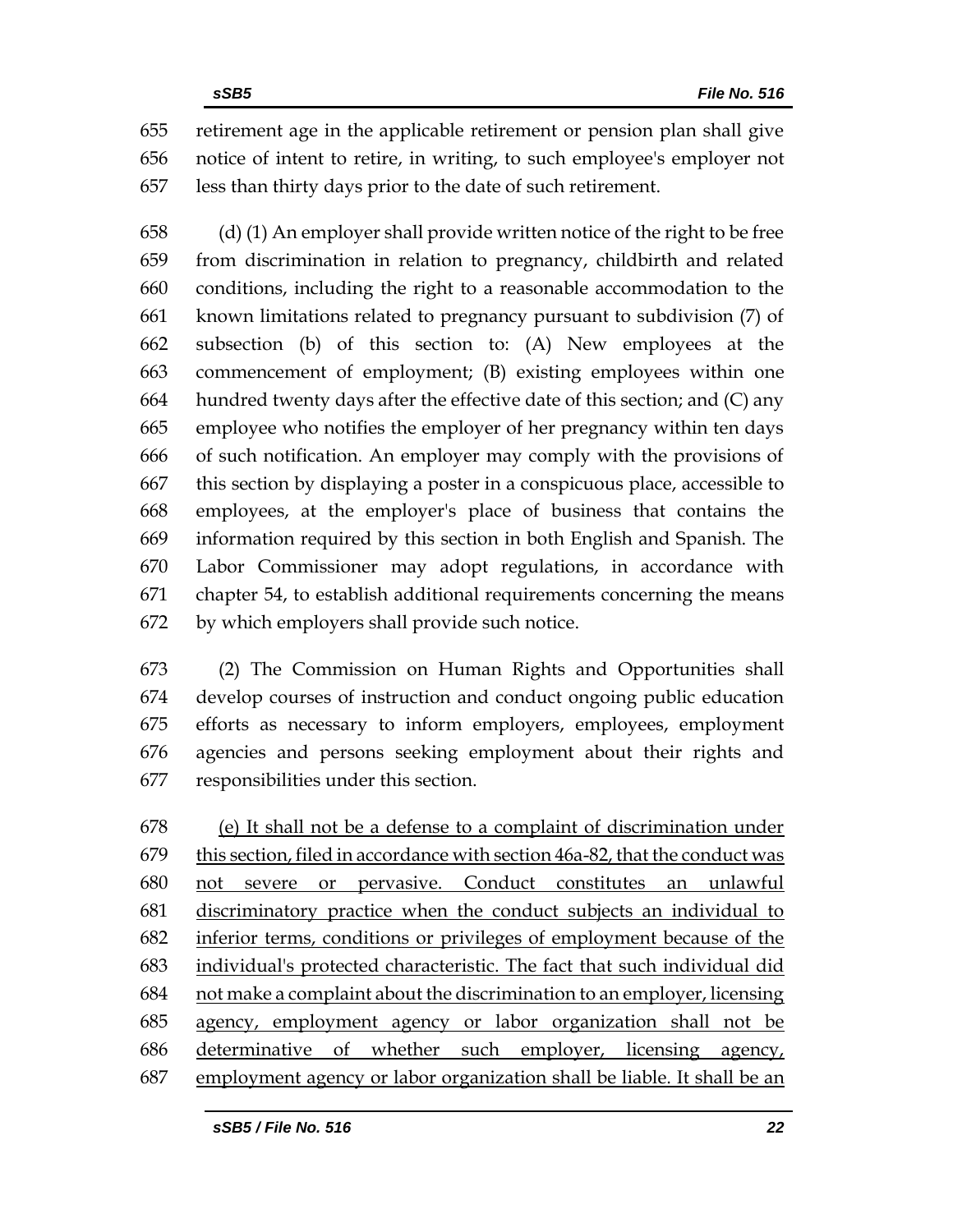| <b>File No. 516</b><br>sSB5                                               |
|---------------------------------------------------------------------------|
| 688 affirmative defense that the harassing conduct complained of does not |
| 689 rise above the level of what a reasonable person would consider       |
| 690 discrimination.                                                       |

 (f) No settlement or agreement resolving a complaint of discriminatory practice between an employer and a current or past employee or job applicant shall: (1) Prohibit, prevent or otherwise restrict the right of such current or past employee or job applicant from obtaining future employment with the employer or any parent company, subsidiary, division, affiliate or contractor of the employer, or (2) include a prohibition on disparagement or disclosure by such employee as a condition for employment, continued employment, promotion, compensation or benefit or as a condition for resolving or investigating a complaint of discrimination.

 (g) No settlement or agreement between an employer and a current or past employee shall restrict such employee from filing a complaint with the Equal Employment Opportunity Commission, with the Commission on Human Rights and Opportunities, or, in state or federal court, testifying or otherwise participating in a state or federal agency investigation related to a claim of discrimination or otherwise pursuing such employee's rights under state or federal discrimination laws.

 Sec. 11. Subsection (c) of section 10a-55c of the general statutes is repealed and the following is substituted in lieu thereof (*Effective October 1, 2022*):

 (c) For purposes of this section "sexual harassment" means with respect to an individual enrolled at an institution of higher education, any unwelcome sexual advances or requests for sexual favors or any conduct of a sexual nature by an agent or employee of an institution of higher education when (1) submission to such conduct is made either explicitly or implicitly a term or condition of an individual's academic success, (2) submission to or rejection of such conduct by an individual is used as the basis for educational decisions affecting such individual, or (3) such conduct has the purpose or effect of **[**substantially**]** interfering with an individual's academic performance or creating an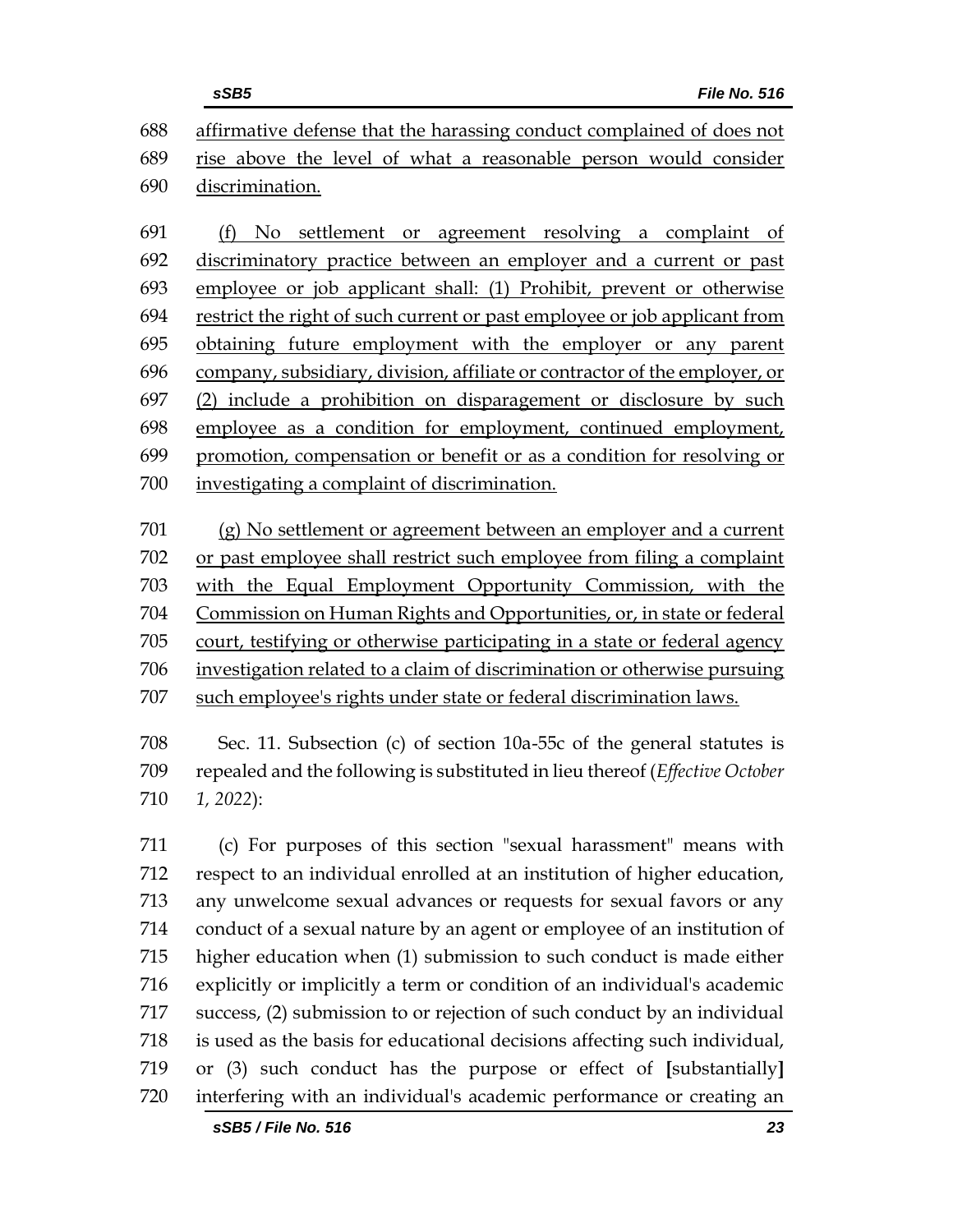intimidating or hostile educational environment.

 Sec. 12. Subdivision (5) of subsection (a) of section 31-40y of the general statutes is repealed and the following is substituted in lieu thereof (*Effective October 1, 2022*):

 (5) "Sexual harassment" means any unwelcome sexual advances, requests for sexual favors or any other conduct of a sexual nature when (A) submission to such conduct is made either explicitly or implicitly a term or condition of an intern's internship; (B) submission to or rejection of such conduct by an intern or an individual seeking an internship is used as the basis for workplace decisions affecting such intern or individual; or (C) such conduct has the purpose or effect of **[**substantially**]** interfering with an intern's work performance or creating an intimidating, hostile or offensive working environment.

 Sec. 13. Section 46a-58 of the general statutes is repealed and the following is substituted in lieu thereof (*Effective October 1, 2022*):

 (a) It shall be a discriminatory practice in violation of this section for any person to subject, or cause to be subjected, any other person to the deprivation of any rights, privileges or immunities, secured or protected by the Constitution or laws of this state or of the United States, on account of religion, national origin, alienage, color, race, sex, gender identity or expression, sexual orientation, blindness, mental disability, physical disability, **[**or**]** status as a veteran or status as a victim of family violence.

 (b) Any person who intentionally desecrates any public property, monument or structure, or any religious object, symbol or house of religious worship, or any cemetery, or any private structure not owned by such person, shall be in violation of subsection (a) of this section. For the purposes of this subsection, "desecrate" means to mar, deface or damage as a demonstration of irreverence or contempt.

 (c) Any person who places a burning cross or a simulation thereof on any public property, or on any private property without the written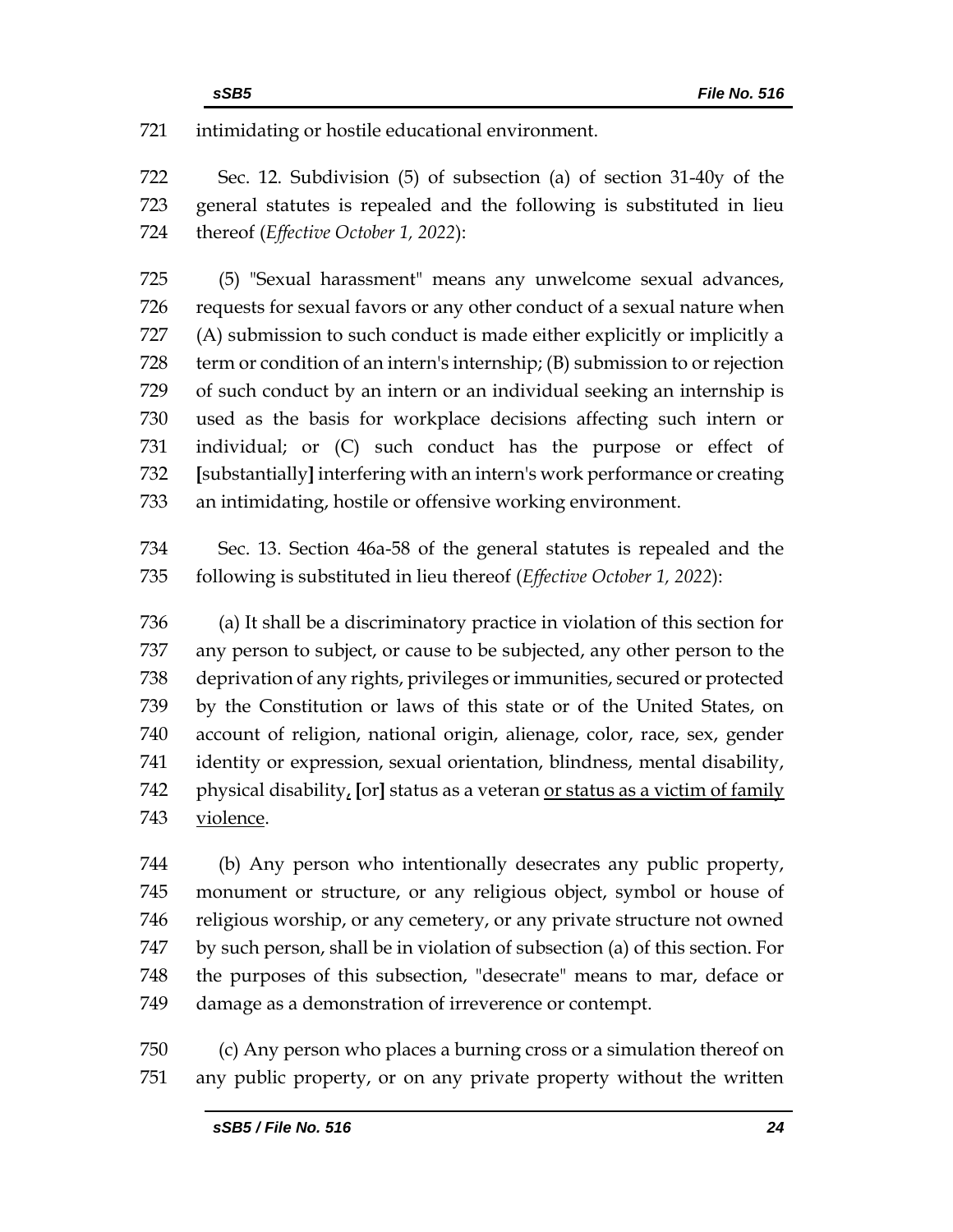consent of the owner, and with intent to intimidate or harass any other person or group of persons, shall be in violation of subsection (a) of this section.

 (d) Any person who places a noose or a simulation thereof on any public property, or on any private property without the written consent of the owner, and with intent to intimidate or harass any other person on account of religion, national origin, alienage, color, race, sex, gender identity or expression, sexual orientation, blindness, mental disability, physical disability, **[**or**]** status as a veteran or status as a victim of family violence, shall be in violation of subsection (a) of this section.

 (e) (1) Except as provided in subdivision (2) of this subsection, any person who violates any provision of this section shall be guilty of a class A misdemeanor and shall be fined not less than one thousand dollars, except that if property is damaged as a consequence of such violation in an amount in excess of one thousand dollars, such person shall be guilty of a class D felony and shall be fined not less than one thousand dollars.

 (2) Any person who violates the provisions of this section by intentionally desecrating a house of religious worship (A) shall be guilty of a class D felony and shall be fined not less than one thousand dollars if property is damaged as a consequence of such violation in an amount up to and including ten thousand dollars, and (B) shall be guilty of a class C felony and shall be fined not less than three thousand dollars if the property damaged as a consequence of such violation is in an amount in excess of ten thousand dollars.

 (3) The minimum amount of any fine imposed by the provisions of this section may not be remitted or reduced by the court unless the court states on the record its reasons for remitting or reducing such fine.

 (4) The court may order restitution for any victim of a violation of this section pursuant to subsection (c) of section 53a-28.

Sec. 14. Subsection (a) of section 46a-59 of the general statutes is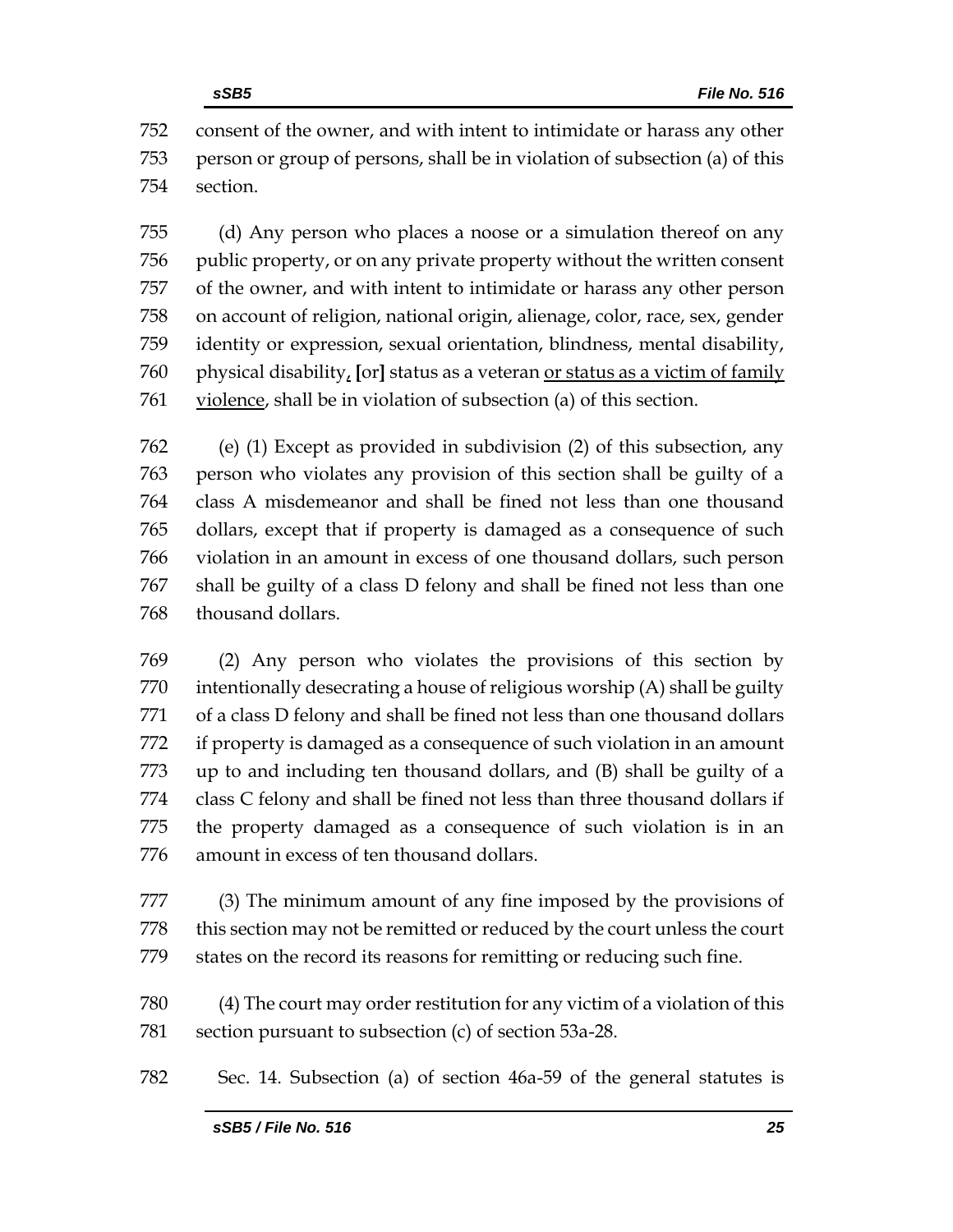repealed and the following is substituted in lieu thereof (*Effective October 1, 2022*):

 (a) It shall be a discriminatory practice in violation of this section for any association, board or other organization the principal purpose of which is the furtherance of the professional or occupational interests of its members, whose profession, trade or occupation requires a state license, to refuse to accept a person as a member of such association, board or organization because of his race, national origin, creed, sex, gender identity or expression, color, **[**or**]** status as a veteran or status as a victim of family violence.

 Sec. 15. Subsection (a) of section 46a-64 of the general statutes is repealed and the following is substituted in lieu thereof (*Effective October 1, 2022*):

 (a) It shall be a discriminatory practice in violation of this section: (1) To deny any person within the jurisdiction of this state full and equal accommodations in any place of public accommodation, resort or amusement because of race, creed, color, national origin, ancestry, sex, gender identity or expression, marital status, age, lawful source of income, intellectual disability, mental disability, physical disability, including, but not limited to, blindness or deafness, **[**or**]** status as a veteran or status as a victim of family violence, of the applicant, subject only to the conditions and limitations established by law and applicable alike to all persons; (2) to discriminate, segregate or separate on account of race, creed, color, national origin, ancestry, sex, gender identity or expression, marital status, age, lawful source of income, intellectual disability, mental disability, learning disability, physical disability, including, but not limited to, blindness or deafness, **[**or**]** status as a veteran or status as a victim of family violence; (3) for a place of public accommodation, resort or amusement to restrict or limit the right of a mother to breast-feed her child; (4) for a place of public accommodation, resort or amusement to fail or refuse to post a notice, in a conspicuous 814 place, that any blind, deaf or mobility impaired person, accompanied by his guide dog wearing a harness or an orange-colored leash and collar,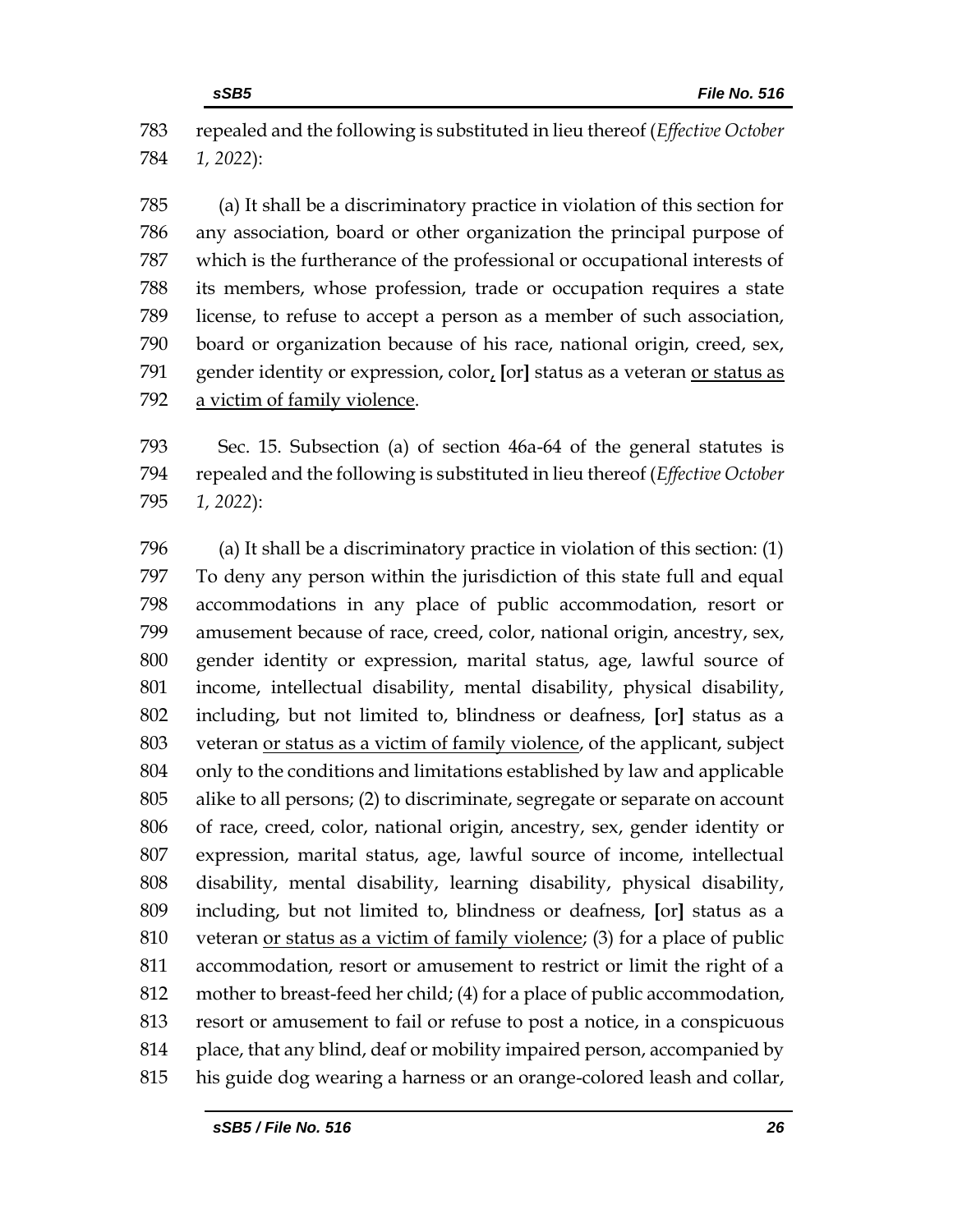may enter such premises or facilities; or (5) to deny any blind, deaf or mobility impaired person or any person training a dog as a guide dog for a blind person or a dog to assist a deaf or mobility impaired person, accompanied by his guide dog or assistance dog, full and equal access to any place of public accommodation, resort or amusement. Any blind, deaf or mobility impaired person or any person training a dog as a guide dog for a blind person or a dog to assist a deaf or mobility impaired person may keep his guide dog or assistance dog with him at all times in such place of public accommodation, resort or amusement at no extra charge, provided the dog wears a harness or an orange-colored leash and collar and is in the direct custody of such person. The blind, deaf or mobility impaired person or person training a dog as a guide dog for a blind person or a dog to assist a deaf or mobility impaired person shall be liable for any damage done to the premises or facilities by his dog. For purposes of this subdivision, "guide dog" or "assistance dog" includes a dog being trained as a guide dog or assistance dog and "person training a dog as a guide dog for a blind person or a dog to assist a deaf or mobility impaired person" means a person who is employed by and authorized to engage in designated training activities by a guide dog organization or assistance dog organization that complies with the criteria for membership in a professional association of guide dog or assistance dog schools and who carries photographic identification indicating such employment and authorization.

 Sec. 16. Subdivision (1) of subsection (a) of section 46a-64c of the general statutes is repealed and the following is substituted in lieu thereof (*Effective October 1, 2022*)

 (1) To refuse to sell or rent after the making of a bona fide offer, or to refuse to negotiate for the sale or rental of, or otherwise make unavailable or deny, a dwelling to any person because of race, creed, color, national origin, ancestry, sex, gender identity or expression, marital status, age, lawful source of income, familial status, **[**or**]** status 847 as a veteran or status as a victim of family violence.

Sec. 17. Subsection (a) of section 46a-66 of the general statutes is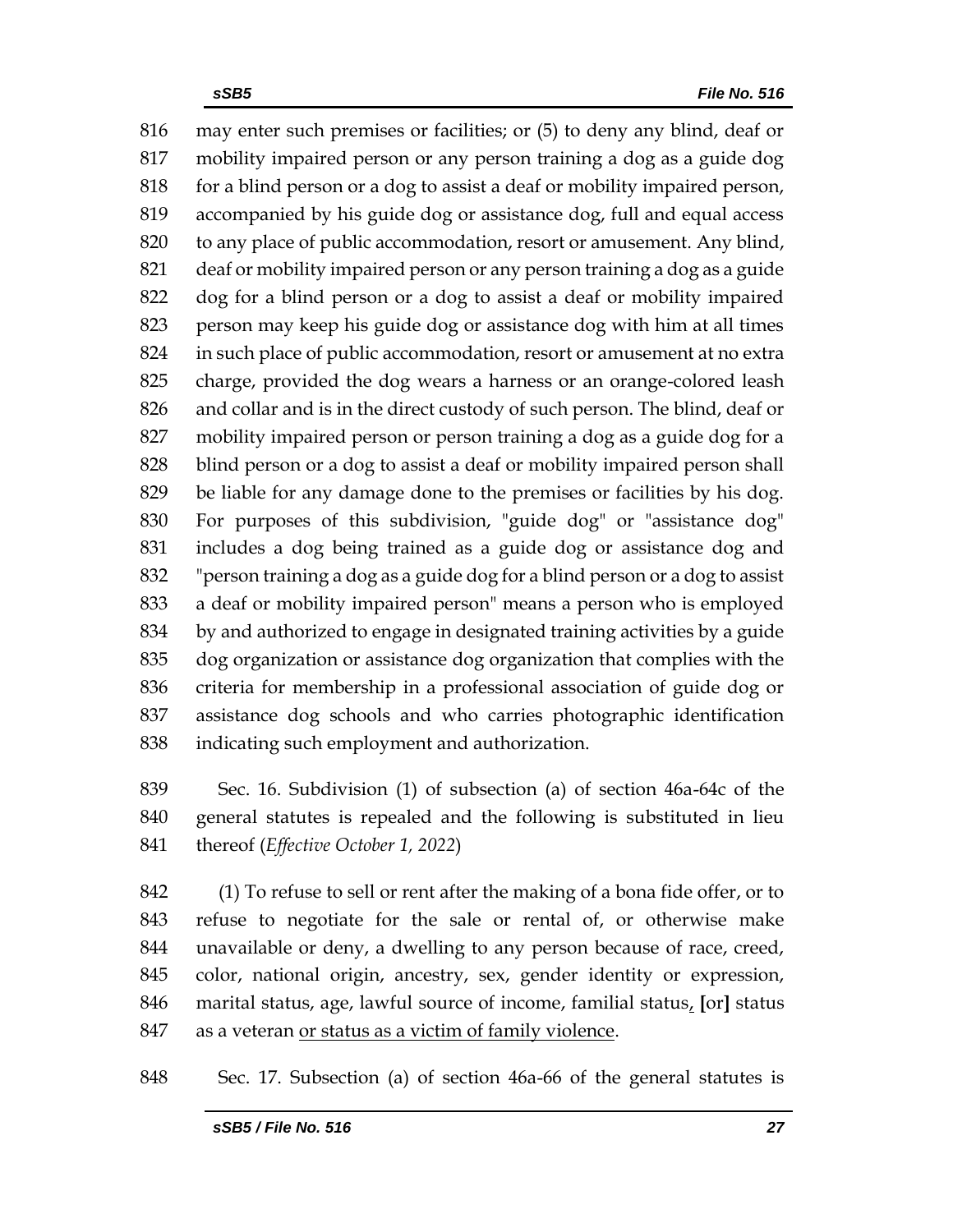repealed and the following is substituted in lieu thereof (*Effective October 1, 2022*):

 (a) It shall be a discriminatory practice in violation of this section for any creditor to discriminate on the basis of sex, gender identity or expression, age, race, color, religious creed, national origin, ancestry, marital status, intellectual disability, learning disability, blindness, physical disability, **[**or**]** status as a veteran or status as a victim of domestic violence against any person eighteen years of age or over in any credit transaction.

 Sec. 18. Subsection (a) of section 46a-70 of the general statutes is repealed and the following is substituted in lieu thereof (*Effective October 1, 2022*):

 (a) State officials and supervisory personnel shall recruit, appoint, assign, train, evaluate and promote state personnel on the basis of merit and qualifications, without regard for race, color, religious creed, sex, gender identity or expression, marital status, age, national origin, ancestry, status as a veteran, status as a victim of family violence, intellectual disability, mental disability, learning disability or physical disability, including, but not limited to, blindness, unless it is shown by such state officials or supervisory personnel that such disability prevents performance of the work involved.

 Sec. 19. Subsection (a) of section 46a-71 of the general statutes is repealed and the following is substituted in lieu thereof (*Effective October 1, 2022*):

 (a) All services of every state agency shall be performed without discrimination based upon race, color, religious creed, sex, gender identity or expression, marital status, age, national origin, ancestry, intellectual disability, mental disability, learning disability, physical disability, including, but not limited to, blindness, **[**or**]** status as a veteran or status as a victim of family violence.

Sec. 20. Subsection (b) of section 46a-72 of the general statutes is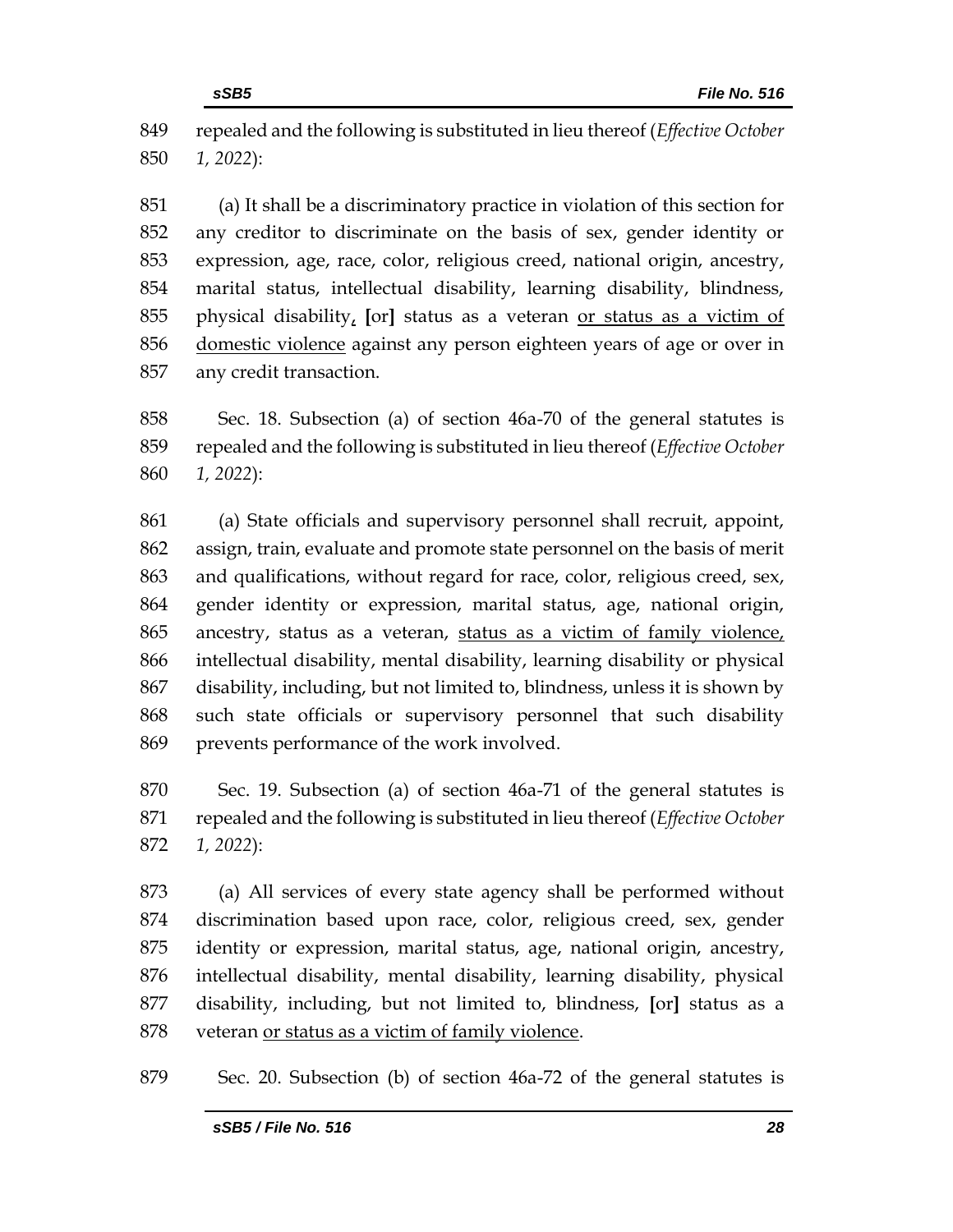repealed and the following is substituted in lieu thereof (*Effective October 1, 2022*):

 (b) Any job request indicating an intention to exclude any person because of race, color, religious creed, sex, gender identity or expression, 884 marital status, age, national origin, ancestry, status as a veteran, status as a victim of family violence, intellectual disability, mental disability, learning disability or physical disability, including, but not limited to, blindness, shall be rejected, unless it is shown by such public or private employers that such disability prevents performance of the work involved.

 Sec. 21. Subsection (a) of section 46a-73 of the general statutes is repealed and the following is substituted in lieu thereof (*Effective October 1, 2022*):

 (a) No state department, board or agency may grant, deny or revoke the license or charter of any person on the grounds of race, color, religious creed, sex, gender identity or expression, marital status, age, national origin, ancestry, status as a veteran, status as a victim of family violence, intellectual disability, mental disability, learning disability or physical disability, including, but not limited to, blindness, unless it is shown by such state department, board or agency that such disability prevents performance of the work involved.

 Sec. 22. Subsection (a) of section 46a-75 of the general statutes is repealed and the following is substituted in lieu thereof (*Effective October 1, 2022*):

 (a) All educational, counseling, and vocational guidance programs and all apprenticeship and on-the-job training programs of state agencies, or in which state agencies participate, shall be open to all qualified persons, without regard to race, color, religious creed, sex, gender identity or expression, marital status, age, national origin, ancestry, intellectual disability, mental disability, learning disability, physical disability, including, but not limited to, blindness, **[**or**]** status as a veteran or status as a victim of family violence.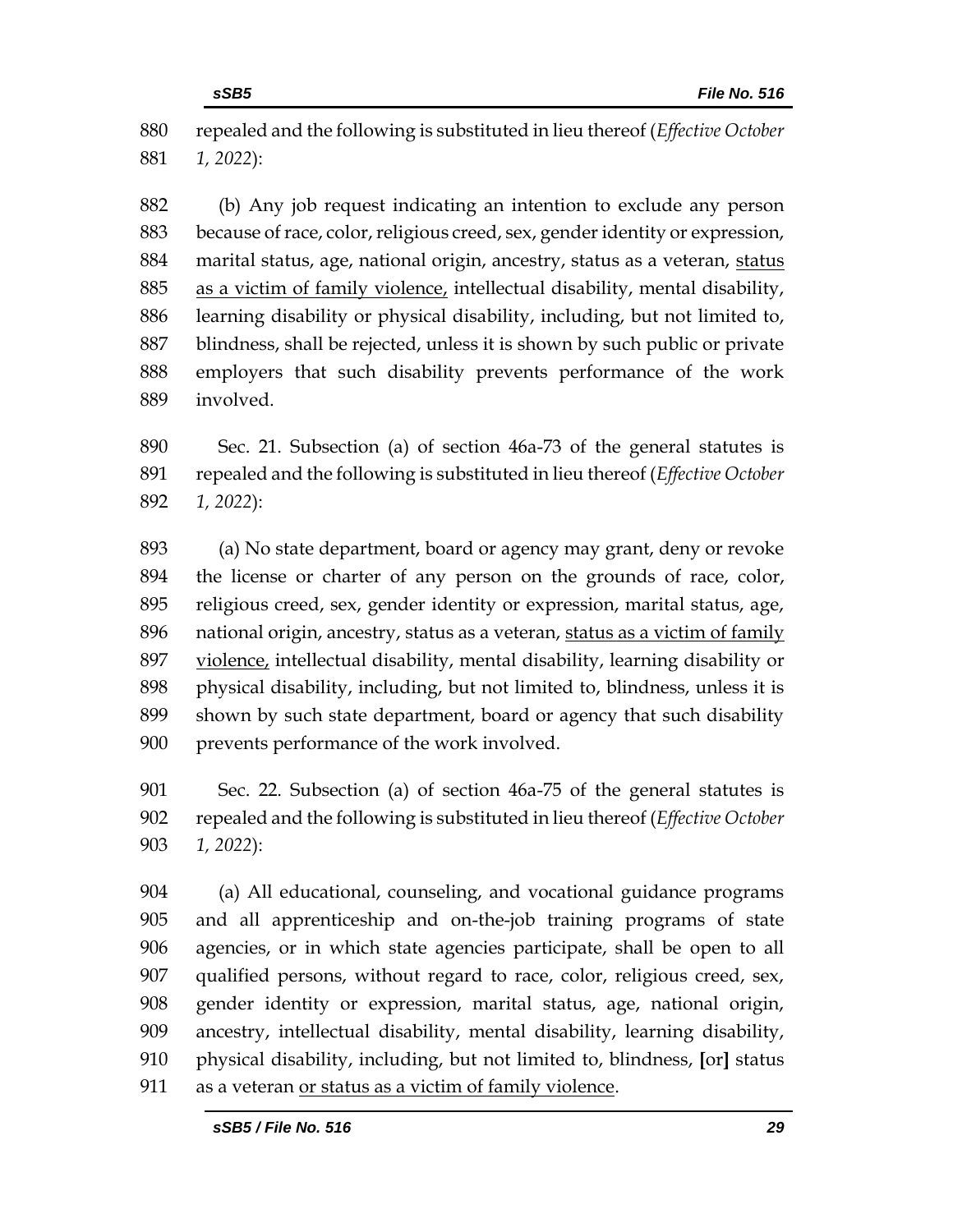Sec. 23. Subsection (a) of section 46a-76 of the general statutes is repealed and the following is substituted in lieu thereof (*Effective October 1, 2022*):

 (a) Race, color, religious creed, sex, gender identity or expression, marital status, age, national origin, ancestry, intellectual disability, mental disability, learning disability, physical disability, including, but not limited to, blindness, **[**or**]** status as a veteran or status as a victim of family violence, shall not be considered as limiting factors in state- administered programs involving the distribution of funds to qualify applicants for benefits authorized by law.

 Sec. 24. Subdivision (1) of subsection (a) of section 4a-60 of the 2022 supplement to the general statutes is repealed and the following is substituted in lieu thereof (*Effective October 1, 2022*):

 (1) The contractor agrees and warrants that in the performance of the contract such contractor will not discriminate or permit discrimination against any person or group of persons on the grounds of race, color, religious creed, age, marital status, national origin, ancestry, sex, gender identity or expression, status as a veteran, intellectual disability, mental disability or physical disability, including, but not limited to, blindness, unless it is shown by such contractor that such disability prevents performance of the work involved, in any manner prohibited by the laws of the United States or of the state of Connecticut; and the contractor further agrees to take affirmative action to ensure that applicants with job-related qualifications are employed and that employees are treated when employed without regard to their race, 937 color, religious creed, age, marital status, national origin, ancestry, sex, gender identity or expression, status as a veteran, status as a victim of 939 family violence, intellectual disability, mental disability or physical disability, including, but not limited to, blindness, unless it is shown by such contractor that such disability prevents performance of the work involved;

 Sec. 25. Subsection (c) of section 10a-55x of the 2022 supplement to the general statutes is repealed and the following is substituted in lieu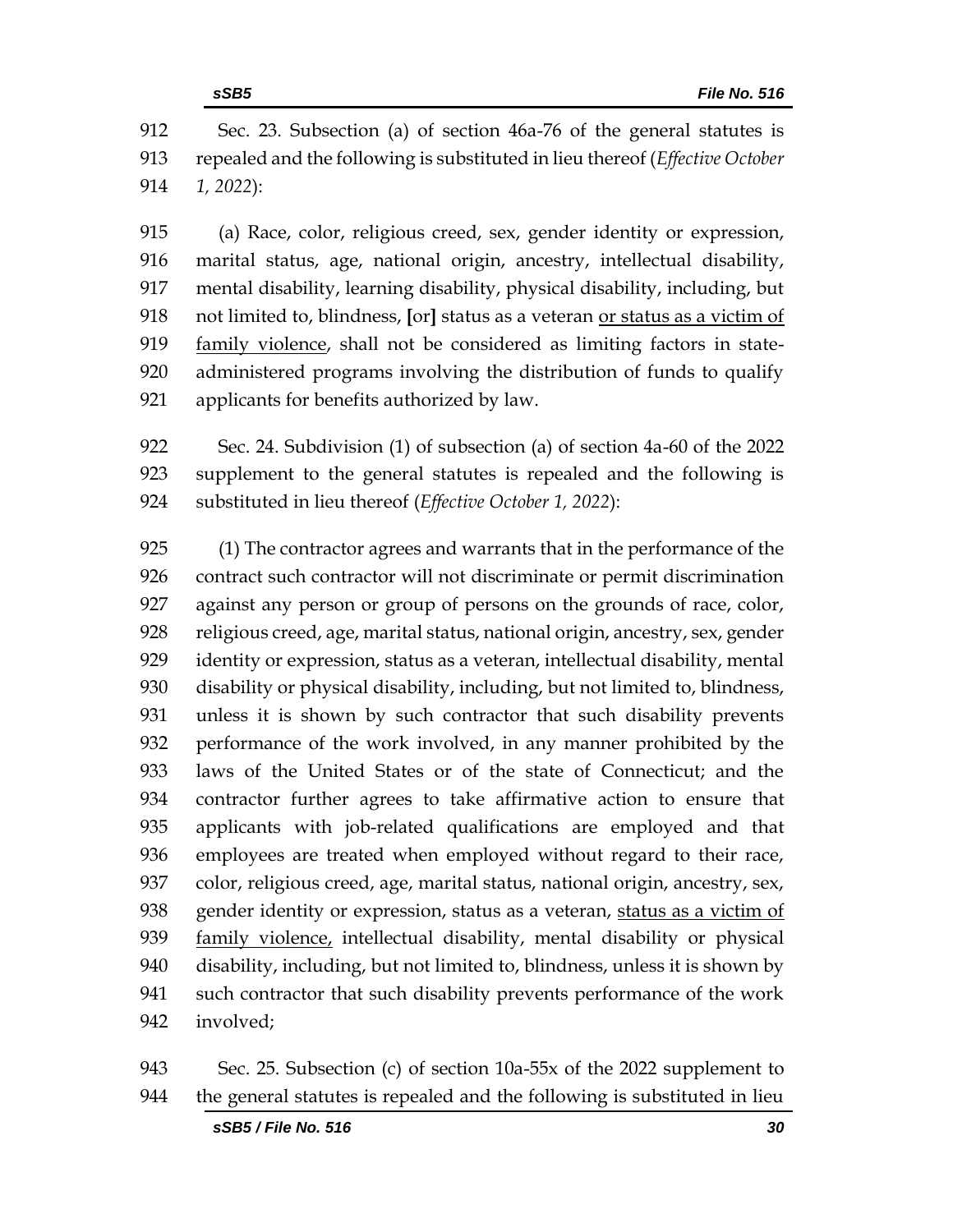# thereof (*Effective October 1, 2022*):

 (c) Each institution of higher education shall ensure that every member of the campus mental health coalition is educated about the (1) mental health services and programs offered at each campus by such institution, (2) role and function of the campus mental health coalition at such institution, and (3) protocols and techniques to respond to student mental illness that have been developed with consideration given to the students' race, cultural background, sexual orientation, gender identity, religion, socio-economic status or status as a veteran, status as a victim of family violence or service member of the armed forces of the United States.

 Sec. 26. (*Effective July 1, 2022*) The sum of one million four hundred forty thousand dollars is appropriated to the Department of Social Services from the General Fund, for the fiscal year ending June 30, 2023, for domestic violence child and family advocates at domestic violence agencies, as defined in section 52-146k of the general statutes.

 Sec. 27. (*Effective July 1, 2022*) The sum of one million four hundred forty thousand dollars appropriated in section 26 of this act to the Department of Social Services, for the fiscal year ending June 30, 2023, shall be made available for domestic violence child and family advocates at domestic violence agencies, as defined in section 52-146k of the general statutes, whose purpose shall be to provide trauma- informed services to children and families experiencing domestic violence. For purposes of this section, "trauma-informed services" means services directed by a thorough understanding of the neurological, biological, psychological and social effects of trauma and violence on a person.

| This act shall take effect as follows and shall amend the following<br>sections: |                 |             |  |
|----------------------------------------------------------------------------------|-----------------|-------------|--|
|                                                                                  |                 |             |  |
| Section 1                                                                        | October 1, 2022 | New section |  |
| Sec. 2                                                                           | October 1, 2022 | New section |  |
| Sec. 3                                                                           | October 1, 2022 | New section |  |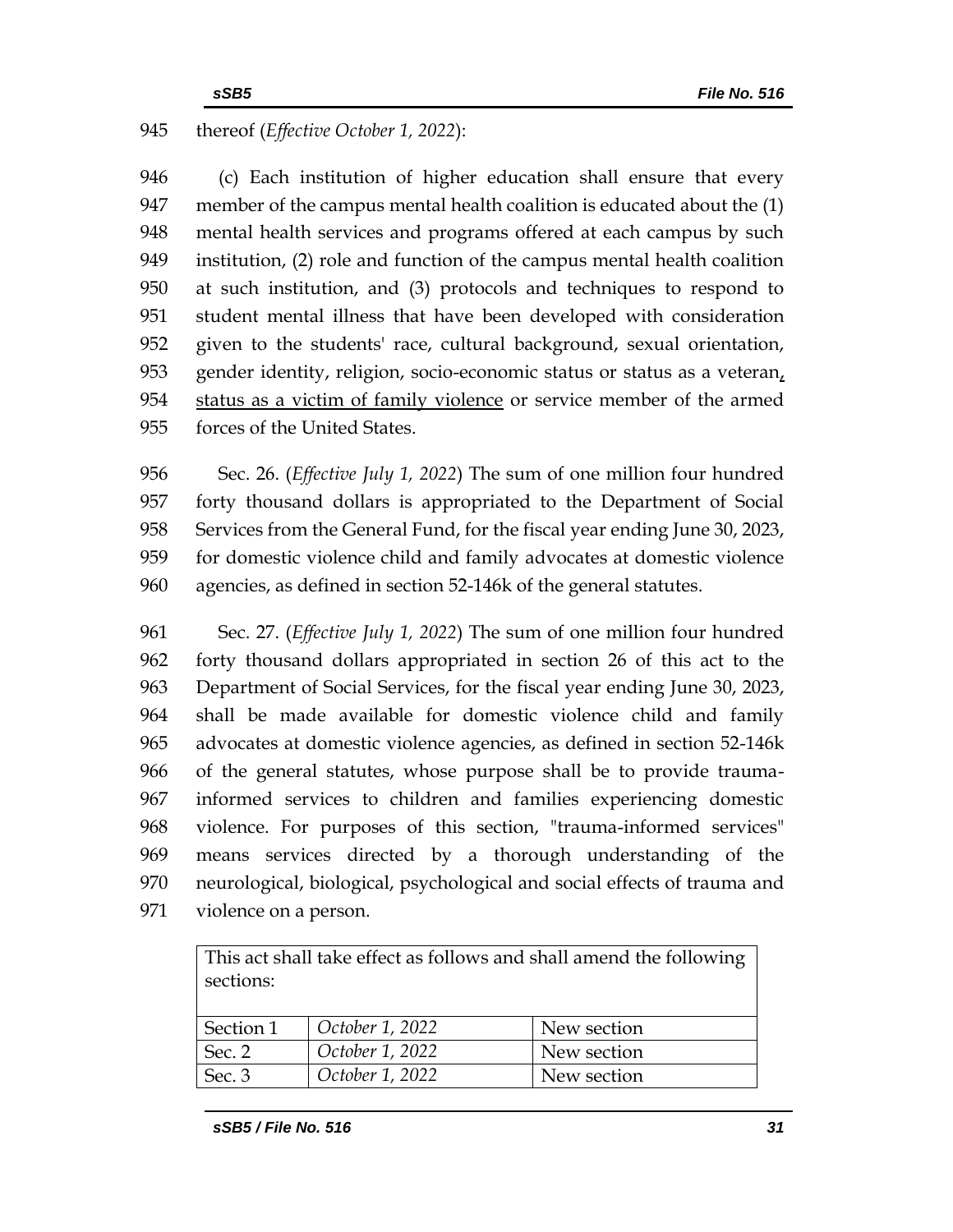| Sec. 4  | October 1, 2022 | New section     |
|---------|-----------------|-----------------|
| Sec. 5  | from passage    | New section     |
| Sec. 6  | July 1, 2022    | New section     |
| Sec. 7  | October 1, 2022 | $46a-51(10)$    |
| Sec. 8  | October 1, 2022 | 46a-54          |
| Sec. 9  | October 1, 2022 | $46a-56(a)$     |
| Sec. 10 | October 1, 2022 | $46a-60$        |
| Sec. 11 | October 1, 2022 | $10a-55c(c)$    |
| Sec. 12 | October 1, 2022 | $31-40y(a)(5)$  |
| Sec. 13 | October 1, 2022 | $46a - 58$      |
| Sec. 14 | October 1, 2022 | $46a-59(a)$     |
| Sec. 15 | October 1, 2022 | $46a-64(a)$     |
| Sec. 16 | October 1, 2022 | $46a-64c(a)(1)$ |
| Sec. 17 | October 1, 2022 | $46a-66(a)$     |
| Sec. 18 | October 1, 2022 | $46a-70(a)$     |
| Sec. 19 | October 1, 2022 | $46a-71(a)$     |
| Sec. 20 | October 1, 2022 | $46a-72(b)$     |
| Sec. 21 | October 1, 2022 | $46a-73(a)$     |
| Sec. 22 | October 1, 2022 | $46a-75(a)$     |
| Sec. 23 | October 1, 2022 | $46a-76(a)$     |
| Sec. 24 | October 1, 2022 | $4a-60(a)(1)$   |
| Sec. 25 | October 1, 2022 | $10a-55x(c)$    |
| Sec. 26 | July 1, 2022    | New section     |
| Sec. 27 | July 1, 2022    | New section     |

# *Statement of Legislative Commissioners:*

The provisions of Section 1(d) were redrafted for clarity; in Section 2(b), the phrase "or an equivalent identification number for a foreign user" was added for consistency with the provisions of Section 1 of the bill, and in Section  $10(g)$ , "Equal Opportunity Employment Commission" was changed to "Equal Employment Opportunity Commission" for accuracy.

*JUD Joint Favorable Subst.*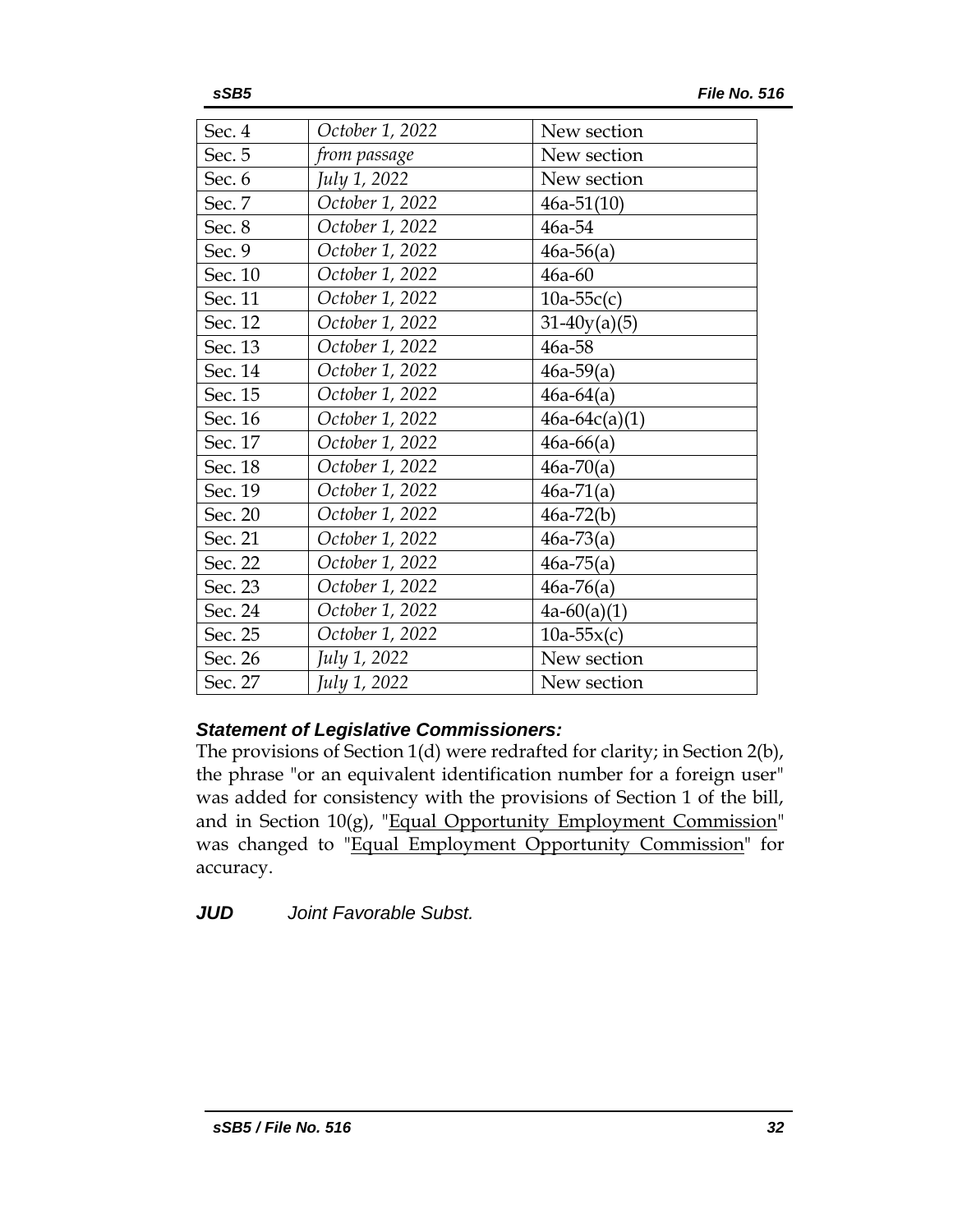*The following Fiscal Impact Statement and Bill Analysis are prepared for the benefit of the members of the General Assembly, solely for purposes of information, summarization and explanation and do not represent the intent of the General Assembly or either chamber thereof for any purpose. In general,*  fiscal impacts are based upon a variety of informational sources, including the analyst's professional *knowledge. Whenever applicable, agency data is consulted as part of the analysis, however final products do not necessarily reflect an assessment from any specific department.*

# *OFA Fiscal Note*

#### *State Impact:*

| <b>Agency Affected</b>         | <b>Fund-Effect</b> | FY 23 \$  | FY 24 \$  |
|--------------------------------|--------------------|-----------|-----------|
| Social Services, Dept.         | GF - Cost          | 1,440,000 | None      |
| Consumer Protection, Dept.     | GF - Cost          | 107,913   | 143,884   |
| State Comptroller - Fringe     | GF - Cost          | 43,737    | 58,316    |
| Benefits <sup>1</sup>          |                    |           |           |
| Department of Emergency        | GF - Potential     | 74,336    | 74,336    |
| Services and Public Protection | Cost               |           |           |
| State Comptroller - Fringe     | GF - Potential     | 30,128    | 30,128    |
| Benefits <sup>2</sup>          | Cost               |           |           |
| Resources of the General Fund  | GF - Potential     | See Below | See Below |
|                                | Revenue Gain       |           |           |

Note: GF=General Fund

### *Municipal Impact:* None

### *Explanation*

The bill makes various changes to laws affecting online harassment, domestic violence training, sexual harassment in the workplace, and anti-discrimination protections resulting in various costs and revenue gains to the state, described below.

**Sections 1-4** creates a regulatory framework for online dating services<sup>3</sup> and requires the Department of Consumer Protection (DCP) to

<sup>&</sup>lt;sup>1</sup>The fringe benefit costs for most state employees are budgeted centrally in accounts administered by the Comptroller. The estimated active employee fringe benefit cost associated with most personnel changes is 40.53% of payroll in FY 23.

<sup>&</sup>lt;sup>2</sup>The fringe benefit costs for most state employees are budgeted centrally in accounts administered by the Comptroller. The estimated active employee fringe benefit cost associated with most personnel changes is 40.53% of payroll in FY 23.

<sup>3</sup> Requires operators to gather a significant amount of confidential data, conduct identity checks, encrypt the data, and maintain confidentiality.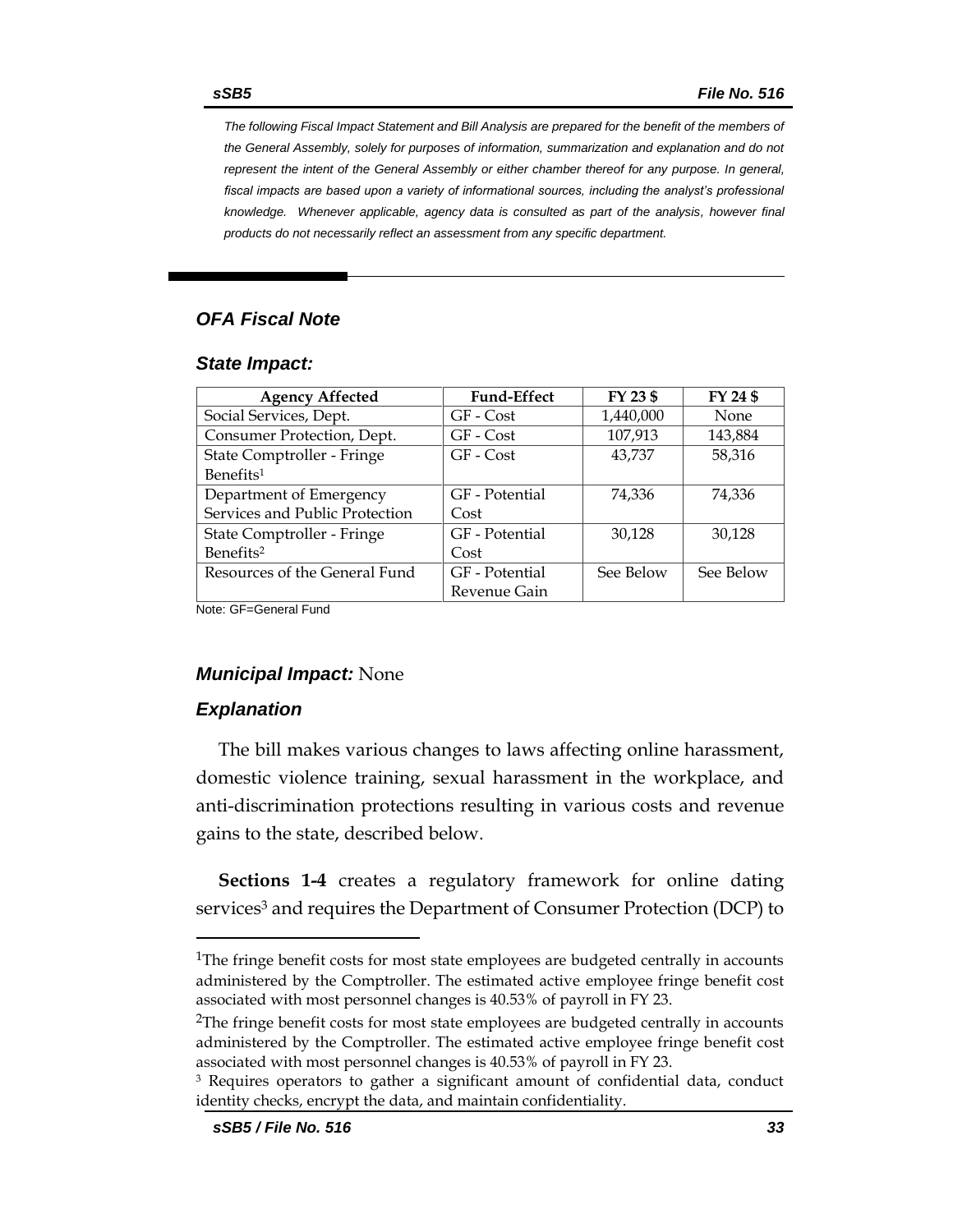enforce these provisions resulting in a cost of \$151,650 in FY 23<sup>4</sup> and \$202,200 in FY 24. To meet the requirements of the bill DCP will have to hire on special investigator and one staff attorney. There is anticipated to be a numerous complaints and non-compliance which will need to be investigated and fines assessed per violation. To the extent violations occur and fines are assessed there is a potential revenue gain to the state.

**Section 5** establishes a working group to make recommendations on criminalizing child grooming resulting in no fiscal impact to the state.

**Section 6** establishes a grant program to provide educational and training opportunities with the goal of preventing online abuse and results in a potential cost to the Department of Emergency Services and Public Protection (DESPP) of \$104,464 (costs include salary and fringe benefits) in FY 23 and FY 24. To the extent funding is appropriated to the grant program, DESPP will have to hire one Emergency Management Program Specialist to run the program. The new employee is responsible for fielding a request for proposals for eligible entities, reviewing all submissions to see if they meet the required criteria, and awarding grant funding.

**Section 7** of the bill reduces the number of employees an employer must have to be subject to the antidiscrimination laws under the Commission on Human Rights and Opportunities (CHRO). It subjects employers to the antidiscrimination and posting requirements in current employment law, including sexual harassment. Existing law already applies the training requirements to employers with one or two employees. This is not anticipated to have a fiscal impact on state agencies or municipalities as they already meet this requirement.

**Sections 8 and 9** of the bill expand the duties of CHRO by requiring all state agencies, within available appropriations, to provide a minimum of one hour of training on domestic violence and make resources available to victims. It requires CHRO, in conjunction with

<sup>&</sup>lt;sup>4</sup> FY 23 reflects 9 months of salary costs due to the October 1, 2022 effective date.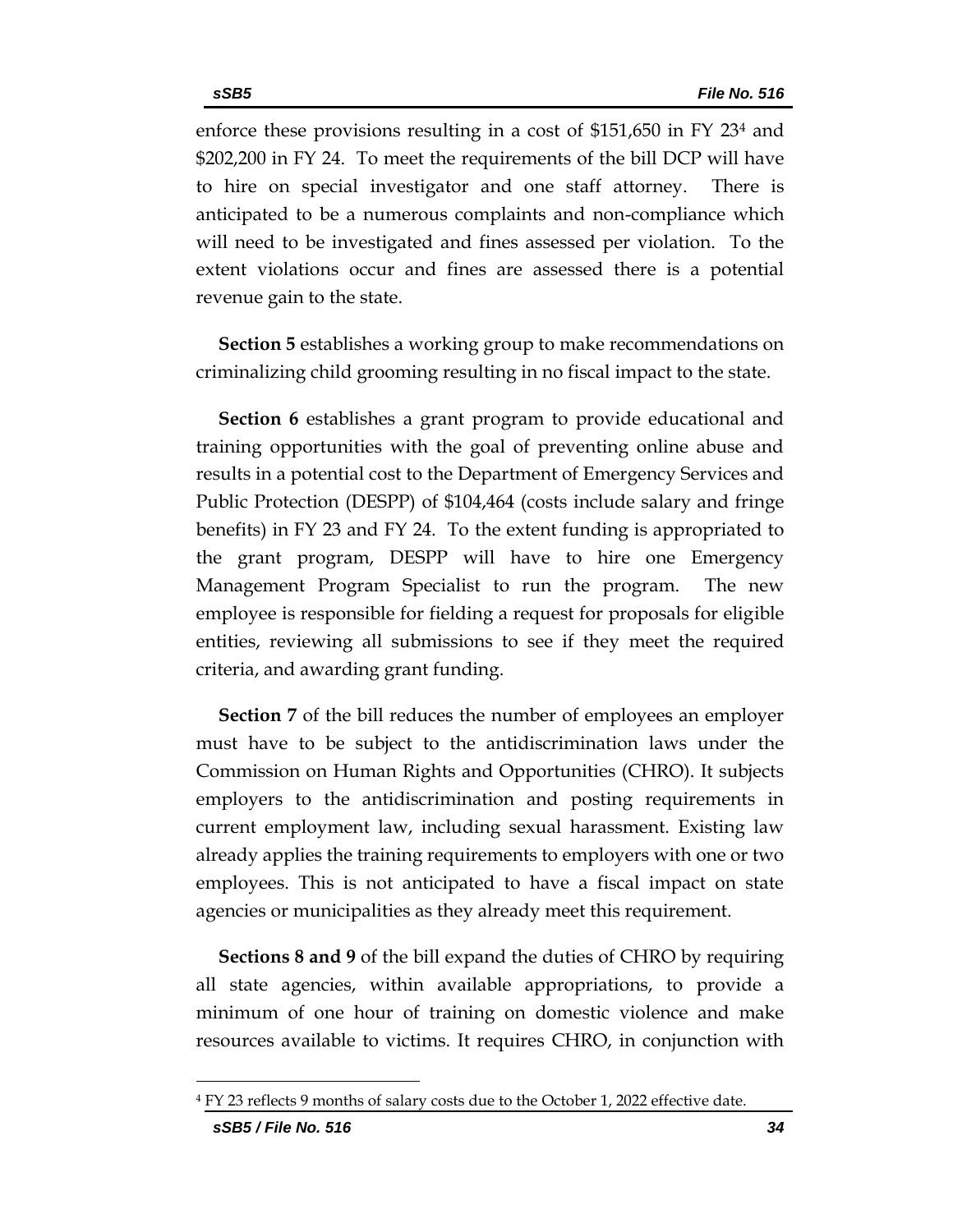domestic violence victim advocates, to develop a link with certain domestic violence information on its website; and an online training method make them available to each state agency at no cost. It is anticipated that this would result in no cost to CHRO as the training would be developed by the victim advocates.

**Section 10** of the bill prohibits an employer from taking certain actions against an employee due to their family violence status. This has no fiscal impact to CHRO as they already protect workers under various situations. Additionally, Sections 10 and 13-23 of the bill add status as a family violence victim to the current list of protected classes, and authorizes CHRO to investigate claims of discrimination against family violence victims. Currently, it is a discriminatory practice to deprive someone of rights protected by laws due to various classifications. Adding this protected class of persons to the purview of CHRO is expected to increase the number of complaints to CHRO's current caseload, but it is anticipated current staff can handle any increased caseload.

**Sections 14 and 18-23** of the bill give CHRO authority to investigate claims of discrimination based on a person's status as a family violence victim under other laws currently under CHRO's purview.

**Section 16** of the bill extends current housing discrimination protections to those with a designation of family violence victim. This has no fiscal impact to CHRO as they already work to protect persons under similar designations and it is expected the agency has the necessary staff to handle any increase in caseload. Similarly, Section 17 prohibits creditors from discriminating against anyone on the basis of the person's status as a family violence victim. This is also not expected to not have a fiscal impact.

**Section 25** results in no fiscal impact to the constituent units as they have sufficient expertise and resources to ensure that campus methods for responding to student mental illness are aligned with the bill's requirements, and to educate campus mental health coalition members about the methods.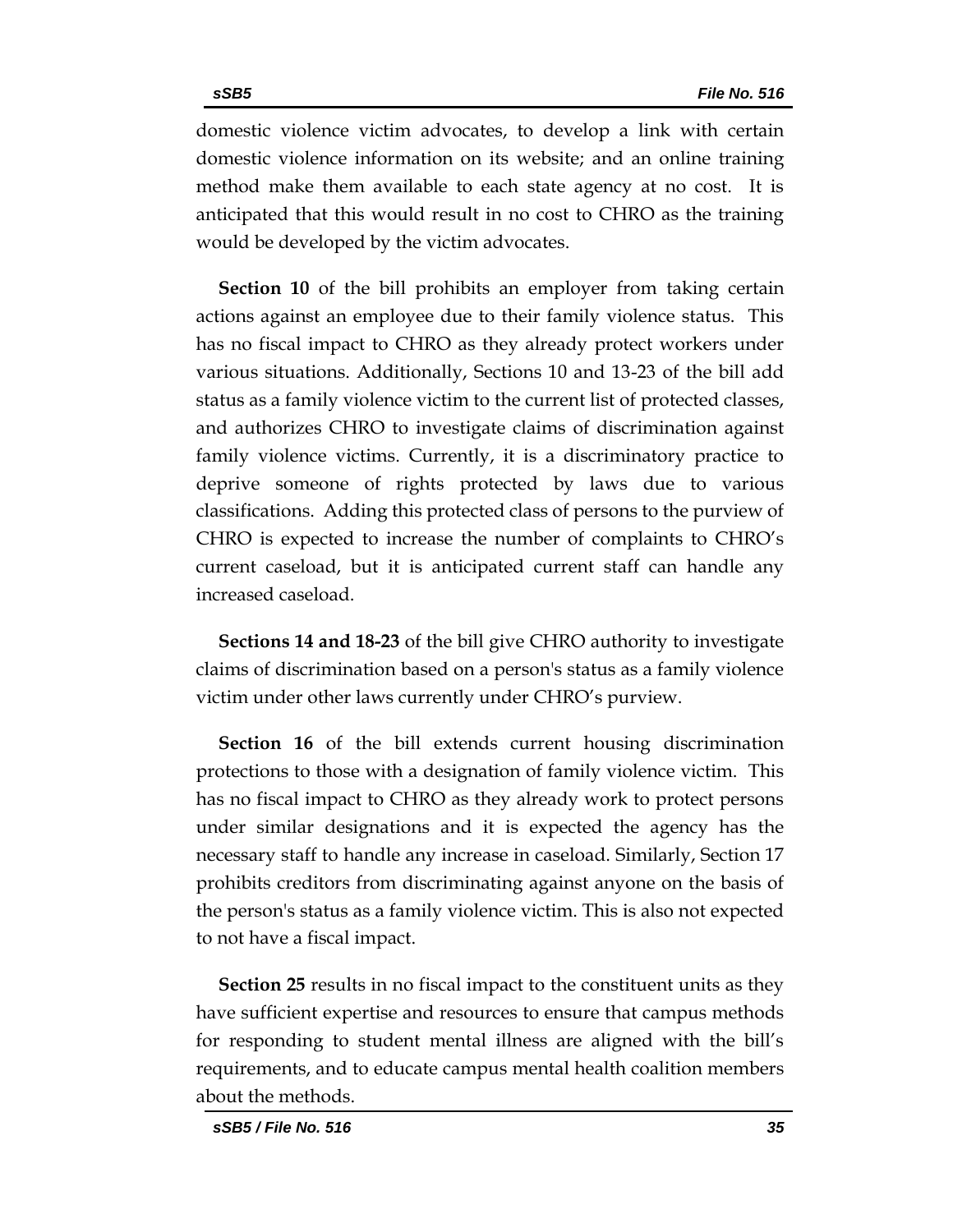**Sections 26-27** appropriate \$1,440,000 in FY 23 for domestic violence child and family advocates at domestic violence agencies for the purpose of providing trauma-informed services to children and families experiencing domestic violence. sHB 5037, the revised FY 23 budget bill, as favorably reported by the Appropriations Committee, appropriates \$1,440,000 to support the cost of 18 child and family advocates at domestic violence shelters across the state.

# *The Out Years*

The annualized ongoing fiscal impact identified above would continue into the future subject to inflation.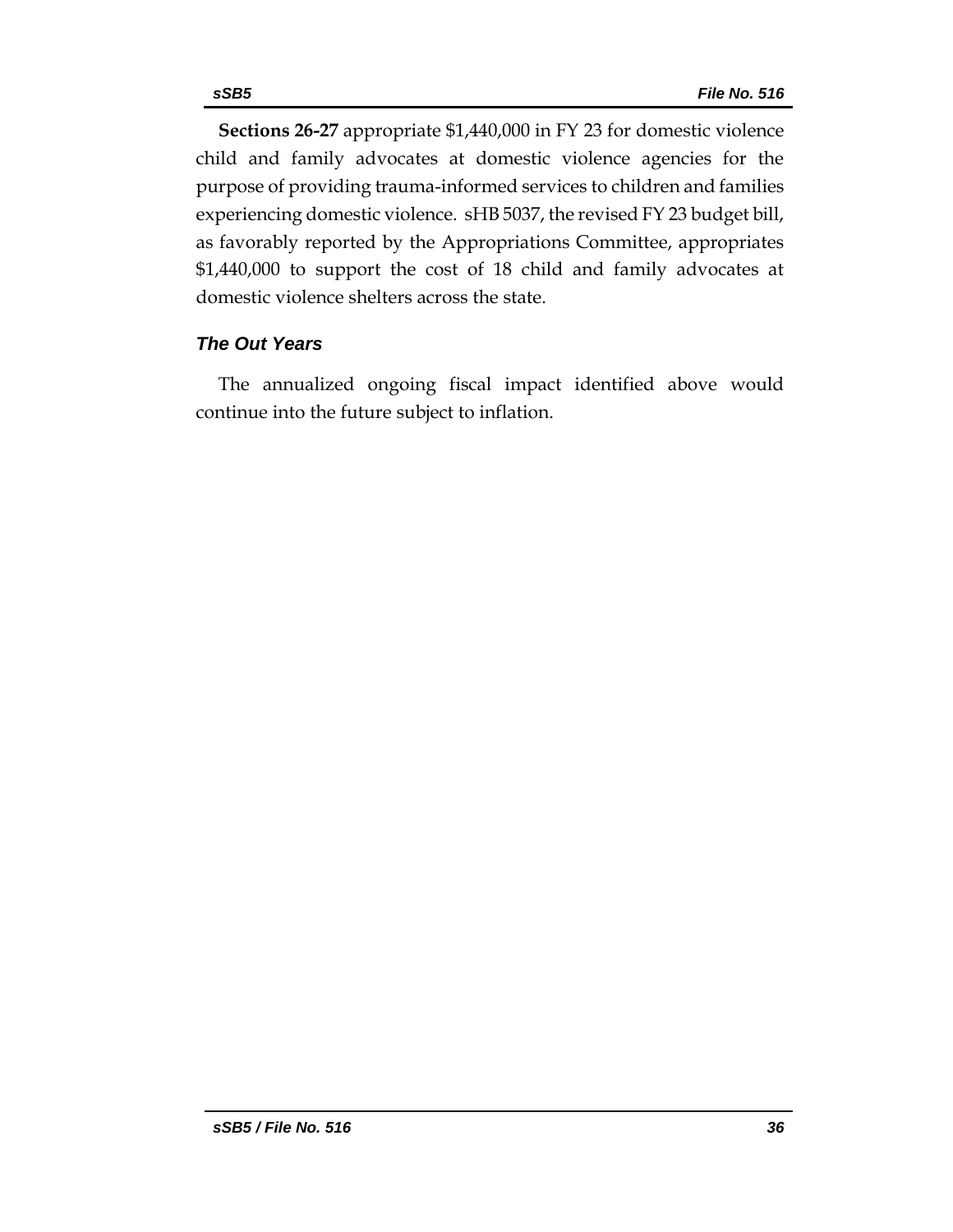#### **OLR Bill Analysis**

**sSB 5**

### *AN ACT CONCERNING ONLINE DATING OPERATORS, ONLINE CHILD GROOMING AND HARASSMENT, DOMESTIC VIOLENCE TRAINING AND PROTECTIONS FOR VICTIMS OF FAMILY VIOLENCE AND DOMESTIC VIOLENCE.*

#### TABLE OF CONTENTS:

#### [SUMMARY](#page-37-0)

#### §§ 1-4 — [ONLINE DATING SERVICES](#page-38-0)

*[Establishes verification requirements, including a comprehensive identity check, that online](#page-38-1)  [dating operators must complete before a user may create an online dating account and](#page-38-1)  [authorizes the DCP commissioner to penalize violators up to \\$25,000 per violation](#page-38-1)*

#### § 5 — [WORKING GROUP ON POTENTIALLY CRIMINALIZING CHILD](#page-41-0)  [GROOMING](#page-41-0)

*[Establishes a 10-member working group to develop recommendations for legislation to](#page-41-1)  [criminalize child grooming](#page-41-1)*

#### § 6 — [ONLINE ABUSE PREVENTION GRANT PROGRAM](#page-42-0)

*[Creates a grant program, administered by DESPP, to prevent online abuse and provide](#page-42-1)  [educational and training opportunities to inform people about identifying, reporting,](#page-42-1)  [responding to, and avoiding online abuse](#page-42-1)*

#### § 7 — [APPLICATION OF ANTIDISCRIMINATION LAWS TO](#page-44-0)  [EMPLOYERS WITH ONE OR TWO EMPLOYEES](#page-44-0)

*[Subjects employers with one or two employees to the antidiscrimination laws, including those](#page-44-1)  [that prohibit discriminatory employment practices or workplace sexual harassment](#page-44-1)*

#### §§ 8 & 9 — [DOMESTIC VIOLENCE TRAINING AND INFORMATION](#page-45-0)  [FOR EMPLOYEES](#page-45-0)

*[Requires state agencies, within available appropriations, to provide a one-hour minimum](#page-45-1)  [training and education on domestic violence and victim resources; requires employers with](#page-45-1)  [three or more employees to post similar information in an accessible location](#page-45-1)*

#### §§ 10-12 — [WORKPLACE SEXUAL HARASSMENT](#page-46-0)

*[Broadens the definition of "sexual harassment" to include conduct that interferes, not just](#page-46-1)  [substantially interferes, with a person's work performance and that otherwise meets the](#page-46-1)  [definition; applies the workplace sexual harassment provisions to elected or appointed officials](#page-46-1)*

§§ 10 & 13-23 — [FAMILY VIOLENCE VICTIMS AS A PROTECTED](#page-47-0)  [CLASS UNDER ANTI-DISCRIMINATION LAWS](#page-47-0)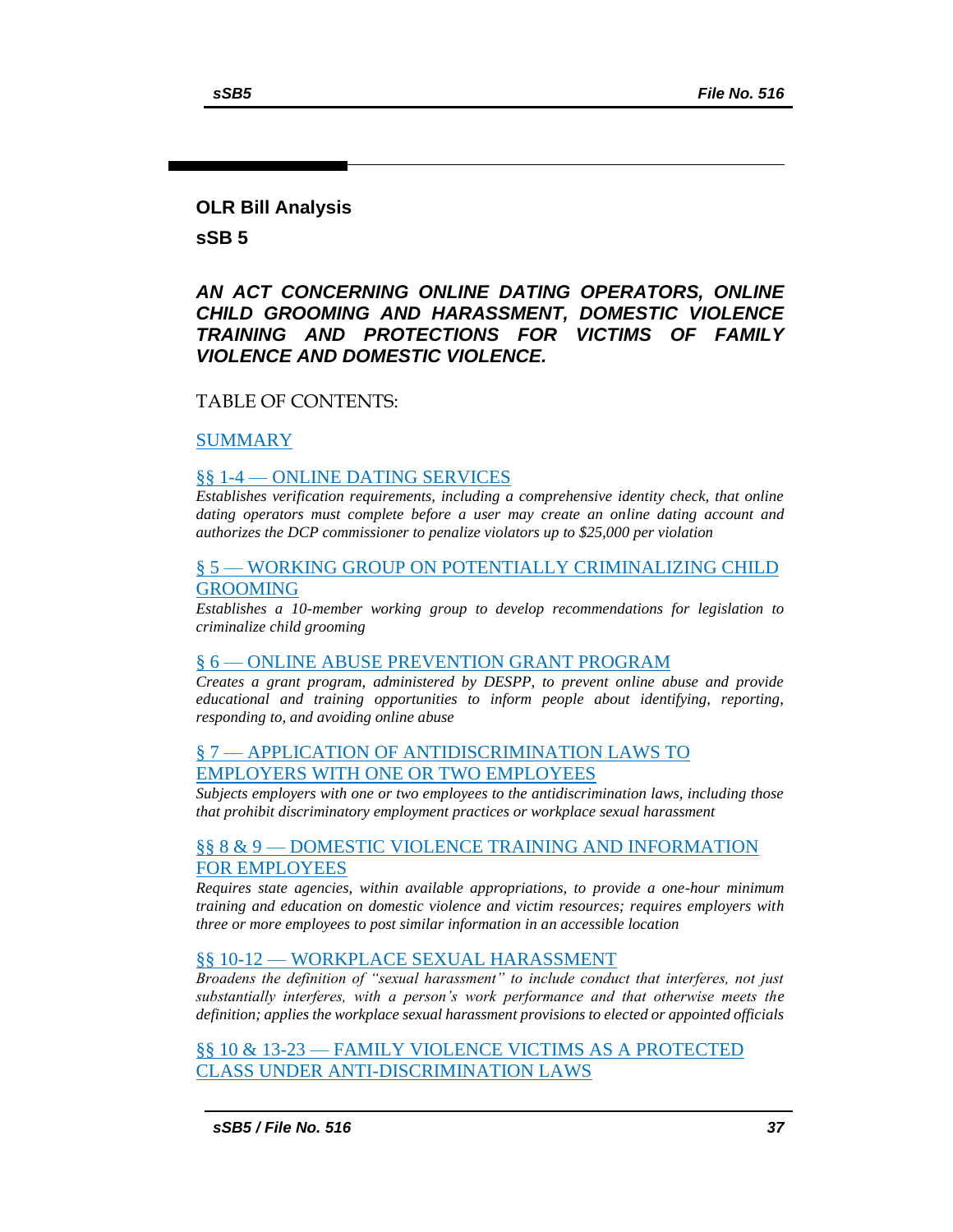*[Prohibits discrimination on the basis of someone's status as a family violence victim in](#page-47-1)  [employment, public accommodations, housing, the granting of credit, and other laws over](#page-47-1)  [which the CHRO has jurisdiction; authorizes such a victim aggrieved by an alleged](#page-47-1)  [discriminatory practice to file discrimination complaints with CHRO](#page-47-1)*

#### § 10 — [EMPLOYMENT DISCRIMINATION GENERALLY](#page-53-0)

*[Extends applicable provisions of the state's employment discrimination laws to elected and](#page-53-1)  [appointed officials; prohibits someone from asserting, as a defense to an employment](#page-53-1)  [discrimination complaint, that the conduct was not severe or pervasive; provides a reasonable](#page-53-1)  [person standard as an affirmative defense; and prohibits certain settlements or agreements](#page-53-1)  [between an employer and an employee that impose certain restrictions on](#page-53-1) the employee*

#### § 24 — [AFFIRMATIVE ACTION IN PUBLIC CONTRACTS](#page-55-0)

*[Requires contractors awarded public projects to take affirmative action to ensure that](#page-55-1)  [applicants and employees are treated without regard to status as a family violence victim](#page-55-1)*

#### § 25 — [CAMPUS MENTAL HEALTH COALITIONS](#page-55-2)

*[Requires that state higher education institutions' mental health coalition members be educated](#page-55-3)  [in protocols and techniques developed with consideration also given to a student's status as a](#page-55-3)  [family violence victim](#page-55-3)*

#### §§ 26 & 27 — [DSS APPROPRIATIONS](#page-56-0)

*[Appropriates \\$1.44 million from the General Fund to the Department of Social Services \(DSS\)](#page-56-1)  [for domestic violence child and family advocates at domestic violence agencies](#page-56-1)*

### <span id="page-37-0"></span>**SUMMARY**

This bill makes various unrelated changes in laws affecting online dating and child grooming, domestic violence training for certain employees, employment discrimination and workplace sexual harassment, and anti-discrimination protections for family violence victims.

Among other things, the bill:

- 1. establishes verification requirements for online dating operators and creates a (a) working group to make recommendations on criminalizing child grooming and (b) grant program to provide education and training on online abuse (§§ 1-6);
- 2. extends anti-discrimination statutes to cover employers with one or two employees (§ 7);
- 3. requires state agencies to provide domestic violence training and certain employers to post related information (§§ 8 & 9);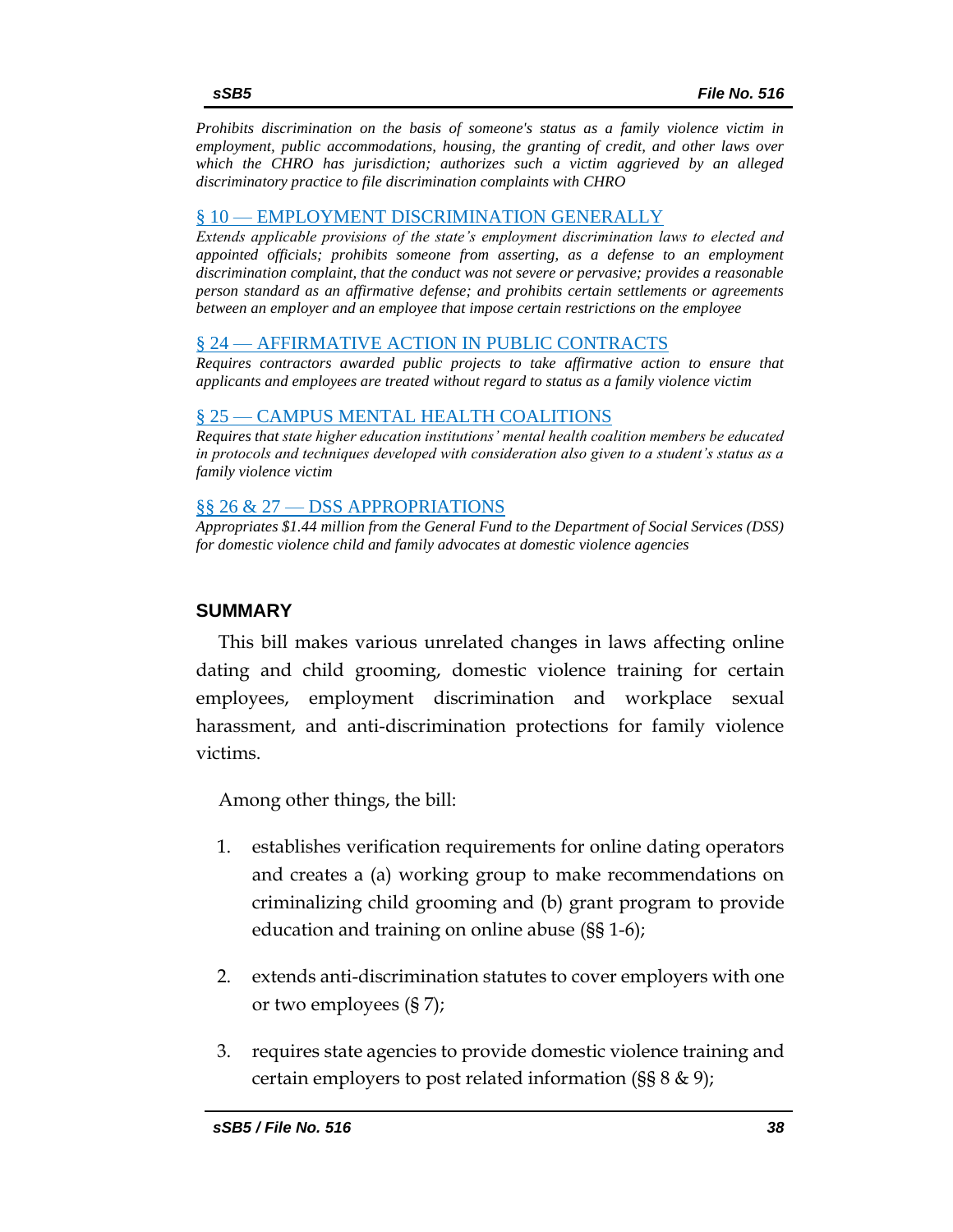- 4. broadens the definition of sexual harassment and applies related workplace requirements to elected officials (§§ 10-12);
- 5. prohibits discriminatory practices based on someone's status as a family violence victim (§§ 13-25);
- 6. prohibits someone from asserting, as a defense to an employment discrimination claim, that the conduct was not severe or pervasive, and prohibits settlements from imposing certain restrictions on the employee (§ 10); and
- 7. appropriates funds to the Department of Social Services (DSS) for advocates at domestic violence agencies (§§ 26 & 27).

EFFECTIVE DATE: October 1, 2022, except that the (1) DESPP grant program (§ 6) and DSS appropriations (§§ 26 & 27) provisions are effective July 1, 2022, and (2) working group on criminalizing child grooming provision is effective upon passage (§ 5).

### <span id="page-38-0"></span>**§§ 1-4 — ONLINE DATING SERVICES**

<span id="page-38-1"></span>*Establishes verification requirements, including a comprehensive identity check, that online dating operators must complete before a user may create an online dating account and authorizes the DCP commissioner to penalize violators up to \$25,000 per violation*

# *Online Dating Operators (§ 1)*

The bill generally establishes standards for anyone who operates a software application designed to facilitate online dating (i.e., online dating operator). Under the bill, "online dating" is using software applications to initiate relationships with other individuals for romance, sex, or marriage.

Under the bill, starting on October 1, 2022, online dating operators must require users (i.e., anyone who uses their online dating services) to establish an online dating account to use the operator's online dating software application. (The bill does not establish an age limit for a user.)

# *Online Dating Accounts (§ 1)*

To enable a user to establish an online dating account, the bill specifically requires online dating operators to: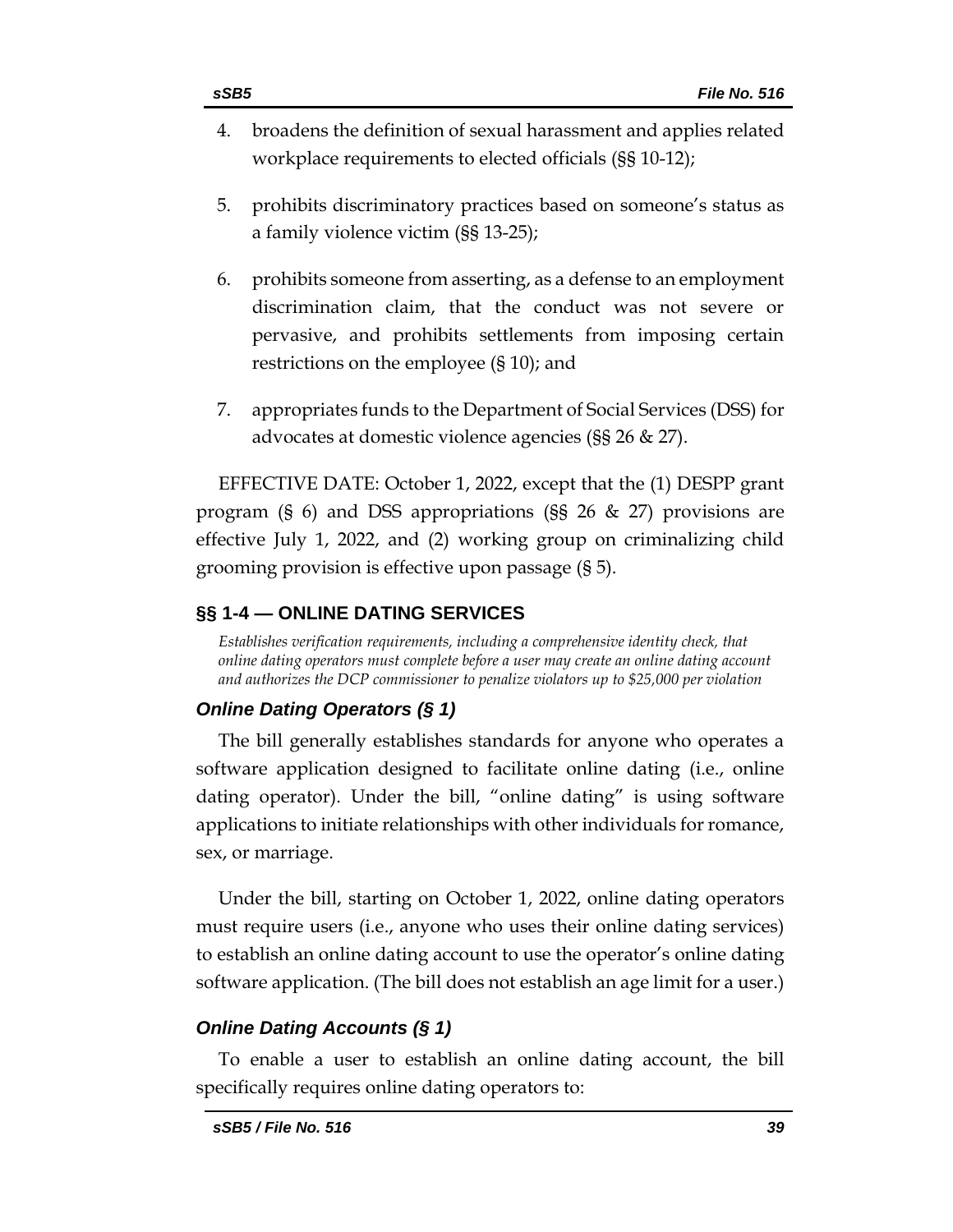- 1. create an electronic user file (see below) and encrypt all confidential information in the file;
- 2. verify the user's identity through a comprehensive identity check (see below) or through an alternative method for remote multisourced authentication, such as third-party and governmental databases that the Department of Consumer Protection (DCP); may approve; and
- 3. record the user's certification that the information he or she provided is accurate.

Under the bill, online dating accounts are nontransferable and must be unique to the user who establishes the account.

# *Electronic User File (§ 1)*

Under the bill, an online dating operator's required electronic user files must include at least:

- 1. the user's legal name, date of birth, address, email address, and telephone number;
- 2. the entire or last four digits of the user's Social Security number or the equivalent for a foreign user (e.g., passport or tax identification numbers) (the bill does not define "foreign user");
- 3. any other information collected from the user that is used to verify the user's identity; and
- 4. the date and method of identity verification.

# *Comprehensive Identity Check (§ 2)*

Starting October 1, 2022, an online dating operator must conduct a comprehensive identity check of an individual before allowing him or her to open an online dating account. The bill allows operators to contract with a third party to carry out the identity verification.

The comprehensive identity check must include at least an identity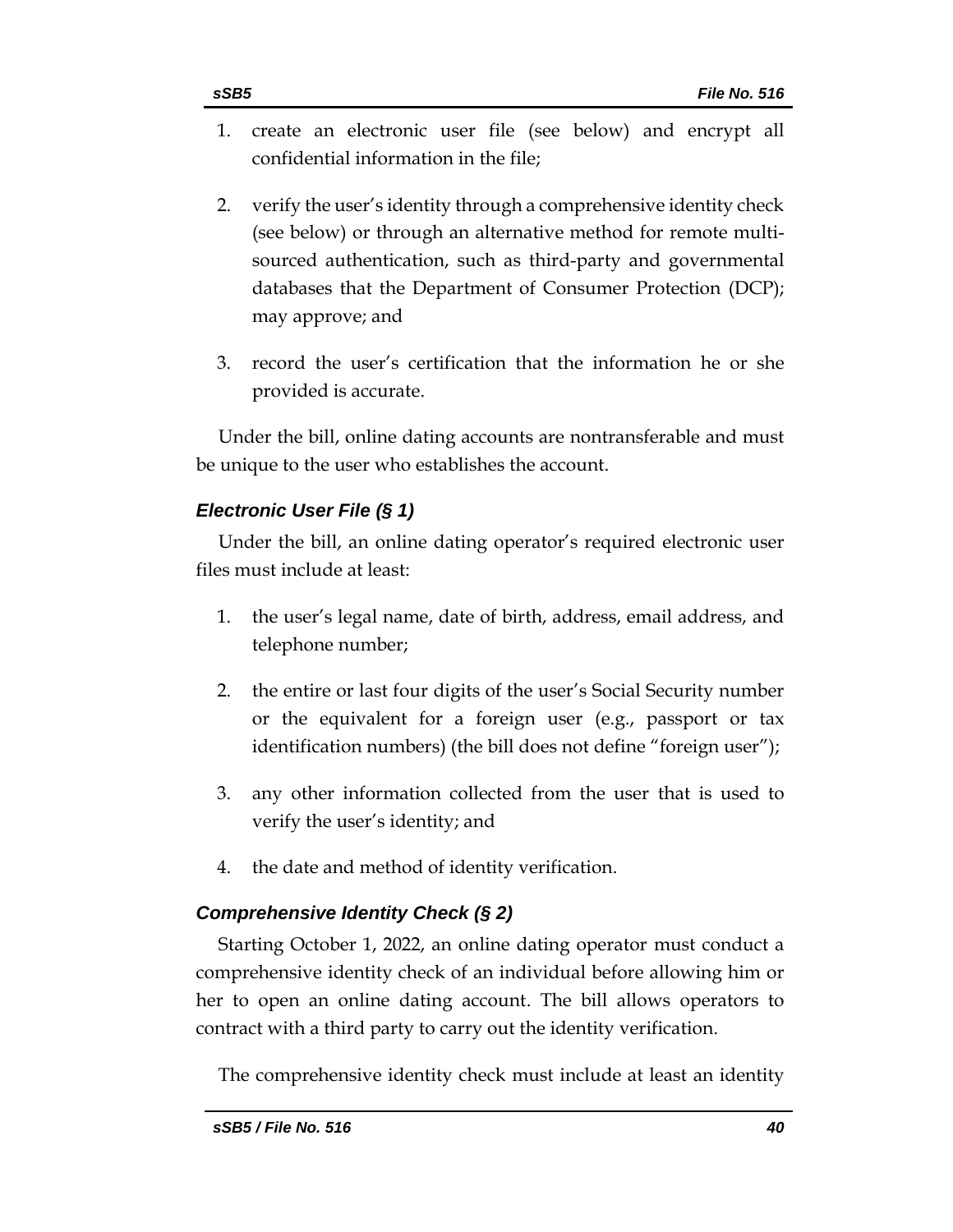search of the individual's name, date of birth, address, and the last four digits of the individual's Social Security number or an equivalent identification number for a foreign user.

Before establishing the online dating account, the operator must use identity authentication questions that require the individual seeking to open the account to provide information known only to him or her (e.g., previous addresses or credit transactions), unless DCP provides written approval of an alternate authentication method with equivalent or greater security and effectiveness.

### *Confidentiality and Record Retention (§§ 1 & 3)*

Staring October 1, 2022, the bill generally requires online dating operators to develop their online dating services to maintain the security and confidentiality of participation and all information in an electronic user file. The bill creates an exception that requires these operators to disclose the information in response to a lawful subpoena, summons, warrant, or court order.

Online dating operators must (1) maintain electronic user files for two years after an online dating account is terminated and (2) destroy all copies of the file after the record retention period expires.

### *Investigations and Penalties for Violations (§ 4)*

The bill authorizes DCP to penalize violators by (1) issuing fines up to \$25,000 per violation, (2) accepting an offer in compromise, or (3) taking other actions allowed under law or regulations. DCP may take these actions if the operator fails to collect, keep confidential, or disclose information as required.

The bill also allows the commissioner or her designee to:

- 1. conduct investigations and hold hearings on any issue related to the online operator provisions and
- 2. issue subpoenas, administer oaths, compel testimony, and order the production of books, records, and documents.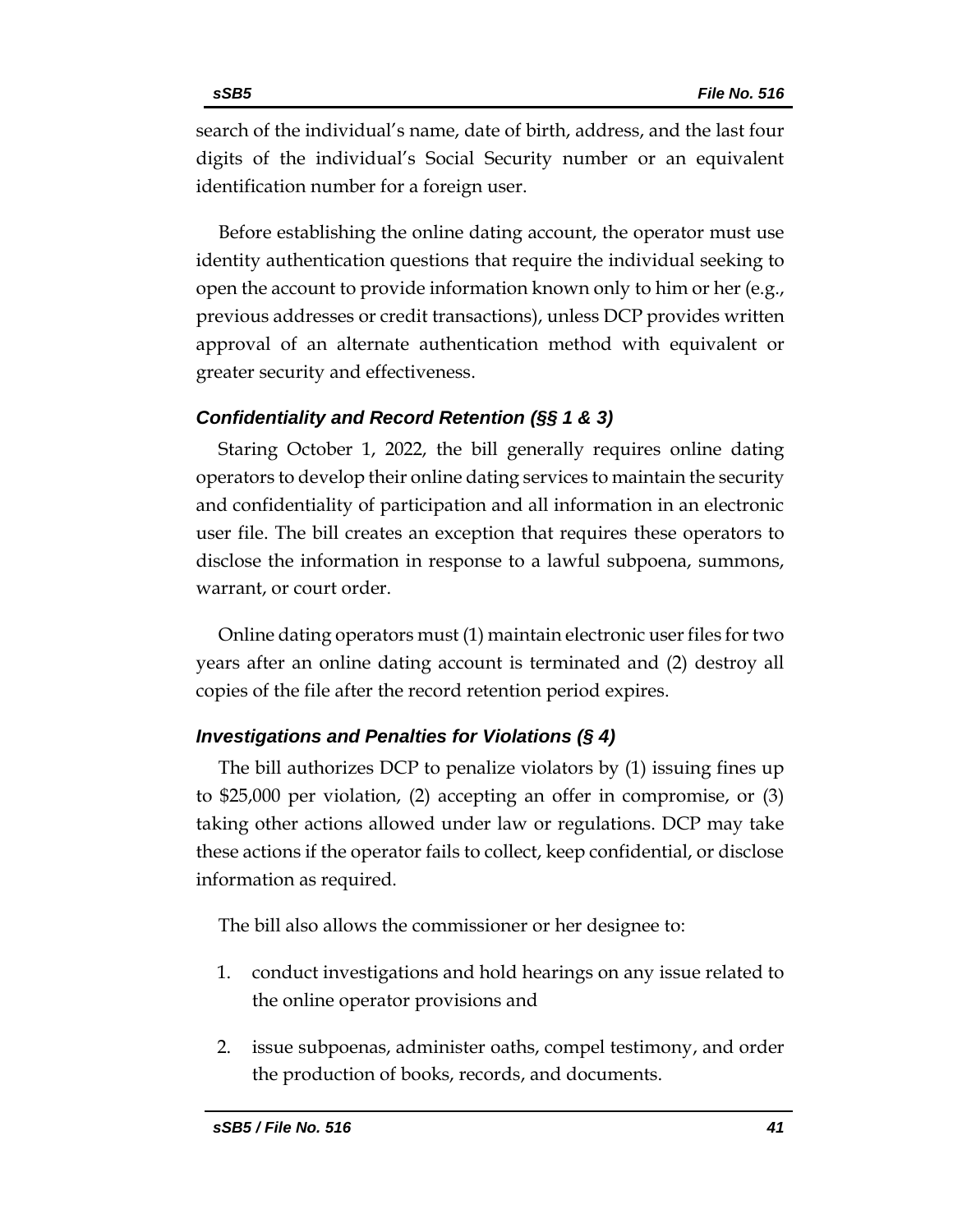Under the bill, if anyone refuses to appear, testify, or produce any book, record, or document when ordered to, the commissioner or her designee may apply to Superior Court for an appropriate enforcement order.

Additionally, the bill authorizes the attorney general, at the request of the commissioner or his designee, to apply to Superior Court, in the name of the state, for an order to restrain and enjoin anyone from violating the bill's provisions on online operators.

# <span id="page-41-0"></span>**§ 5 — WORKING GROUP ON POTENTIALLY CRIMINALIZING CHILD GROOMING**

<span id="page-41-1"></span>*Establishes a 10-member working group to develop recommendations for legislation to criminalize child grooming*

# *Purpose*

The bill establishes a 10-member working group to examine and develop recommendations on potential legislation to criminalize child grooming. Under the bill, child grooming includes persuading, coercing, inducing, or enticing a minor to:

- 1. sexually exploit or traffic the minor,
- 2. create child pornography, or
- 3. engage in prostitution.

# *Composition*

The working group includes the following members:

- 1. two individuals appointed one each by the Senate president and the House speaker,
- 2. two individuals appointed one each by the Senate and the House minority leaders,
- 3. four individuals appointed one each by the Judiciary Committee chairpersons and ranking members,
- 4. the chief public defender or her designee, and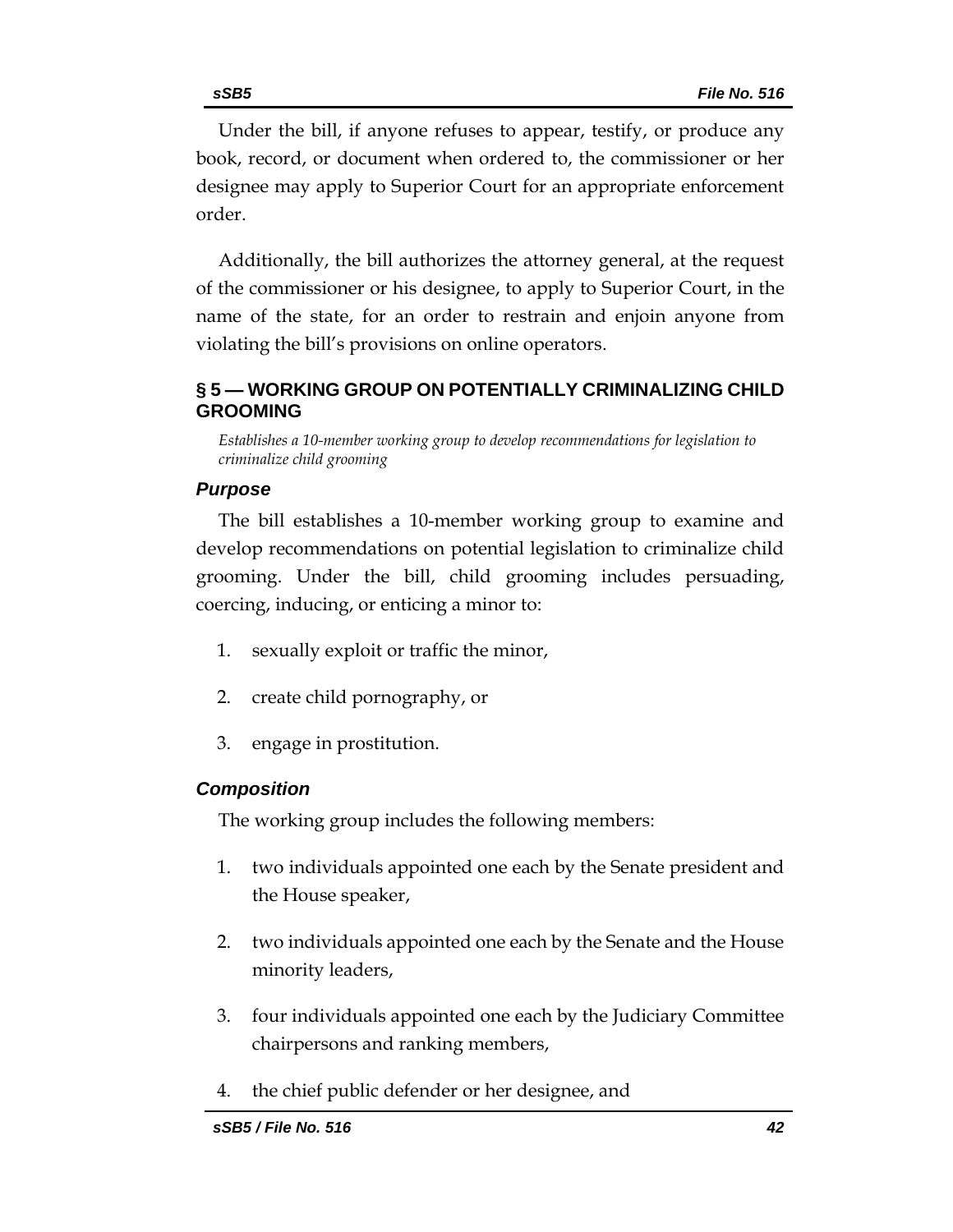- 
- 5. the chief state's attorney or his or her designee.

The appointed members may be legislators.

### *Timeline*

The appointing authorities must (1) make their appointments within 60 days after the bill's passage and (2) provide a copy of the appointment to the Judiciary Committee administrator within seven days after the appointment.

The chairperson, the Senate president's nominee, must schedule and hold the working group's first meeting within 90 days after the bill passes.

### *Reporting and Termination*

The working group must (1) report its recommendations to the Judiciary Committee by December 31, 2022, and (2) terminate on the later of the date it submits the report or December 31, 2022.

# <span id="page-42-0"></span>**§ 6 — ONLINE ABUSE PREVENTION GRANT PROGRAM**

<span id="page-42-1"></span>*Creates a grant program, administered by DESPP, to prevent online abuse and provide educational and training opportunities to inform people about identifying, reporting, responding to, and avoiding online abuse*

# *Administration and Purpose*

The bill establishes a grant program to be administered by the Department of Emergency Services and Public Protection (DESPP), in consultation with the State-Wide Hate Crimes Advisory Council, to provide educational and training opportunities to (1) prevent online abuse and (2) inform people about identifying, reporting, responding to, and avoiding online abuse. Under the bill, "online abuse" means the following acts, when conducted using any interactive computer service:

- 1. speech or conduct motivated by hatred, prejudice, or bigotry towards a person or group based on the person's actual or perceived religion, national origin, alienage, color, race, sex, gender identity or expression, sexual orientation, or disability;
- 2. harassment, stalking, swatting, or doxing (i.e., publicly revealing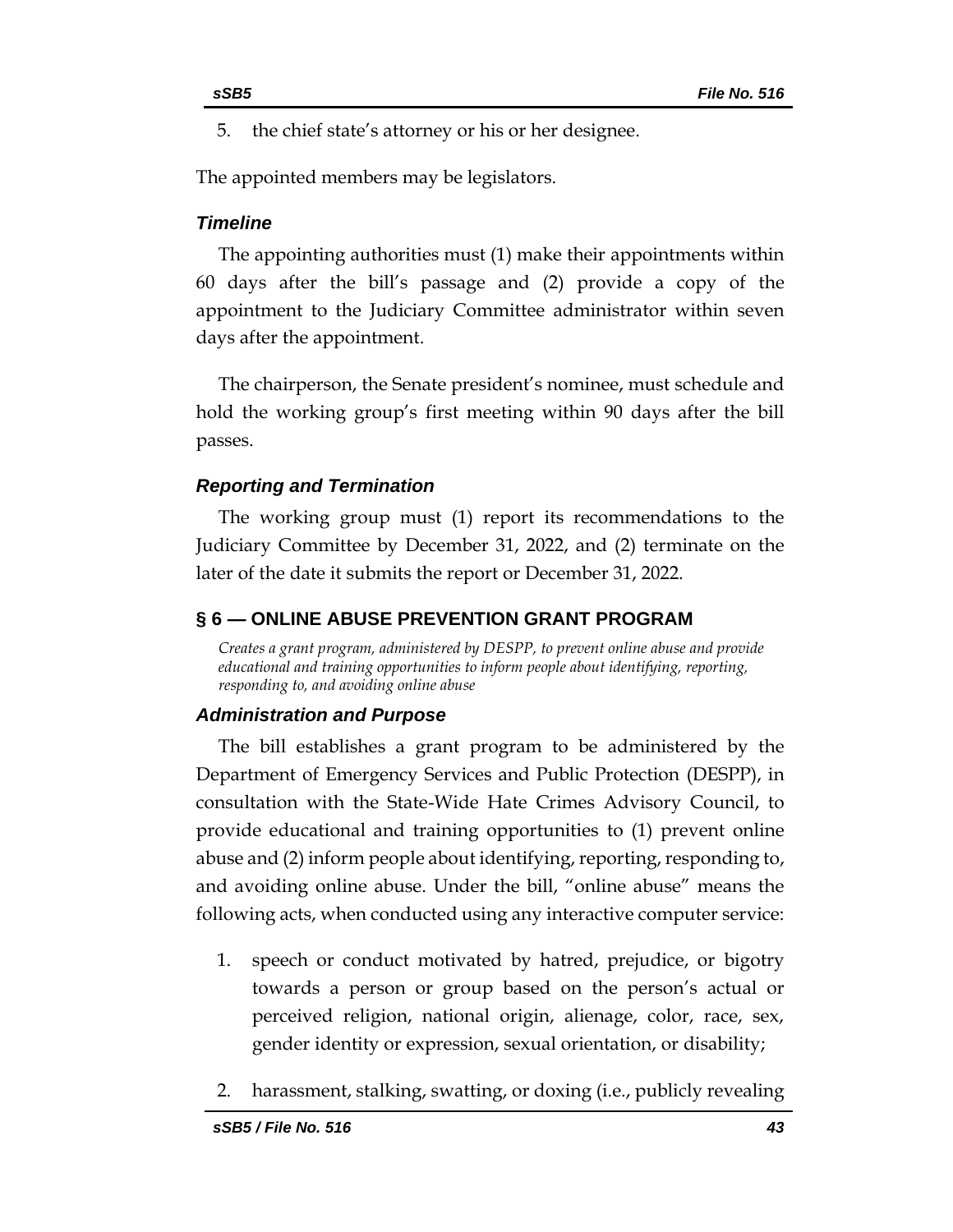previously private personal information about someone, usually via the internet); or

3. an assault.

# *Requests for Proposals (RFPs) From Eligible Entities*

Each fiscal year, within three months after receiving funds from the state, DESPP must issue a request for proposals from eligible entities. Under the bill, an "eligible entity" must be located in Connecticut and may be any of the following or any entity operating under them:

- 1. local or regional school districts,
- 2. historical societies,
- 3. tax-exempt entities registered with the Office of the Secretary of the State,
- 4. government agencies,
- 5. constituent units of the state higher education system, or
- 6. public libraries.

Each RFP response must specify:

- 1. the types of online abuse that the eligible entity proposes to address, which must conform to the program's purpose;
- 2. the methods used to achieve the program's goals;
- 3. the entity's other specific goals;
- 4. the target audience of the training and information that the entity would provide;
- 5. whether the entity is replicating a program found to have a high likelihood of success as determined by a cost-benefit analysis in a peer reviewed academic journal; and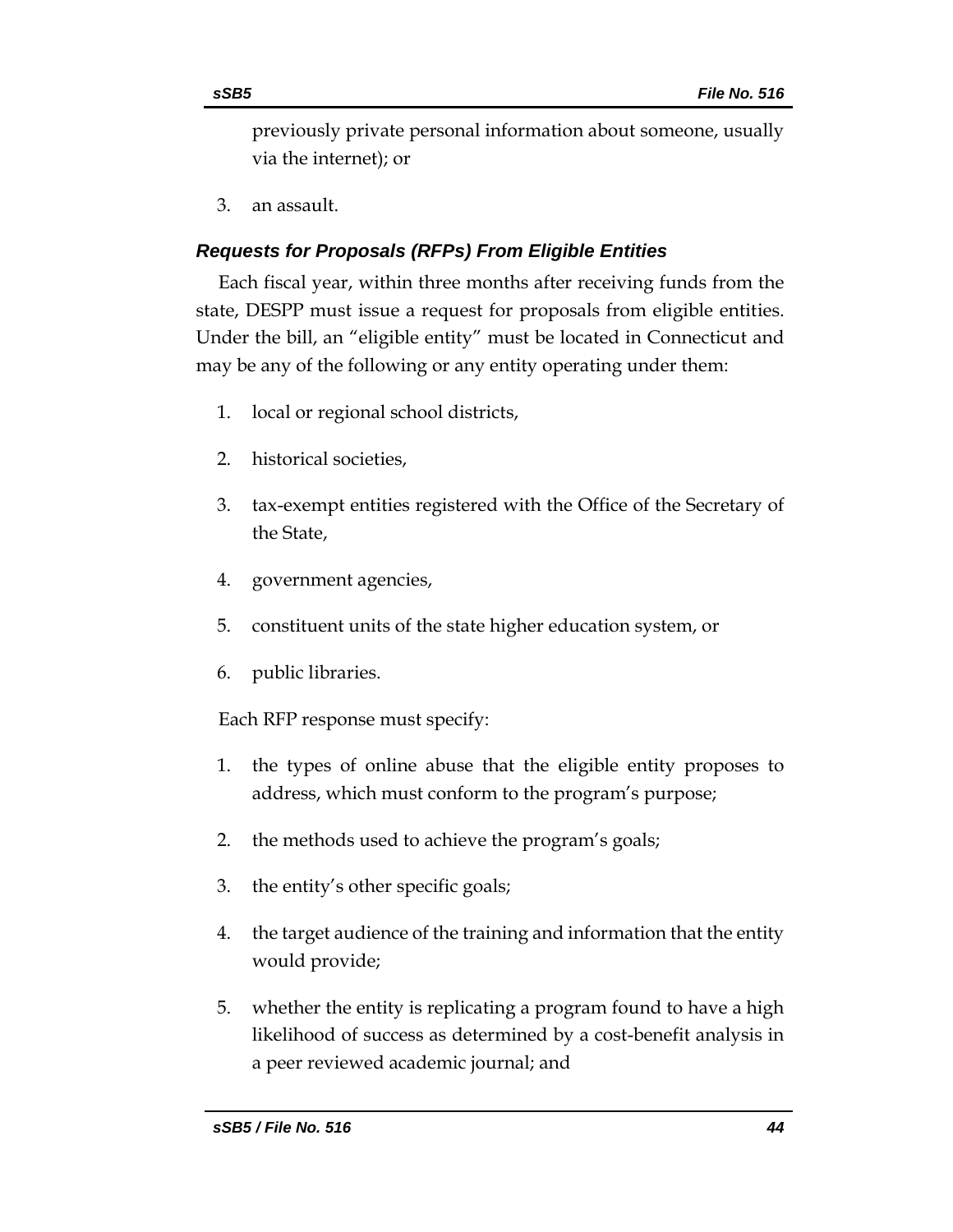6. the amount of matching funds the entity will contribute, if any.

### *Grant Awards*

The bill authorizes DESPP to award grants for any programming or service that prevents online abuse or furthers the other program goals, including training teachers or school professionals, archiving, public murals, curriculum development, and marketing.

It allows eligible entities to use awarded funds collectively, including regionally, through coordinated efforts and conferences that achieve the program's goals.

The bill limits the total grant amount that DESPP may award an eligible entity to a maximum of \$30,000 during any fiscal year.

# <span id="page-44-0"></span>**§ 7 — APPLICATION OF ANTIDISCRIMINATION LAWS TO EMPLOYERS WITH ONE OR TWO EMPLOYEES**

<span id="page-44-1"></span>*Subjects employers with one or two employees to the antidiscrimination laws, including those that prohibit discriminatory employment practices or workplace sexual harassment*

Under the current human rights and opportunities laws, "employer" means the state and all its political subdivisions and any person or employer with at least three employees. The bill lowers the number of employees an employer must have to be subject to these laws to one or more instead of three or more.

In doing so, it subjects employers with one or two employees to the antidiscrimination laws under the Commission on Human Rights and Opportunities (CHRO) statutes, including those that prohibit (1) discriminatory employment practices (such as those described under § 10 below) and (2) workplace sexual harassment. These laws also impose certain duties on the employer, such as the duty to provide reasonable accommodation to an employee who is pregnant, unless doing so would be an undue hardship.

Under the bill, employers with one or two employees are no longer exempt from liability for employment discrimination based on any of the protected classes. The bill gives an employee claiming to be aggrieved by an employer's alleged discriminatory practice the right to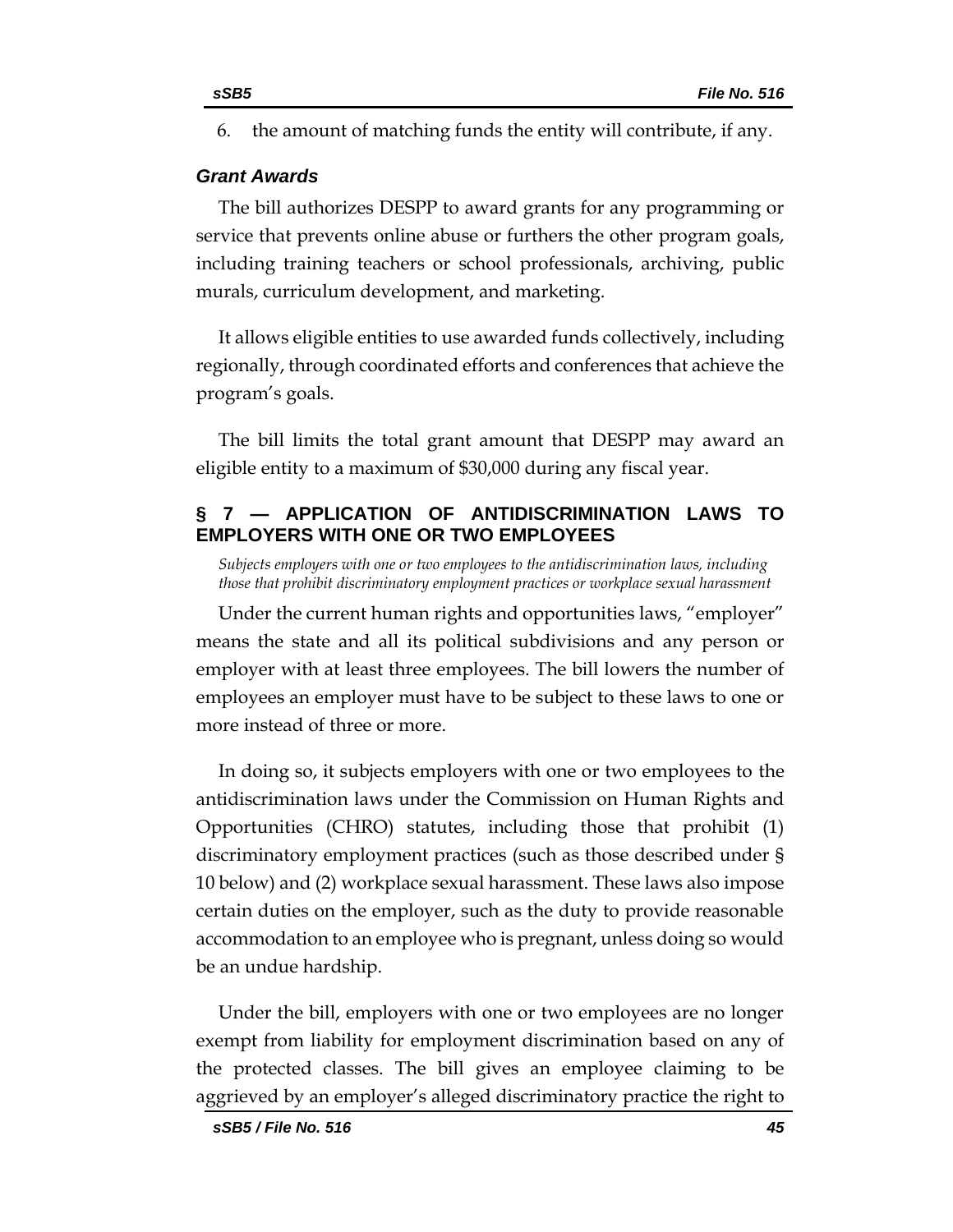file a complaint with CHRO, as is the case under existing law for employees of employers with three or more employees.

Existing law requires employers with three or more employees to post certain notices and provide training and education on the illegality of workplace sexual harassment. The bill generally subjects employers with one or two employees to these requirements, but existing law already requires them to provide training and education to their supervisory employees. By law, an employer who fails to post the required notices, or provide the required training and education, must be fined up to \$750.

As under existing law for other size employers, under the bill, if an employee of an employer with one or two employees refuses or threatens to refuse to comply with the employment discrimination prohibitions, the employer may file a written complaint under oath asking CHRO for assistance by conciliation or other remedial action.

# <span id="page-45-0"></span>**§§ 8 & 9 — DOMESTIC VIOLENCE TRAINING AND INFORMATION FOR EMPLOYEES**

<span id="page-45-1"></span>*Requires state agencies, within available appropriations, to provide a one-hour minimum training and education on domestic violence and victim resources; requires employers with three or more employees to post similar information in an accessible location* 

# *State Agencies With One or More Employees (§§ 8 & 9)*

The bill authorizes CHRO to require that all state agencies provide at least one hour of training and education on domestic violence and the resources available to victims. The training must be given to employees hired:

- 1. before January 1, 2023, by July 1, 2023, and
- 2. on or after January 1, 2023, within six months after their date of hire.

Under the bill, this training and education for state employees must be done within available appropriations using CHRO's training and education materials (see below). It must include information on: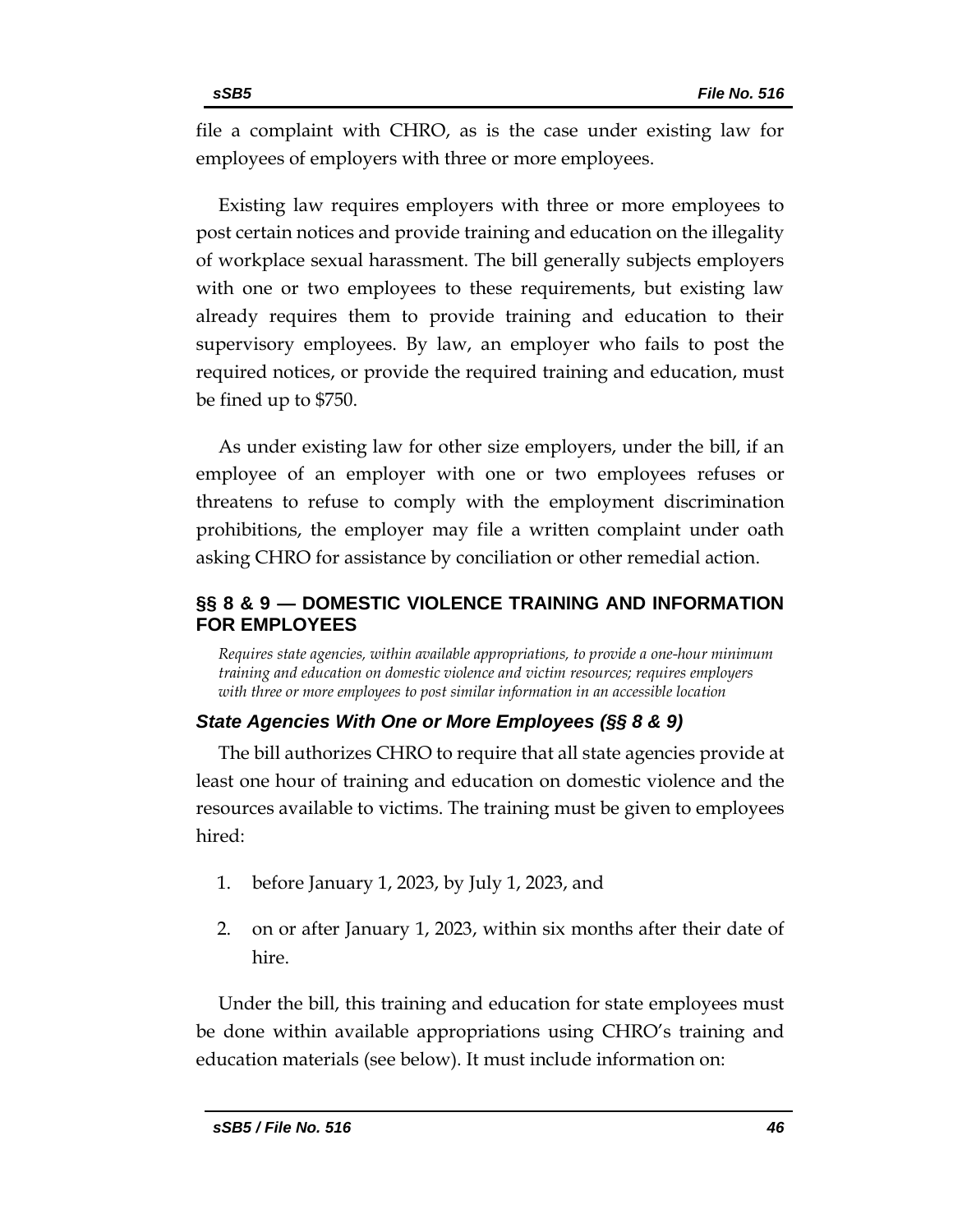- 
- 1. domestic violence, abuser, and victim behaviors;
- 2. how domestic violence may impact the workplace; and
- 3. the resources available to victims.

The bill requires CHRO, in conjunction with domestic violence victim advocacy organizations, to develop:

- 1. a link with information on domestic violence and available resources for victims and include it on the commission's website and
- 2. an online training and education video or other interactive method of training and education that meets the requirements above and make them available to each state agency at no cost.

### *Employers With Three or More Employees (§ 8)*

The bill also empowers CHRO to require employers with three or more employees to post, in a prominent and accessible location, information on domestic violence and the resources available to such victims in Connecticut.

# <span id="page-46-0"></span>**§§ 10-12 — WORKPLACE SEXUAL HARASSMENT**

<span id="page-46-1"></span>*Broadens the definition of "sexual harassment" to include conduct that interferes, not just substantially interferes, with a person's work performance and that otherwise meets the definition; applies the workplace sexual harassment provisions to elected or appointed officials*

Under existing law, sexual harassment in the employment context is any unwelcome sexual advances or requests for sexual favors or conduct of a sexual nature in certain circumstances.

The bill broadens the definition under one of these circumstances. It does so by eliminating the current condition that conduct must substantially interfere with a person's work performance. Instead, it classifies as sexual harassment conduct that interferes with work performance and otherwise meets the definition of sexual harassment.

This change applies to laws that prohibit (1) sexual harassment as a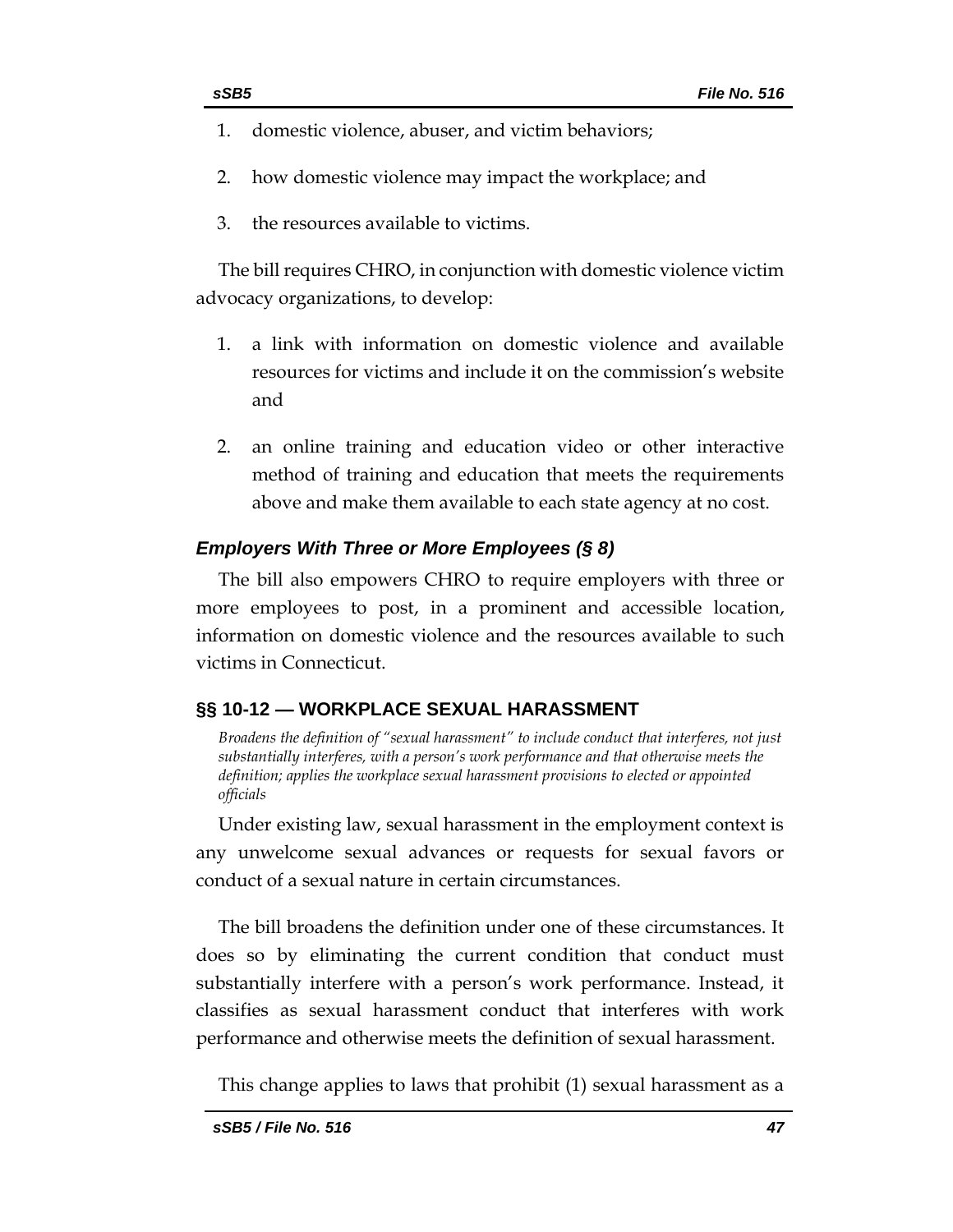form of employment discrimination under the CHRO statutes, (2) higher education institution employees or agents from sexually harassing students, and (3) employers or agents from sexually harassing interns. (For higher education students, the conduct must interfere with academic performance, not work performance.)

As under existing law, employment sexual harassment also includes unwelcome sexual advances, requests for sexual favors, or conduct of a sexual nature when:

- 1. submission is explicitly or implicitly a term or condition of employment;
- 2. submission or rejection is the basis for employment decisions affecting the person; or
- 3. the conduct creates an intimidating, hostile, or offensive working environment.

Similar provisions apply for higher education students and interns (for students, the inquiry focuses on terms affecting their academic success or the basis for education decisions, rather than employment).

The bill also extends to elected or appointed officials the prohibition of sexual harassment as a form of employment discrimination under the CHRO statutes. This applies to these officials of a municipality, board, commission, counsel, or other governmental body.

# <span id="page-47-0"></span>**§§ 10 & 13-23 — FAMILY VIOLENCE VICTIMS AS A PROTECTED CLASS UNDER ANTI-DISCRIMINATION LAWS**

<span id="page-47-1"></span>*Prohibits discrimination on the basis of someone's status as a family violence victim in employment, public accommodations, housing, the granting of credit, and other laws over which the CHRO has jurisdiction; authorizes such a victim aggrieved by an alleged discriminatory practice to file discrimination complaints with CHRO* 

The bill prohibits various forms of discrimination based on someone's status as a family violence victim, such as in employment, public accommodations, housing sales or rentals, granting credit, and several other areas. In several cases, it classifies discrimination on this basis as a "discriminatory practice" under the CHRO laws. By doing so,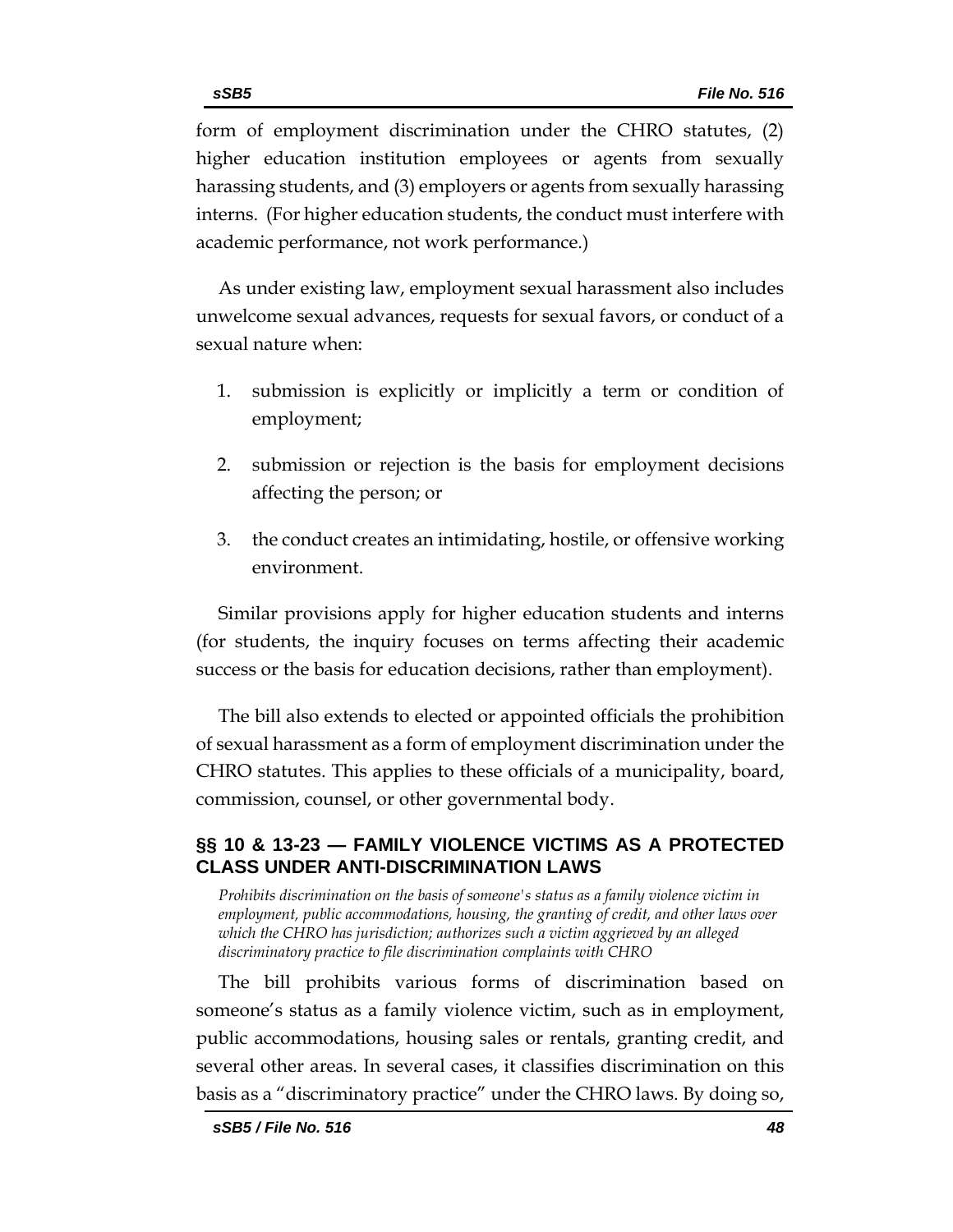the act allows individuals aggrieved by these violations, or CHRO itself, to file a complaint with CHRO alleging discrimination.

(The bill does not define "family violence" under the antidiscrimination laws, except for under employment discrimination (§ 10)).

# *General Anti-Discriminatory Provision and Deprivation of Rights (§ 13)*

Under existing law, it is a discriminatory practice to deprive someone of any rights, privileges, or immunities secured or protected by Connecticut or federal laws or constitutions, or cause such a deprivation, because of religion, national origin, alienage, color, race, sex, gender identity or expression, sexual orientation, blindness, mental or physical disability, or status as a veteran. The bill adds status as a family violence victim to this list.

Under existing law, it is a crime to place a noose or simulation of one on public property, or on private property without the written consent of the owner, and with the intent to harass someone because of any protected class listed above. The bill adds "family violence victim" to the list of protected classes.

By law, violation of these provisions is generally a class A misdemeanor but if the violation results in property damage above \$1,000, it is a class D felony. In either case, there is a minimum \$1,000 fine unless the court states on the record its reasons for reducing it. A class A misdemeanor is punishable by up to 364 days in prison; a class D felony is punishable by up to five years in prison.

# *Employment Discrimination (§ 10)*

For the bill's discriminatory employment practices provisions, "family violence" is an incident resulting in physical harm, bodily injury or assault, or an act of threatened violence that constitutes fear of imminent physical harm, bodily injury, or assault, including stalking or a pattern of threatening, between family or household members. Verbal abuse or argument is not family violence unless there is present danger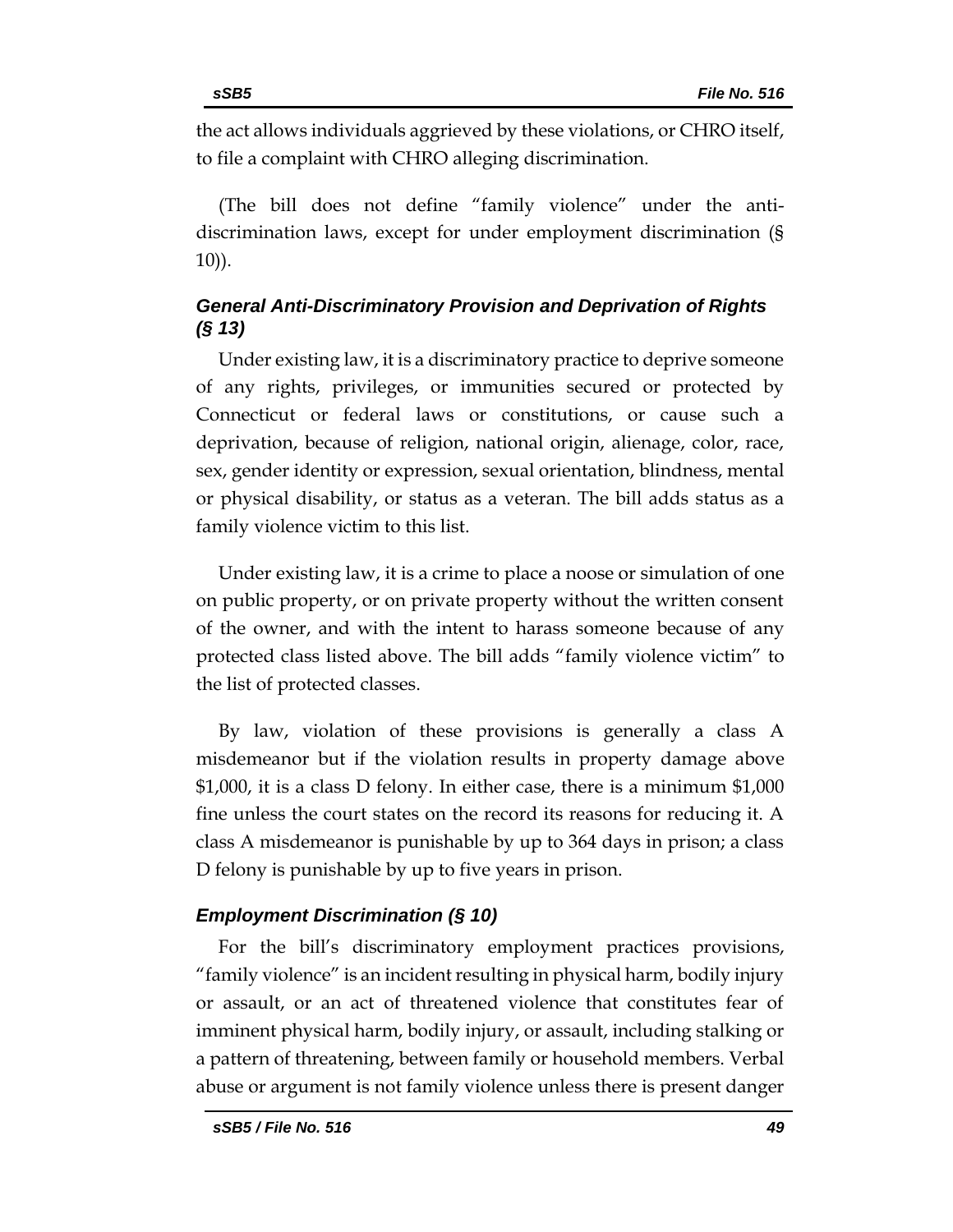and the likelihood that physical violence will occur.

The bill prohibits an employer or employer's agent, unless there is a bona fide occupational qualification or need, from refusing to hire or employ someone; barring or discharging someone from employment; or discriminating against someone in pay or in employment terms, conditions, or privileges because the person is a family violence victim. This prohibition applies to all employers, public or private, and all employees except those employed by their parents, spouse, or children.

The bill also prohibits the following kinds of employment discrimination based on family violence victim status:

- 1. employers refusing to provide a reasonable accommodation to an employee whom the employer knows is a victim of family violence, unless the absence would cause an undue hardship (see below);
- 2. employment agencies failing or refusing to classify properly or refer for employment or otherwise discriminating against someone except in the case of a bona fide occupational qualification or need;
- 3. labor organizations excluding someone from full membership rights, expelling a member, or discriminating in any way against a member, employer, or employee, unless the action is due to a bona fide occupational qualification;
- 4. employers, employment agencies, labor organizations, or anyone else taking adverse action against someone because he or she opposed a discriminatory employment practice, brought a complaint, or testified or assisted someone else in a complaint proceeding;
- 5. any person aiding, abetting, inciting, compelling, or coercing someone to commit a discriminatory employment practice or attempting to do so; and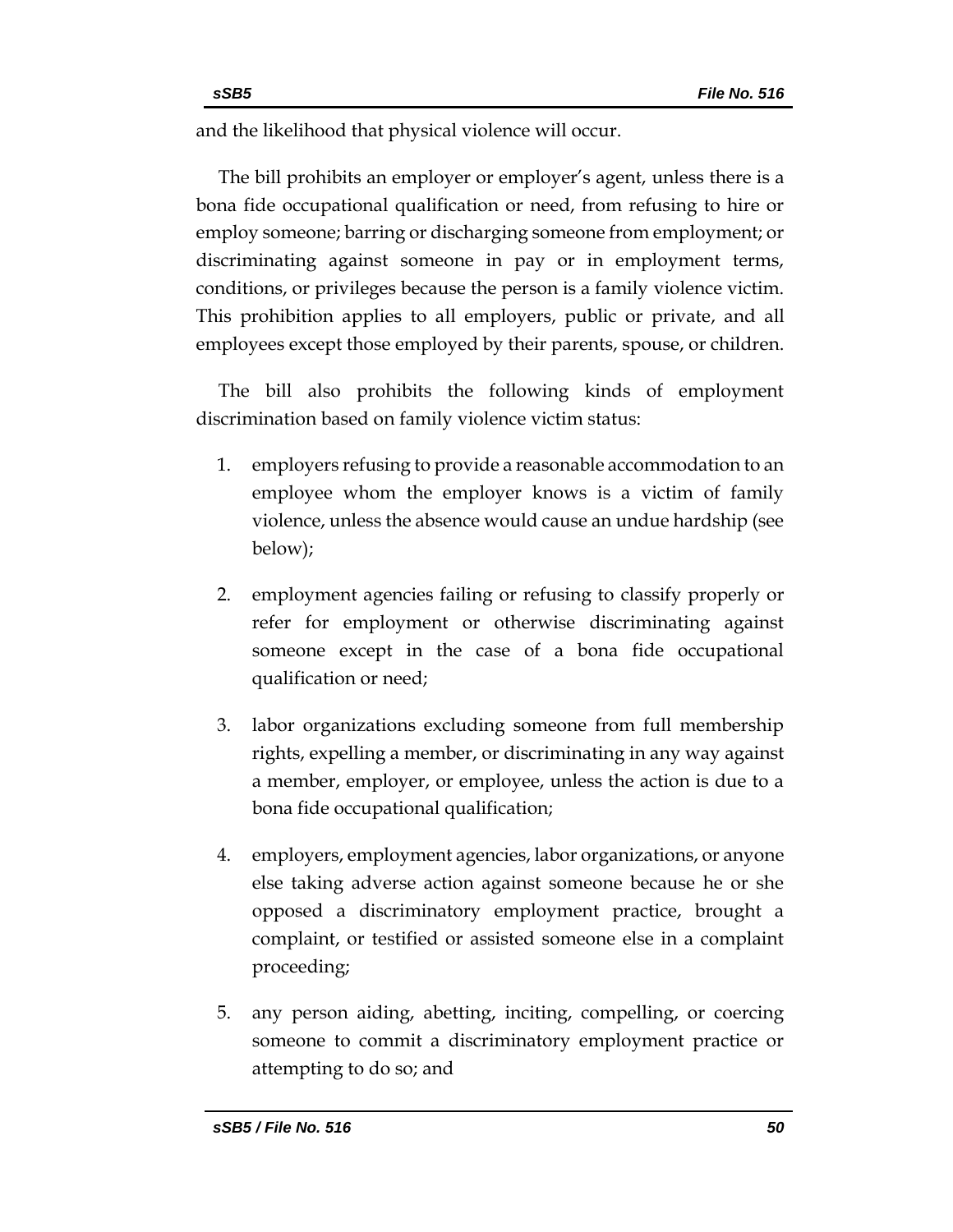6. employers, employment agencies, labor organizations, or anyone else advertising employment opportunities in a way that restricts employment and thus discriminates, except for a bona fide occupational qualification or need.

*Reasonable Accommodation.* Under the bill, it is a discriminatory practice for an employer to refuse to provide a reasonable accommodation to an employee whom the employer knows to be a family violence victim, unless it would cause the employer an undue hardship. Under existing law, examples of reasonable accommodations are more frequent or longer breaks, job restructuring, modified work schedules, or temporary transfers to less strenuous or hazardous work. Undue hardship for an employer is an action requiring significant difficulty or expense, when considered in light of certain factors (e.g., the accommodation's nature and cost and the employer's overall financial resources).

Under the bill, an employee who is a family violence victim may seek a reasonable accommodation to do any of the following related to the violence:

- 1. seek attention for the employee's or a child's injuries, as long the employee is not the perpetrator against the child;
- 2. obtain services from a family violence shelter, program, or rape crisis center;
- 3. obtain psychological counseling, including for a child as long as the employee is not the perpetrator against the child;
- 4. participate in safety planning and other actions to increase safety from future incidents, including temporary or permanent relocation; or
- 5. obtain legal services, assist in the offense's prosecution, or otherwise participate in related legal proceedings.

Under the bill, the employer may require the employee to charge this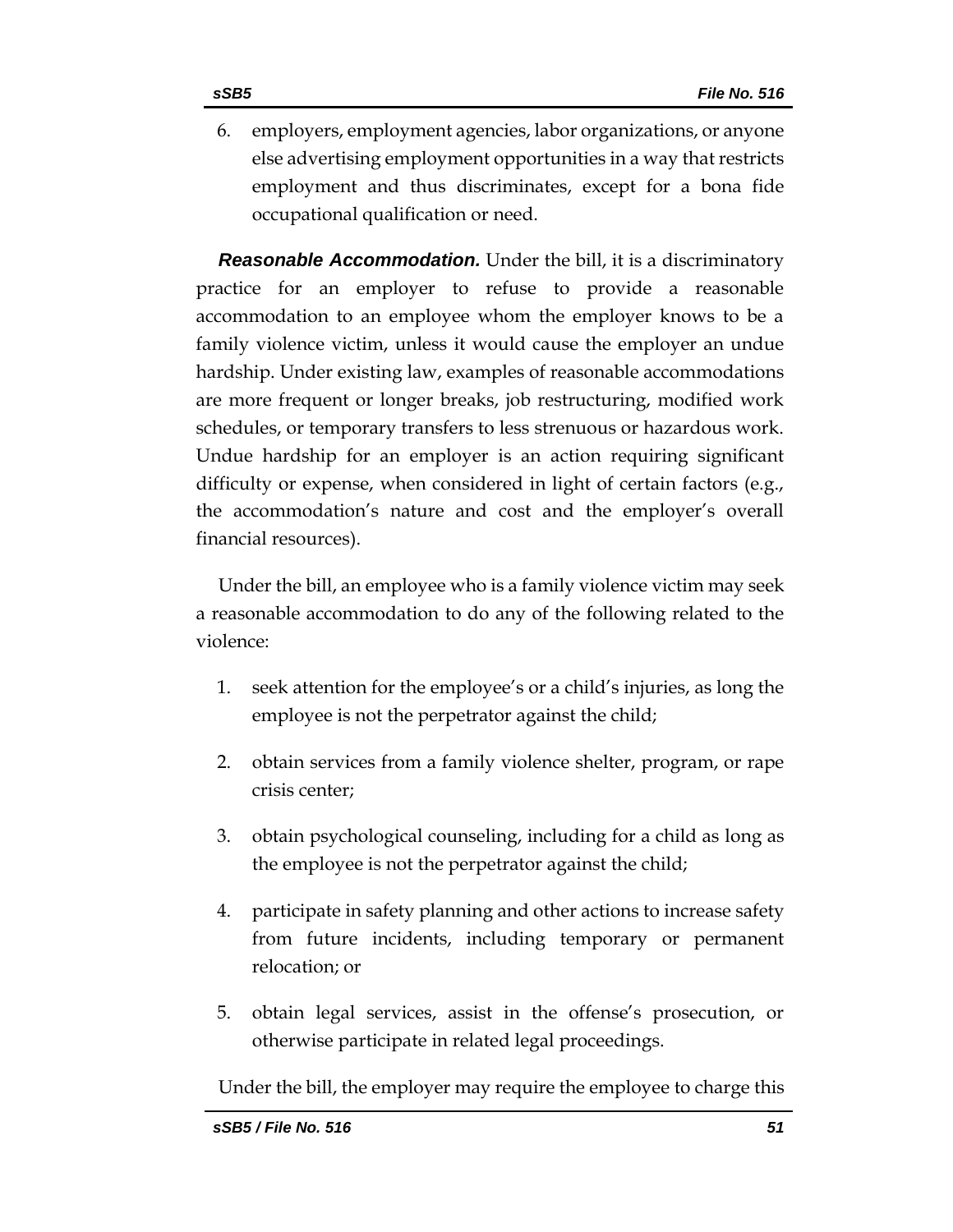The bill requires an employee who is absent from work under these circumstances to provide a certification to the employer, upon request, within a reasonable time after the absence. The certification must be one of the following:

- 1. a police report indicating that the employee or the employee's child was a family violence victim,
- 2. a court order protecting or separating the employee or employee's child from the perpetrator,
- 3. other evidence from the court or prosecutor that the employee appeared in court, or
- 4. documentation from a medical professional or a domestic violence counselor that the employee or child was undergoing counseling or treatment for physical or mental injuries or abuse resulting in victimization from family violence.

Under the bill, if an employee has a physical or mental disability resulting from a family violence incident, the employee must be treated the same as employees with other disabilities under existing law prohibiting disability-based employment discrimination.

The bill also requires employers, to the extent allowed by law, to maintain the confidentiality of any information regarding an employee's status as a family violence victim.

# *Public Accommodations (§ 15)*

The bill prohibits anyone from denying someone, based on his or her status as a family violence victim, full and equal accommodations in any public establishment (i.e., one that caters to or offers its services, facilities, or goods to the general public), including any commercial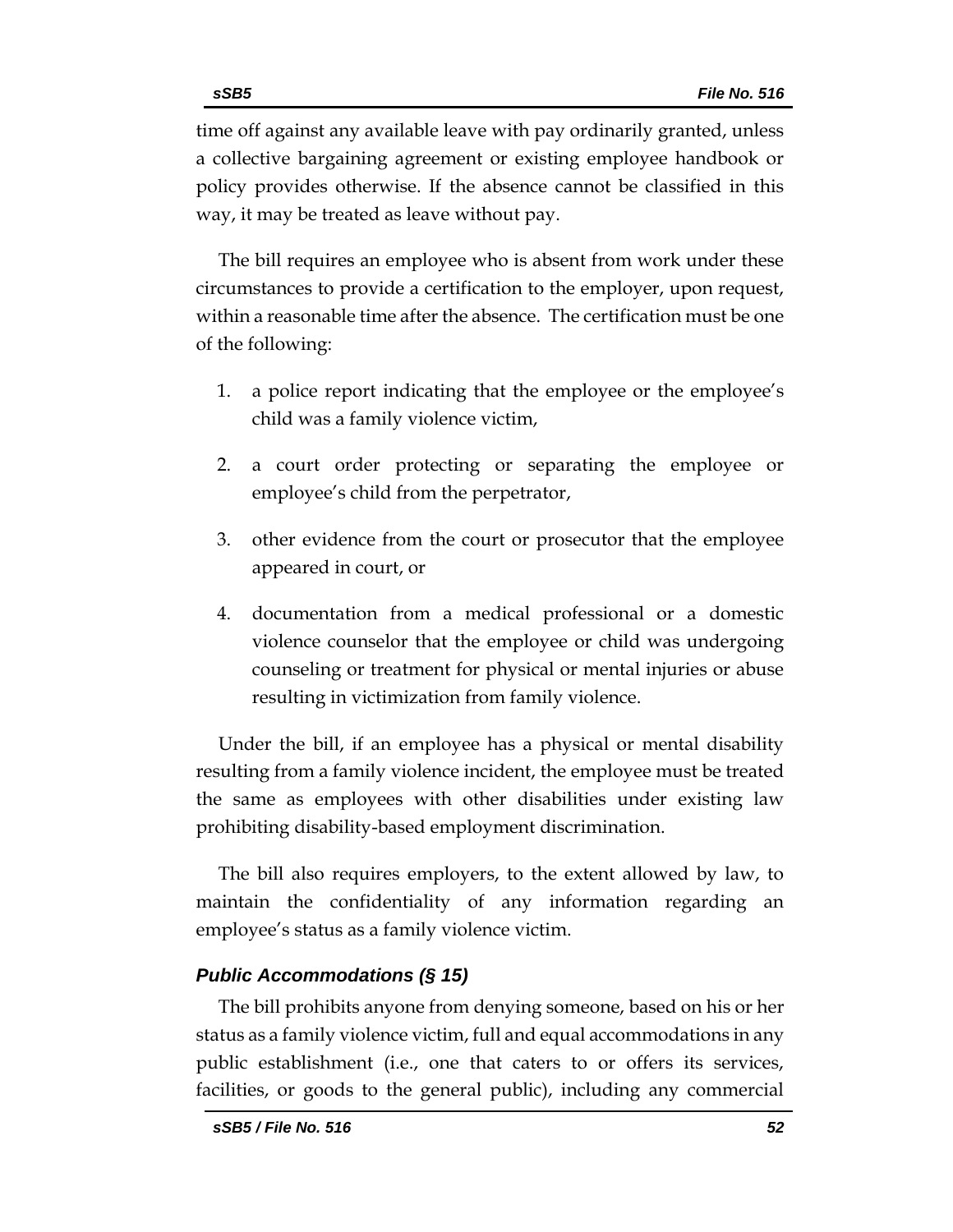property or building lot on which a commercial building will be built or offered for sale or rent, subject to lawful conditions and limitations that apply alike to everyone. It further prohibits discriminating, segregating, or separating people based on their family violence victim status. Violations are punishable as a class D misdemeanor, subject to a fine of up to \$250, up to 30 days' imprisonment, or both.

# *Housing (§ 16)*

The bill prohibits anyone from refusing to sell or rent after a person makes a bona fide offer; or refusing to negotiate for the sale or rental of a dwelling; or otherwise denying or making a dwelling unavailable to someone based on their status as a family violence victim.

A violation is a class D misdemeanor, punishable by up to 30 days in prison, a fine of up to \$250, or both.

This prohibition does not apply to either of the following if the owner maintains his or her residence there: (1) renting a room or rooms in a single-family home or (2) a unit in a two-family home.

# *Credit (§ 17)*

The bill prohibits a creditor from discriminating against an adult in a credit transaction based on the person's status as a family violence victim.

# *Other Areas Subject to CHRO's Jurisdiction (§§ 14 & 18-23)*

The bill authorizes CHRO to investigate claims of discrimination based on a person's status as a family violence victim under other laws over which CHRO has jurisdiction. The bill:

1. subjects any professional or trade association, board, or other similar organization whose profession, trade, or occupation requires a state license, to a fine of \$100 to \$500 for denying someone membership because of his or her status as a family violence victim (§ 14);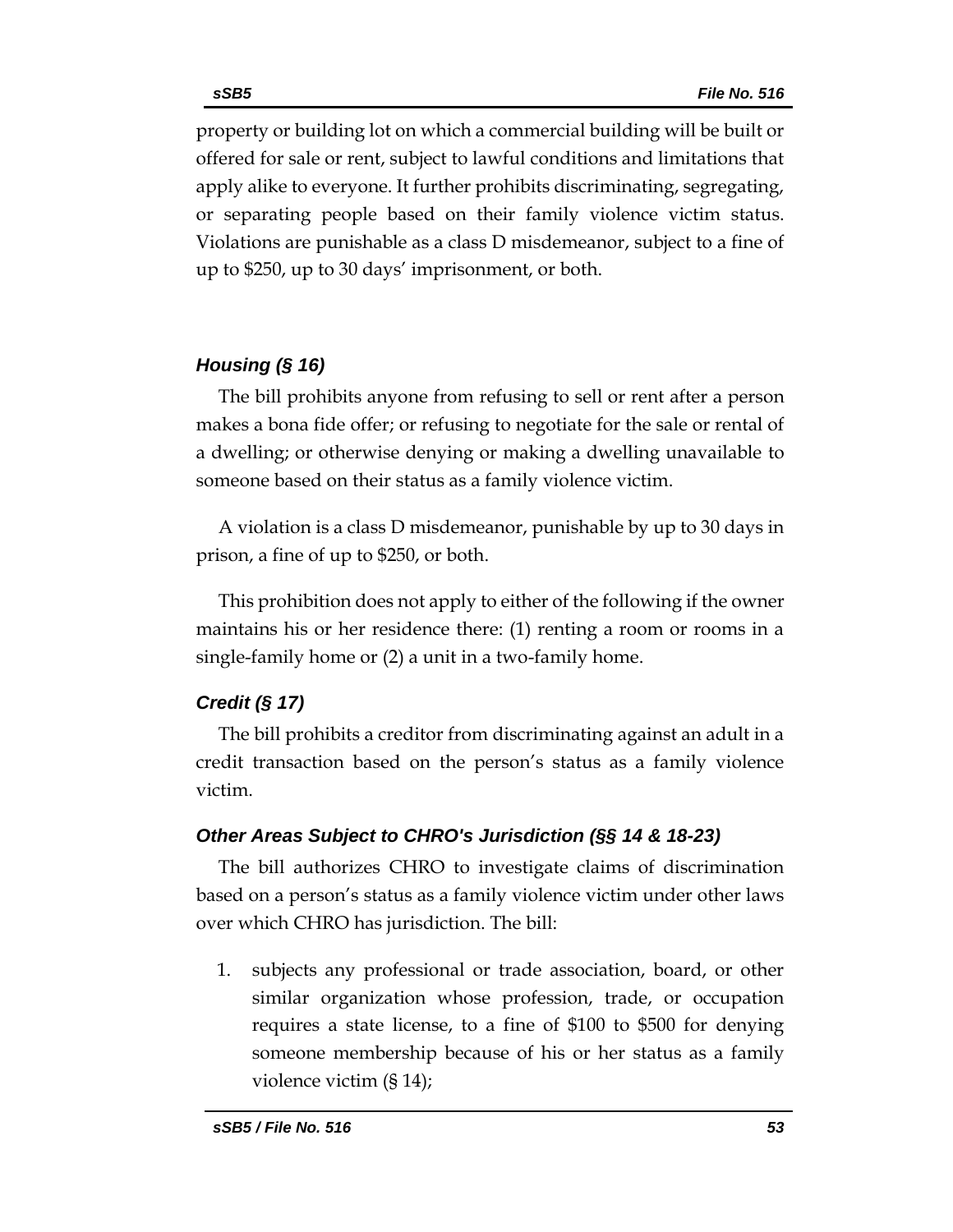- 2. requires state officials and supervisory personnel to recruit, appoint, assign, train, evaluate, and promote state personnel on the basis of merit and qualifications, without regard to their status as a family violence victim (§ 18);
- 3. requires state agency services to be performed without discrimination based on a person's status as a family violence victim (§ 19);
- 4. requires any state agency that provides employment referrals or placement services to public or private employers to reject any job request that indicates an intention to exclude anyone based on his or her status as a family violence victim (§ 20);
- 5. prohibits state departments, boards, or agencies from granting, denying, or revoking a person's license or charter on the grounds that he or she is a family violence victim  $(S 21)$ ;
- 6. requires all educational, counseling, and vocational guidance programs and all apprenticeship and on-the-job training programs of state agencies, or in which they participate, to be open to all qualified people, without regard to family violence victim status (§ 22); and
- 7. prohibits a person's status as a family violence victim from being considered as a limiting factor in state-administered programs involving the distribution of funds to qualify applicants for benefits authorized by law; and prohibits the state from giving financial assistance to public agencies, private institutions, or other organizations which discriminate on this basis (§ 23).

# <span id="page-53-0"></span>**§ 10 — EMPLOYMENT DISCRIMINATION GENERALLY**

<span id="page-53-1"></span>*Extends applicable provisions of the state's employment discrimination laws to elected and appointed officials; prohibits someone from asserting, as a defense to an employment discrimination complaint, that the conduct was not severe or pervasive; provides a reasonable person standard as an affirmative defense; and prohibits certain settlements or agreements between an employer and an employee that impose certain restrictions on the employee*

# *Extension to Election or Appointed Officials (§ 10(a))*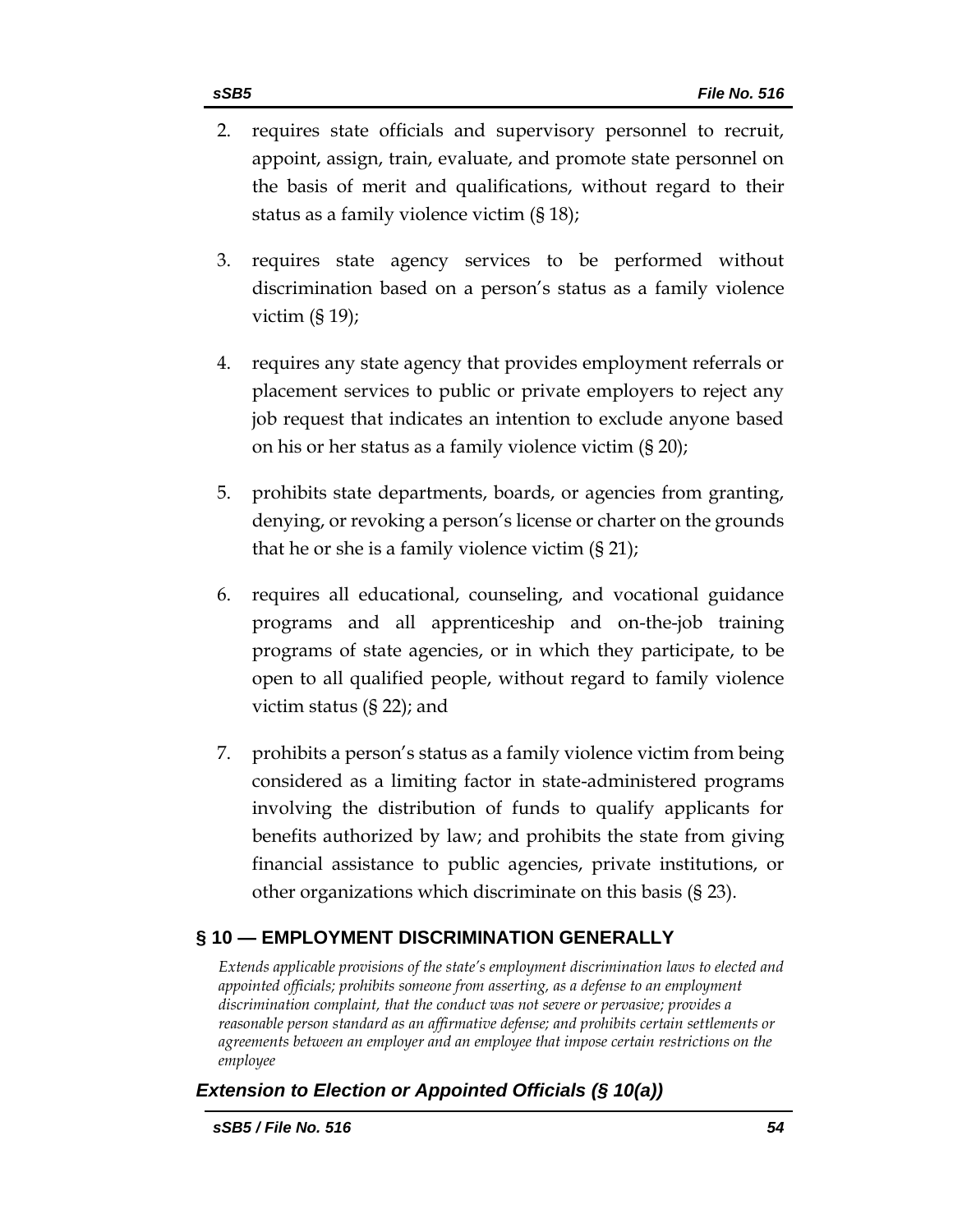The bill makes the elected or appointed officials of a municipality, board, commission, counsel, or other governmental body "employees" covered by the state's employment discrimination laws. Thus, it extends to them the laws on, among other things, sexual harassment (see above) and required accommodations for pregnant employees.

### *General Considerations (§ 10(e))*

The bill prohibits someone from asserting, as a defense to an employment discrimination complaint, that the conduct was not severe or pervasive. The bill specifies that it is an unlawful discriminatory practice to subject someone to inferior employment terms, conditions, or privileges because of the person's protected characteristic.

Under the bill, a person's failure to make a discrimination complaint about the discrimination is not determinative of the liability of the applicable entity (i.e., the employer, licensing or employment agency, or labor organization).

The bill also provides for an affirmative defense that the harassing conduct complained about does not rise above the level of what a reasonable person would consider discrimination. By law, a party has the burden of establishing an affirmative defense by a preponderance of the evidence.

### *Impermissible Settlement or Agreement Terms (§ 10(f), (g))*

The bill prohibits settlements or agreements resolving discrimination complaints between employers and current or past employees or job applicants from:

- 1. restricting the employee's or applicant's right to later work for the employer or employer's parent company, subsidiary, division, affiliate, or contractor; or
- 2. including a non-disparagement or non-disclosure provision for the employee as a condition for employment or continued employment, promotion, compensation, or benefit or as a condition for resolving or investigating a discrimination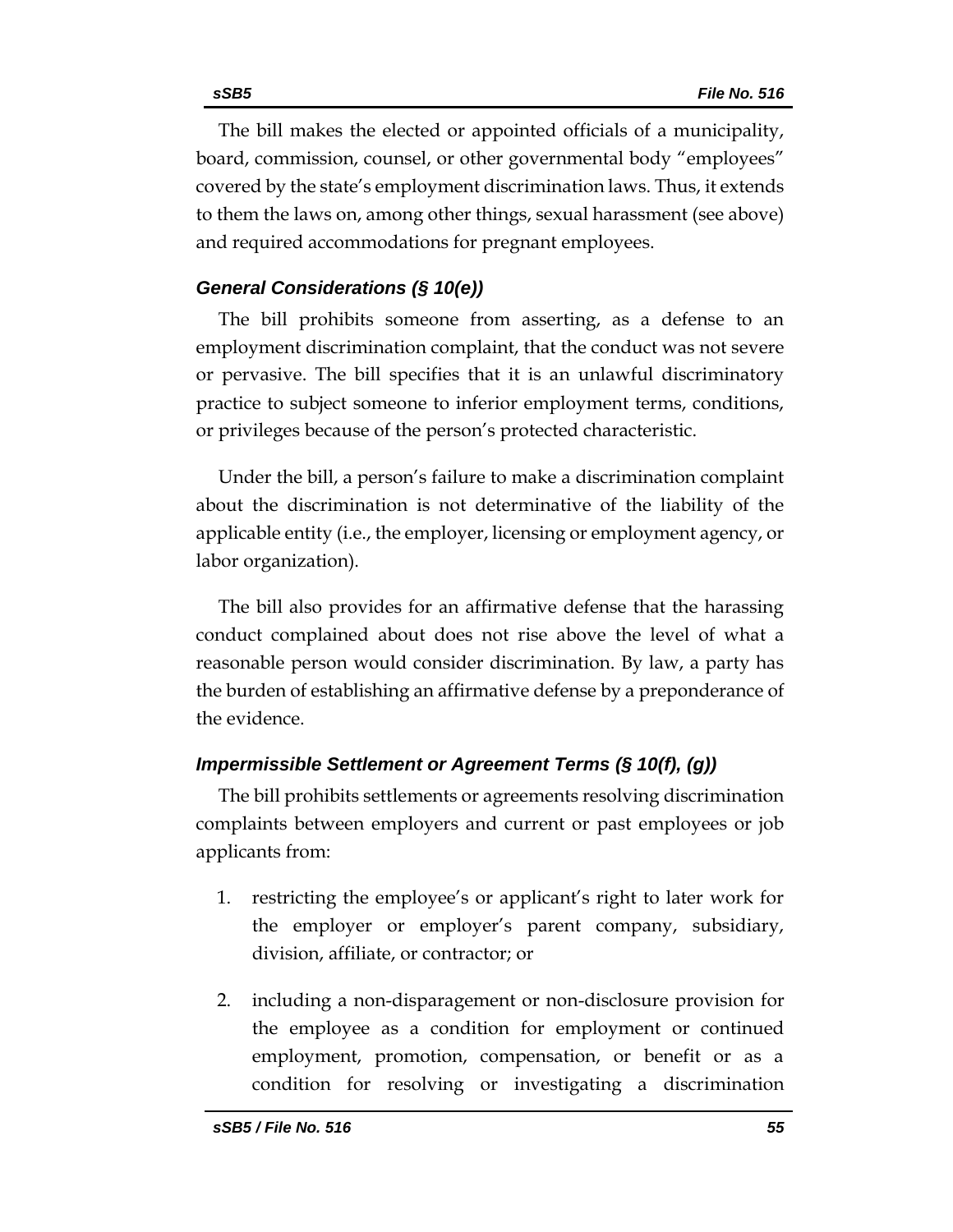complaint.

The bill also prohibits settlements or agreements between employers and current or past employees from restricting the employee from (1) filing a complaint with the federal Equal Employment Opportunity Commission, CHRO, or in state or federal court or (2) testifying or otherwise participating in a state or federal agency discriminationrelated claim or otherwise pursuing his or her rights under state or federal discrimination laws.

# <span id="page-55-0"></span>**§ 24 — AFFIRMATIVE ACTION IN PUBLIC CONTRACTS**

<span id="page-55-1"></span>*Requires contractors awarded public projects to take affirmative action to ensure that applicants and employees are treated without regard to status as a family violence victim*

The bill generally requires state agency, municipal public works, and quasi-public agency project contracts to require the contractors to agree to take affirmative action to ensure that applicants with job-related qualifications are employed and that employees are treated without regard to their status as a family violence victim.

# <span id="page-55-2"></span>**§ 25 — CAMPUS MENTAL HEALTH COALITIONS**

<span id="page-55-3"></span>*Requires that state higher education institutions' mental health coalition members be educated in protocols and techniques developed with consideration also given to a student's status as a family violence victim*

By law, each higher education institution in Connecticut, excluding Charter Oak State College or online-only institutions, must establish a mental health coalition with representatives from each of its campuses to assess the institution's mental health services and programs. Under the law, each institution's president must appoint individuals to the coalition from each campus that reflect the institution's student body demographics.

Existing law requires these institutions to ensure that coalition members are educated on, among other things, the protocols and techniques to respond to student mental illness that have been developed with consideration given to the students' race, cultural background, sexual orientation, gender identity, religion, socioeconomic status, or status as a veteran or service member of the U.S.